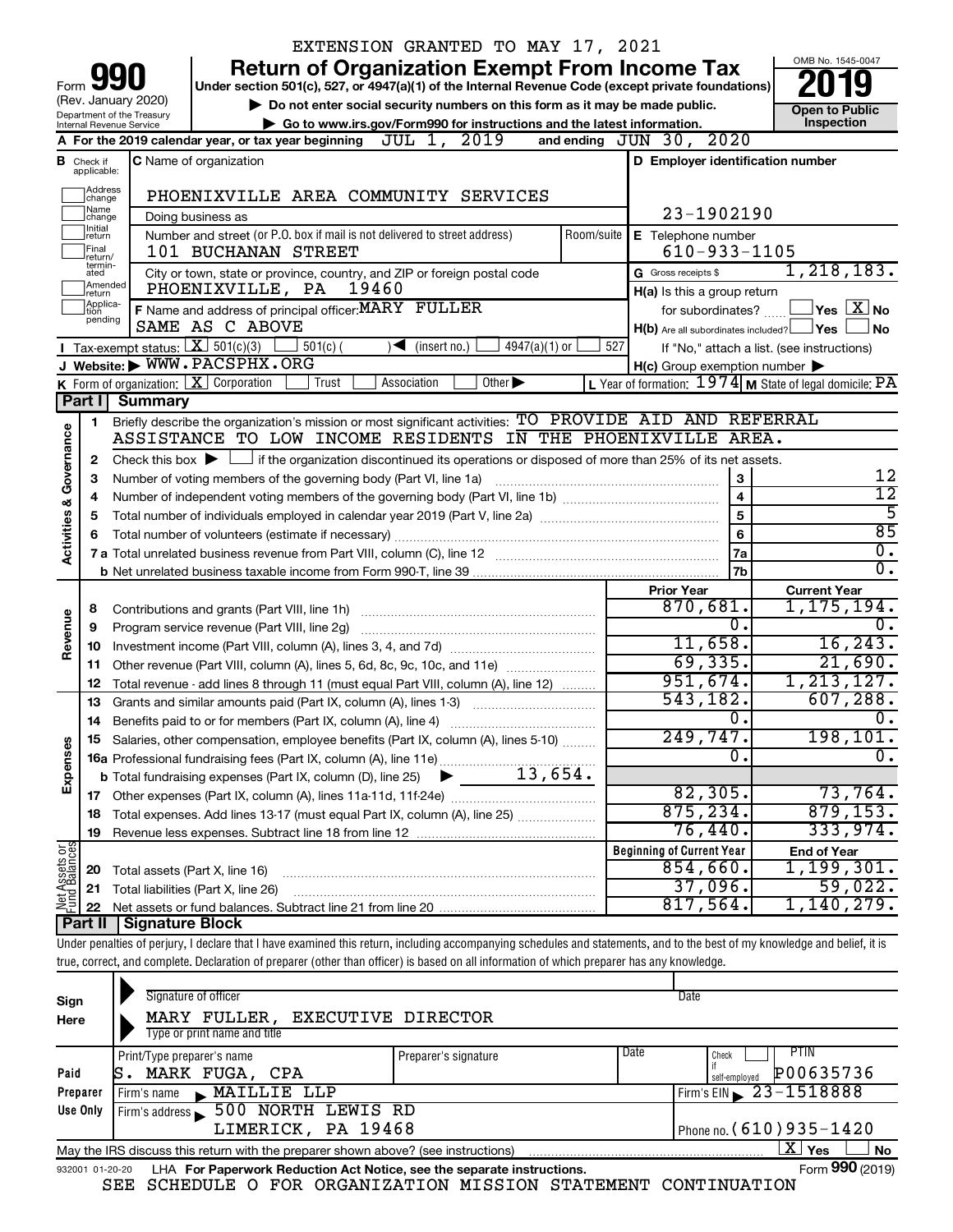|              | 23-1902190<br>PHOENIXVILLE AREA COMMUNITY SERVICES<br>Form 990 (2019)                                                                                                                                                                                                                |                                           | Page 2                               |
|--------------|--------------------------------------------------------------------------------------------------------------------------------------------------------------------------------------------------------------------------------------------------------------------------------------|-------------------------------------------|--------------------------------------|
|              | Part III   Statement of Program Service Accomplishments                                                                                                                                                                                                                              |                                           |                                      |
| 1            | Briefly describe the organization's mission:                                                                                                                                                                                                                                         |                                           |                                      |
|              | TO PROVIDE AID AND REFERRAL ASSISTANCE TO LOW INCOME RESIDENTS IN THE<br>PHOENIXVILLE AREA.                                                                                                                                                                                          |                                           |                                      |
|              |                                                                                                                                                                                                                                                                                      |                                           |                                      |
|              |                                                                                                                                                                                                                                                                                      |                                           |                                      |
| $\mathbf{2}$ | Did the organization undertake any significant program services during the year which were not listed on the                                                                                                                                                                         |                                           | $\sqrt{\mathsf{Yes}\ \mathbf{X}}$ No |
|              | prior Form 990 or 990-EZ?<br>If "Yes," describe these new services on Schedule O.                                                                                                                                                                                                    |                                           |                                      |
| 3            | Did the organization cease conducting, or make significant changes in how it conducts, any program services?                                                                                                                                                                         | $\overline{\ }$ Yes $\overline{\rm X}$ No |                                      |
|              | If "Yes," describe these changes on Schedule O.                                                                                                                                                                                                                                      |                                           |                                      |
| 4            | Describe the organization's program service accomplishments for each of its three largest program services, as measured by expenses.<br>Section 501(c)(3) and 501(c)(4) organizations are required to report the amount of grants and allocations to others, the total expenses, and |                                           |                                      |
|              | revenue, if any, for each program service reported.                                                                                                                                                                                                                                  |                                           |                                      |
| 4a           | $607, 288.$ ) (Revenue \$<br>825, 375. including grants of \$<br>) (Expenses \$<br>(Code:                                                                                                                                                                                            |                                           |                                      |
|              | DIRECT EMERGENCY FINANCIAL AID TO THOSE IN NEED IN THE COMMUNITY BY<br>PROVIDING FOOD, FUEL, HOUSING, MEDICAL CARE, ETC.                                                                                                                                                             |                                           |                                      |
|              |                                                                                                                                                                                                                                                                                      |                                           |                                      |
|              |                                                                                                                                                                                                                                                                                      |                                           |                                      |
|              |                                                                                                                                                                                                                                                                                      |                                           |                                      |
|              |                                                                                                                                                                                                                                                                                      |                                           |                                      |
|              |                                                                                                                                                                                                                                                                                      |                                           |                                      |
|              |                                                                                                                                                                                                                                                                                      |                                           |                                      |
|              |                                                                                                                                                                                                                                                                                      |                                           |                                      |
|              |                                                                                                                                                                                                                                                                                      |                                           |                                      |
| 4b           | 9,162.<br>$0.$ ) (Revenue \$<br>including grants of \$<br>) (Expenses \$<br>(Code:<br>PROVIDING INFORMATION AND REFERRALS TO THE NEEDY<br>IN THE PHOENIXVILLE                                                                                                                        |                                           |                                      |
|              | AREA.                                                                                                                                                                                                                                                                                |                                           |                                      |
|              |                                                                                                                                                                                                                                                                                      |                                           |                                      |
|              |                                                                                                                                                                                                                                                                                      |                                           |                                      |
|              |                                                                                                                                                                                                                                                                                      |                                           |                                      |
|              |                                                                                                                                                                                                                                                                                      |                                           |                                      |
|              |                                                                                                                                                                                                                                                                                      |                                           |                                      |
|              |                                                                                                                                                                                                                                                                                      |                                           |                                      |
|              |                                                                                                                                                                                                                                                                                      |                                           |                                      |
|              |                                                                                                                                                                                                                                                                                      |                                           |                                      |
| 4c           | ) (Expenses \$<br>) (Revenue \$<br>(Code:<br>including grants of \$                                                                                                                                                                                                                  |                                           |                                      |
|              |                                                                                                                                                                                                                                                                                      |                                           |                                      |
|              |                                                                                                                                                                                                                                                                                      |                                           |                                      |
|              |                                                                                                                                                                                                                                                                                      |                                           |                                      |
|              |                                                                                                                                                                                                                                                                                      |                                           |                                      |
|              |                                                                                                                                                                                                                                                                                      |                                           |                                      |
|              |                                                                                                                                                                                                                                                                                      |                                           |                                      |
|              |                                                                                                                                                                                                                                                                                      |                                           |                                      |
|              |                                                                                                                                                                                                                                                                                      |                                           |                                      |
|              | 4d Other program services (Describe on Schedule O.)                                                                                                                                                                                                                                  |                                           |                                      |
|              | (Expenses \$<br>Revenue \$<br>including grants of \$                                                                                                                                                                                                                                 |                                           |                                      |
| 4е           | 834,537.<br>Total program service expenses $\blacktriangleright$                                                                                                                                                                                                                     | Form 990 (2019)                           |                                      |
|              | 932002 01-20-20                                                                                                                                                                                                                                                                      |                                           |                                      |
|              | 2<br>050125 750470 67010<br>2010 AE030 DUORNIVUITTIR ADRA COMMUNIMUN 67010                                                                                                                                                                                                           |                                           |                                      |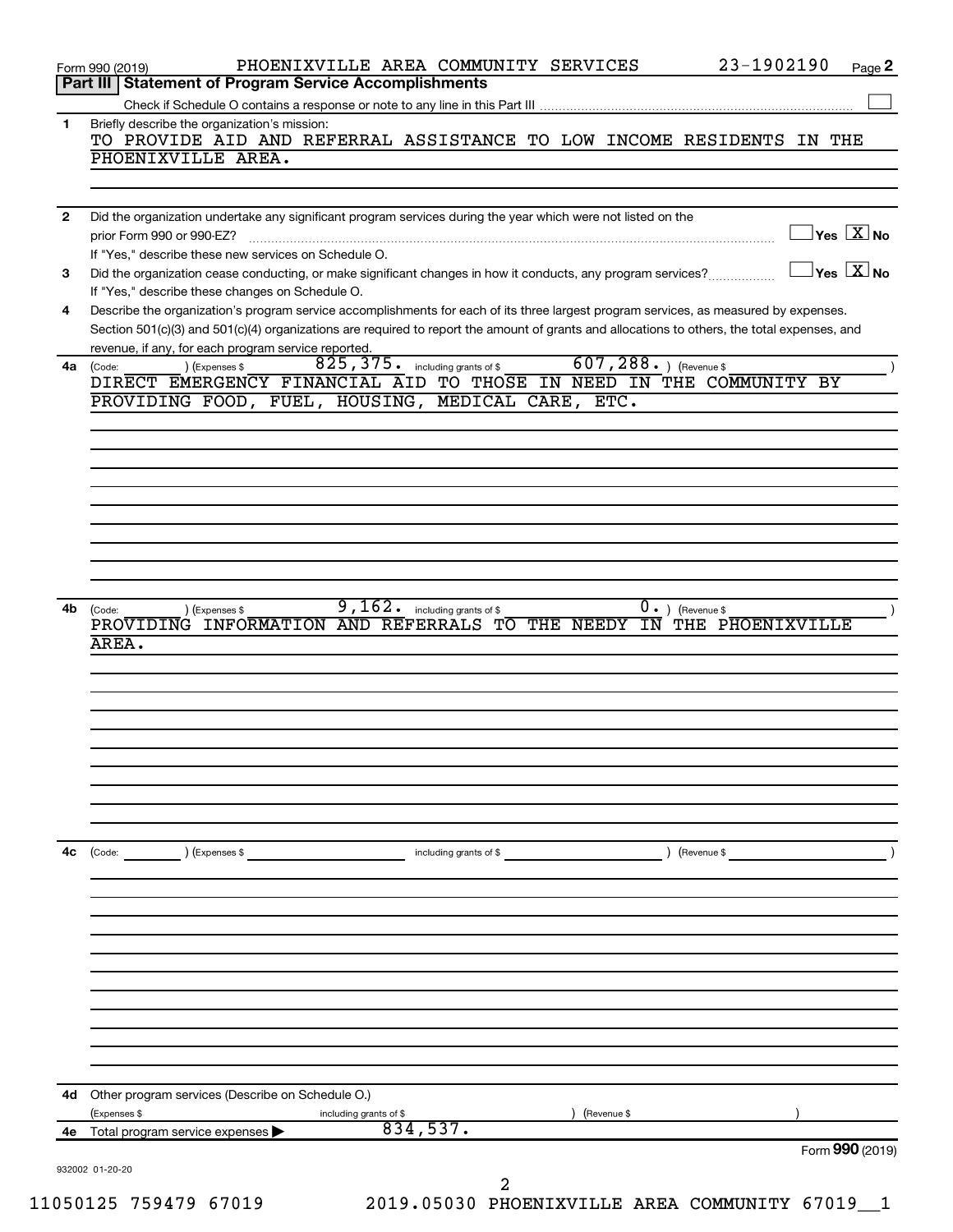|  | Form 990 (2019) |  |
|--|-----------------|--|
|  |                 |  |

**Part IV Checklist of Required Schedules**

|     |                                                                                                                                                                                                                                |                 | Yes                     | No                    |
|-----|--------------------------------------------------------------------------------------------------------------------------------------------------------------------------------------------------------------------------------|-----------------|-------------------------|-----------------------|
| 1   | Is the organization described in section $501(c)(3)$ or $4947(a)(1)$ (other than a private foundation)?                                                                                                                        |                 |                         |                       |
|     | If "Yes," complete Schedule A                                                                                                                                                                                                  | 1               | х                       |                       |
| 2   | Is the organization required to complete Schedule B, Schedule of Contributors? [11] The organization required to complete Schedule B, Schedule of Contributors? [11] The organization required to complete Schedule B, Schedul | $\overline{2}$  | $\overline{\textbf{x}}$ |                       |
| З   | Did the organization engage in direct or indirect political campaign activities on behalf of or in opposition to candidates for                                                                                                |                 |                         |                       |
|     | public office? If "Yes," complete Schedule C, Part I                                                                                                                                                                           | з               |                         | x                     |
|     | Section 501(c)(3) organizations. Did the organization engage in lobbying activities, or have a section 501(h) election in effect                                                                                               |                 |                         |                       |
|     |                                                                                                                                                                                                                                | 4               |                         | x                     |
| 5   | Is the organization a section 501(c)(4), 501(c)(5), or 501(c)(6) organization that receives membership dues, assessments, or                                                                                                   |                 |                         | x                     |
|     | Did the organization maintain any donor advised funds or any similar funds or accounts for which donors have the right to                                                                                                      | 5               |                         |                       |
| 6   | provide advice on the distribution or investment of amounts in such funds or accounts? If "Yes," complete Schedule D, Part I                                                                                                   | 6               |                         | x                     |
| 7   | Did the organization receive or hold a conservation easement, including easements to preserve open space,                                                                                                                      |                 |                         |                       |
|     |                                                                                                                                                                                                                                | $\overline{7}$  |                         | х                     |
| 8   | Did the organization maintain collections of works of art, historical treasures, or other similar assets? If "Yes," complete                                                                                                   |                 |                         |                       |
|     |                                                                                                                                                                                                                                | 8               |                         | x                     |
| 9   | Did the organization report an amount in Part X, line 21, for escrow or custodial account liability, serve as a custodian for                                                                                                  |                 |                         |                       |
|     | amounts not listed in Part X; or provide credit counseling, debt management, credit repair, or debt negotiation services?                                                                                                      |                 |                         |                       |
|     |                                                                                                                                                                                                                                | 9               |                         | x                     |
| 10  | Did the organization, directly or through a related organization, hold assets in donor-restricted endowments                                                                                                                   |                 |                         |                       |
|     |                                                                                                                                                                                                                                | 10              | х                       |                       |
| 11  | If the organization's answer to any of the following questions is "Yes," then complete Schedule D, Parts VI, VII, VIII, IX, or X                                                                                               |                 |                         |                       |
|     | as applicable.                                                                                                                                                                                                                 |                 |                         |                       |
|     | a Did the organization report an amount for land, buildings, and equipment in Part X, line 10? If "Yes," complete Schedule D,                                                                                                  |                 |                         |                       |
|     |                                                                                                                                                                                                                                | 11a             | х                       |                       |
|     | <b>b</b> Did the organization report an amount for investments - other securities in Part X, line 12, that is 5% or more of its total                                                                                          |                 |                         |                       |
|     |                                                                                                                                                                                                                                | 11b             |                         | x                     |
|     | c Did the organization report an amount for investments - program related in Part X, line 13, that is 5% or more of its total                                                                                                  |                 |                         |                       |
|     |                                                                                                                                                                                                                                | 11c             |                         | x                     |
|     | d Did the organization report an amount for other assets in Part X, line 15, that is 5% or more of its total assets reported in                                                                                                |                 |                         | x                     |
|     |                                                                                                                                                                                                                                | 11d<br>11e      | X                       |                       |
| f   | Did the organization's separate or consolidated financial statements for the tax year include a footnote that addresses                                                                                                        |                 |                         |                       |
|     | the organization's liability for uncertain tax positions under FIN 48 (ASC 740)? If "Yes," complete Schedule D, Part X                                                                                                         | 11f             | х                       |                       |
|     | 12a Did the organization obtain separate, independent audited financial statements for the tax year? If "Yes," complete                                                                                                        |                 |                         |                       |
|     | Schedule D, Parts XI and XII                                                                                                                                                                                                   | 12a             | х                       |                       |
|     | <b>b</b> Was the organization included in consolidated, independent audited financial statements for the tax year?                                                                                                             |                 |                         |                       |
|     | If "Yes," and if the organization answered "No" to line 12a, then completing Schedule D, Parts XI and XII is optional www.                                                                                                     | 12 <sub>b</sub> |                         | X                     |
| 13  | Is the organization a school described in section $170(b)(1)(A)(ii)?$ If "Yes," complete Schedule E                                                                                                                            | 13              |                         | $\overline{\text{x}}$ |
| 14a |                                                                                                                                                                                                                                | 14a             |                         | x                     |
|     | <b>b</b> Did the organization have aggregate revenues or expenses of more than \$10,000 from grantmaking, fundraising, business,                                                                                               |                 |                         |                       |
|     | investment, and program service activities outside the United States, or aggregate foreign investments valued at \$100,000                                                                                                     |                 |                         |                       |
|     |                                                                                                                                                                                                                                | 14b             |                         | x                     |
| 15  | Did the organization report on Part IX, column (A), line 3, more than \$5,000 of grants or other assistance to or for any                                                                                                      |                 |                         |                       |
|     |                                                                                                                                                                                                                                | 15              |                         | x                     |
| 16  | Did the organization report on Part IX, column (A), line 3, more than \$5,000 of aggregate grants or other assistance to                                                                                                       |                 |                         | x                     |
|     |                                                                                                                                                                                                                                | 16              |                         |                       |
| 17  | Did the organization report a total of more than \$15,000 of expenses for professional fundraising services on Part IX,                                                                                                        | 17              |                         | x                     |
| 18  | Did the organization report more than \$15,000 total of fundraising event gross income and contributions on Part VIII, lines                                                                                                   |                 |                         |                       |
|     |                                                                                                                                                                                                                                | 18              | х                       |                       |
| 19  | Did the organization report more than \$15,000 of gross income from gaming activities on Part VIII, line 9a? If "Yes,"                                                                                                         |                 |                         |                       |
|     |                                                                                                                                                                                                                                | 19              |                         | x                     |
|     |                                                                                                                                                                                                                                | 20a             |                         | x                     |
|     |                                                                                                                                                                                                                                | 20 <sub>b</sub> |                         |                       |
| 21  | Did the organization report more than \$5,000 of grants or other assistance to any domestic organization or                                                                                                                    |                 |                         |                       |
|     |                                                                                                                                                                                                                                | 21              |                         | x                     |
|     | 932003 01-20-20                                                                                                                                                                                                                |                 |                         | Form 990 (2019)       |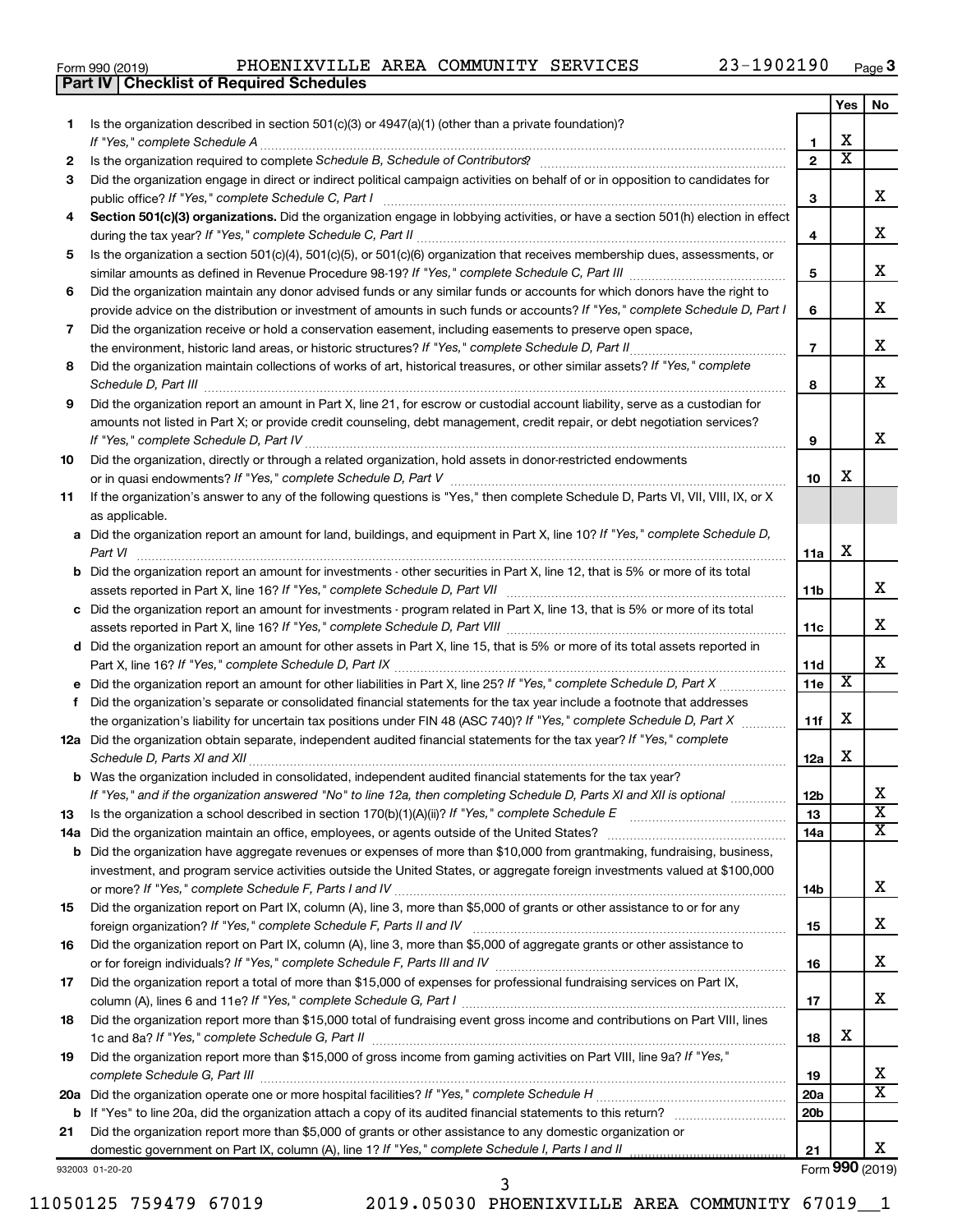| Form 990 (2019) |  |
|-----------------|--|
|-----------------|--|

*(continued)* **Part IV Checklist of Required Schedules**

|               |                                                                                                                                             |                 | Yes | No                      |
|---------------|---------------------------------------------------------------------------------------------------------------------------------------------|-----------------|-----|-------------------------|
| 22            | Did the organization report more than \$5,000 of grants or other assistance to or for domestic individuals on                               |                 |     |                         |
|               |                                                                                                                                             | 22              | X   |                         |
| 23            | Did the organization answer "Yes" to Part VII, Section A, line 3, 4, or 5 about compensation of the organization's current                  |                 |     |                         |
|               | and former officers, directors, trustees, key employees, and highest compensated employees? If "Yes," complete<br>Schedule J                | 23              |     | х                       |
|               | 24a Did the organization have a tax-exempt bond issue with an outstanding principal amount of more than \$100,000 as of the                 |                 |     |                         |
|               | last day of the year, that was issued after December 31, 2002? If "Yes," answer lines 24b through 24d and complete                          |                 |     |                         |
|               | Schedule K. If "No," go to line 25a                                                                                                         | 24a             |     | x                       |
|               |                                                                                                                                             | 24b             |     |                         |
|               | c Did the organization maintain an escrow account other than a refunding escrow at any time during the year to defease                      |                 |     |                         |
|               |                                                                                                                                             | 24c             |     |                         |
|               | d Did the organization act as an "on behalf of" issuer for bonds outstanding at any time during the year?                                   | 24d             |     |                         |
|               | 25a Section 501(c)(3), 501(c)(4), and 501(c)(29) organizations. Did the organization engage in an excess benefit                            |                 |     |                         |
|               |                                                                                                                                             | 25a             |     | x                       |
|               | <b>b</b> Is the organization aware that it engaged in an excess benefit transaction with a disqualified person in a prior year, and         |                 |     |                         |
|               | that the transaction has not been reported on any of the organization's prior Forms 990 or 990-EZ? If "Yes," complete<br>Schedule L, Part I | 25b             |     | х                       |
| 26            | Did the organization report any amount on Part X, line 5 or 22, for receivables from or payables to any current                             |                 |     |                         |
|               | or former officer, director, trustee, key employee, creator or founder, substantial contributor, or 35%                                     |                 |     |                         |
|               |                                                                                                                                             | 26              |     | x                       |
| 27            | Did the organization provide a grant or other assistance to any current or former officer, director, trustee, key employee,                 |                 |     |                         |
|               | creator or founder, substantial contributor or employee thereof, a grant selection committee member, or to a 35% controlled                 |                 |     |                         |
|               | entity (including an employee thereof) or family member of any of these persons? If "Yes," complete Schedule L, Part III                    | 27              |     | х                       |
| 28            | Was the organization a party to a business transaction with one of the following parties (see Schedule L, Part IV                           |                 |     |                         |
|               | instructions, for applicable filing thresholds, conditions, and exceptions):                                                                |                 |     |                         |
|               | a A current or former officer, director, trustee, key employee, creator or founder, or substantial contributor? If                          |                 |     |                         |
|               |                                                                                                                                             | 28a             |     | х                       |
|               |                                                                                                                                             | 28 <sub>b</sub> |     | $\overline{\texttt{x}}$ |
|               | c A 35% controlled entity of one or more individuals and/or organizations described in lines 28a or 28b?If                                  |                 |     | х                       |
|               |                                                                                                                                             | 28c<br>29       | х   |                         |
| 29            | Did the organization receive contributions of art, historical treasures, or other similar assets, or qualified conservation                 |                 |     |                         |
| 30            |                                                                                                                                             | 30              |     | х                       |
| 31            | Did the organization liquidate, terminate, or dissolve and cease operations? If "Yes," complete Schedule N, Part I                          | 31              |     | $\overline{\texttt{x}}$ |
| 32            | Did the organization sell, exchange, dispose of, or transfer more than 25% of its net assets? If "Yes," complete                            |                 |     |                         |
|               | Schedule N, Part II                                                                                                                         | 32              |     | x                       |
| 33            | Did the organization own 100% of an entity disregarded as separate from the organization under Regulations                                  |                 |     |                         |
|               |                                                                                                                                             | 33              |     | х                       |
| 34            | Was the organization related to any tax-exempt or taxable entity? If "Yes," complete Schedule R, Part II, III, or IV, and                   |                 |     |                         |
|               | Part V, line 1                                                                                                                              | 34              |     | х                       |
|               |                                                                                                                                             | 35a             |     | $\overline{\text{X}}$   |
|               | b If "Yes" to line 35a, did the organization receive any payment from or engage in any transaction with a controlled entity                 |                 |     |                         |
|               |                                                                                                                                             | 35 <sub>b</sub> |     |                         |
| 36            | Section 501(c)(3) organizations. Did the organization make any transfers to an exempt non-charitable related organization?                  |                 |     | х                       |
|               | Did the organization conduct more than 5% of its activities through an entity that is not a related organization                            | 36              |     |                         |
| 37            | and that is treated as a partnership for federal income tax purposes? If "Yes," complete Schedule R, Part VI                                | 37              |     | x                       |
| 38            | Did the organization complete Schedule O and provide explanations in Schedule O for Part VI, lines 11b and 19?                              |                 |     |                         |
|               |                                                                                                                                             | 38              | х   |                         |
| <b>Part V</b> | <b>Statements Regarding Other IRS Filings and Tax Compliance</b>                                                                            |                 |     |                         |
|               |                                                                                                                                             |                 |     |                         |
|               |                                                                                                                                             |                 | Yes | No                      |
|               | 1a                                                                                                                                          |                 |     |                         |
|               | 1b                                                                                                                                          |                 |     |                         |
|               | c Did the organization comply with backup withholding rules for reportable payments to vendors and reportable gaming                        |                 |     |                         |
|               |                                                                                                                                             | 1c              | х   |                         |
|               | 932004 01-20-20<br>4                                                                                                                        |                 |     | Form 990 (2019)         |
|               |                                                                                                                                             |                 |     |                         |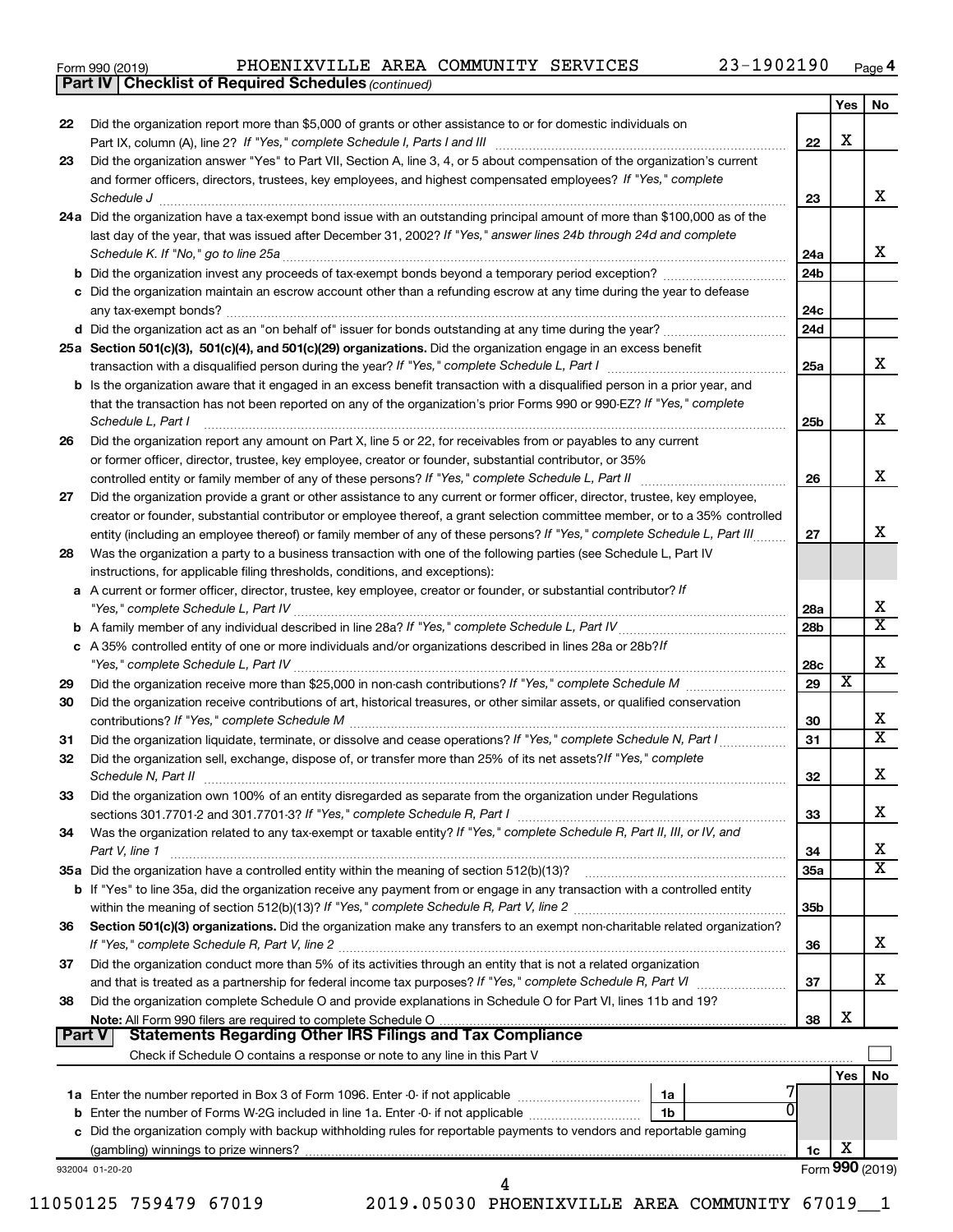| Form 990 (2019) | PHOENIXVILLE AREA COMMUNITY SERVICES                                                |  | 23-1902190 | Page |
|-----------------|-------------------------------------------------------------------------------------|--|------------|------|
|                 | <b>Part V</b> Statements Regarding Other IRS Filings and Tax Compliance (continued) |  |            |      |

| 2a Enter the number of employees reported on Form W-3, Transmittal of Wage and Tax Statements,<br>5<br>filed for the calendar year ending with or within the year covered by this return <i>[[[[[[[[[[[[[[[]]]]</i> ]]<br>2a<br>2 <sub>b</sub><br>3a Did the organization have unrelated business gross income of \$1,000 or more during the year?<br>За<br>3 <sub>b</sub><br>4a At any time during the calendar year, did the organization have an interest in, or a signature or other authority over, a<br>financial account in a foreign country (such as a bank account, securities account, or other financial account)?<br>4a<br><b>b</b> If "Yes," enter the name of the foreign country $\blacktriangleright$<br>See instructions for filing requirements for FinCEN Form 114, Report of Foreign Bank and Financial Accounts (FBAR).<br>5a<br>5а<br>5 <sub>b</sub><br>b<br>5c<br>6a Does the organization have annual gross receipts that are normally greater than \$100,000, and did the organization solicit<br>any contributions that were not tax deductible as charitable contributions?<br>6a<br>b If "Yes," did the organization include with every solicitation an express statement that such contributions or gifts<br>6b<br>Organizations that may receive deductible contributions under section 170(c).<br>7<br>Did the organization receive a payment in excess of \$75 made partly as a contribution and partly for goods and services provided to the payor?<br>7a<br>7b<br>Did the organization sell, exchange, or otherwise dispose of tangible personal property for which it was required<br>7c<br>7d<br>d<br>Did the organization receive any funds, directly or indirectly, to pay premiums on a personal benefit contract?<br>7е<br>7f<br>Did the organization, during the year, pay premiums, directly or indirectly, on a personal benefit contract?<br>Ť.<br>If the organization received a contribution of qualified intellectual property, did the organization file Form 8899 as required?<br>7g<br>7h<br>If the organization received a contribution of cars, boats, airplanes, or other vehicles, did the organization file a Form 1098-C?<br>h<br>Sponsoring organizations maintaining donor advised funds. Did a donor advised fund maintained by the<br>8<br>8<br>9<br>Sponsoring organizations maintaining donor advised funds.<br><b>9a</b><br>Did the sponsoring organization make any taxable distributions under section 4966?<br>а<br>9b<br>b<br>10<br>Section 501(c)(7) organizations. Enter: | X | x<br>x<br>х<br>x<br>x |
|--------------------------------------------------------------------------------------------------------------------------------------------------------------------------------------------------------------------------------------------------------------------------------------------------------------------------------------------------------------------------------------------------------------------------------------------------------------------------------------------------------------------------------------------------------------------------------------------------------------------------------------------------------------------------------------------------------------------------------------------------------------------------------------------------------------------------------------------------------------------------------------------------------------------------------------------------------------------------------------------------------------------------------------------------------------------------------------------------------------------------------------------------------------------------------------------------------------------------------------------------------------------------------------------------------------------------------------------------------------------------------------------------------------------------------------------------------------------------------------------------------------------------------------------------------------------------------------------------------------------------------------------------------------------------------------------------------------------------------------------------------------------------------------------------------------------------------------------------------------------------------------------------------------------------------------------------------------------------------------------------------------------------------------------------------------------------------------------------------------------------------------------------------------------------------------------------------------------------------------------------------------------------------------------------------------------------------------------------------------------------------------------------------------------------------------------------------------------------------------------------------------------------------------------------|---|-----------------------|
|                                                                                                                                                                                                                                                                                                                                                                                                                                                                                                                                                                                                                                                                                                                                                                                                                                                                                                                                                                                                                                                                                                                                                                                                                                                                                                                                                                                                                                                                                                                                                                                                                                                                                                                                                                                                                                                                                                                                                                                                                                                                                                                                                                                                                                                                                                                                                                                                                                                                                                                                                  |   |                       |
|                                                                                                                                                                                                                                                                                                                                                                                                                                                                                                                                                                                                                                                                                                                                                                                                                                                                                                                                                                                                                                                                                                                                                                                                                                                                                                                                                                                                                                                                                                                                                                                                                                                                                                                                                                                                                                                                                                                                                                                                                                                                                                                                                                                                                                                                                                                                                                                                                                                                                                                                                  |   |                       |
|                                                                                                                                                                                                                                                                                                                                                                                                                                                                                                                                                                                                                                                                                                                                                                                                                                                                                                                                                                                                                                                                                                                                                                                                                                                                                                                                                                                                                                                                                                                                                                                                                                                                                                                                                                                                                                                                                                                                                                                                                                                                                                                                                                                                                                                                                                                                                                                                                                                                                                                                                  |   |                       |
|                                                                                                                                                                                                                                                                                                                                                                                                                                                                                                                                                                                                                                                                                                                                                                                                                                                                                                                                                                                                                                                                                                                                                                                                                                                                                                                                                                                                                                                                                                                                                                                                                                                                                                                                                                                                                                                                                                                                                                                                                                                                                                                                                                                                                                                                                                                                                                                                                                                                                                                                                  |   |                       |
|                                                                                                                                                                                                                                                                                                                                                                                                                                                                                                                                                                                                                                                                                                                                                                                                                                                                                                                                                                                                                                                                                                                                                                                                                                                                                                                                                                                                                                                                                                                                                                                                                                                                                                                                                                                                                                                                                                                                                                                                                                                                                                                                                                                                                                                                                                                                                                                                                                                                                                                                                  |   |                       |
|                                                                                                                                                                                                                                                                                                                                                                                                                                                                                                                                                                                                                                                                                                                                                                                                                                                                                                                                                                                                                                                                                                                                                                                                                                                                                                                                                                                                                                                                                                                                                                                                                                                                                                                                                                                                                                                                                                                                                                                                                                                                                                                                                                                                                                                                                                                                                                                                                                                                                                                                                  |   |                       |
|                                                                                                                                                                                                                                                                                                                                                                                                                                                                                                                                                                                                                                                                                                                                                                                                                                                                                                                                                                                                                                                                                                                                                                                                                                                                                                                                                                                                                                                                                                                                                                                                                                                                                                                                                                                                                                                                                                                                                                                                                                                                                                                                                                                                                                                                                                                                                                                                                                                                                                                                                  |   |                       |
|                                                                                                                                                                                                                                                                                                                                                                                                                                                                                                                                                                                                                                                                                                                                                                                                                                                                                                                                                                                                                                                                                                                                                                                                                                                                                                                                                                                                                                                                                                                                                                                                                                                                                                                                                                                                                                                                                                                                                                                                                                                                                                                                                                                                                                                                                                                                                                                                                                                                                                                                                  |   |                       |
|                                                                                                                                                                                                                                                                                                                                                                                                                                                                                                                                                                                                                                                                                                                                                                                                                                                                                                                                                                                                                                                                                                                                                                                                                                                                                                                                                                                                                                                                                                                                                                                                                                                                                                                                                                                                                                                                                                                                                                                                                                                                                                                                                                                                                                                                                                                                                                                                                                                                                                                                                  |   |                       |
|                                                                                                                                                                                                                                                                                                                                                                                                                                                                                                                                                                                                                                                                                                                                                                                                                                                                                                                                                                                                                                                                                                                                                                                                                                                                                                                                                                                                                                                                                                                                                                                                                                                                                                                                                                                                                                                                                                                                                                                                                                                                                                                                                                                                                                                                                                                                                                                                                                                                                                                                                  |   |                       |
|                                                                                                                                                                                                                                                                                                                                                                                                                                                                                                                                                                                                                                                                                                                                                                                                                                                                                                                                                                                                                                                                                                                                                                                                                                                                                                                                                                                                                                                                                                                                                                                                                                                                                                                                                                                                                                                                                                                                                                                                                                                                                                                                                                                                                                                                                                                                                                                                                                                                                                                                                  |   |                       |
|                                                                                                                                                                                                                                                                                                                                                                                                                                                                                                                                                                                                                                                                                                                                                                                                                                                                                                                                                                                                                                                                                                                                                                                                                                                                                                                                                                                                                                                                                                                                                                                                                                                                                                                                                                                                                                                                                                                                                                                                                                                                                                                                                                                                                                                                                                                                                                                                                                                                                                                                                  |   |                       |
|                                                                                                                                                                                                                                                                                                                                                                                                                                                                                                                                                                                                                                                                                                                                                                                                                                                                                                                                                                                                                                                                                                                                                                                                                                                                                                                                                                                                                                                                                                                                                                                                                                                                                                                                                                                                                                                                                                                                                                                                                                                                                                                                                                                                                                                                                                                                                                                                                                                                                                                                                  |   |                       |
|                                                                                                                                                                                                                                                                                                                                                                                                                                                                                                                                                                                                                                                                                                                                                                                                                                                                                                                                                                                                                                                                                                                                                                                                                                                                                                                                                                                                                                                                                                                                                                                                                                                                                                                                                                                                                                                                                                                                                                                                                                                                                                                                                                                                                                                                                                                                                                                                                                                                                                                                                  |   |                       |
|                                                                                                                                                                                                                                                                                                                                                                                                                                                                                                                                                                                                                                                                                                                                                                                                                                                                                                                                                                                                                                                                                                                                                                                                                                                                                                                                                                                                                                                                                                                                                                                                                                                                                                                                                                                                                                                                                                                                                                                                                                                                                                                                                                                                                                                                                                                                                                                                                                                                                                                                                  |   |                       |
|                                                                                                                                                                                                                                                                                                                                                                                                                                                                                                                                                                                                                                                                                                                                                                                                                                                                                                                                                                                                                                                                                                                                                                                                                                                                                                                                                                                                                                                                                                                                                                                                                                                                                                                                                                                                                                                                                                                                                                                                                                                                                                                                                                                                                                                                                                                                                                                                                                                                                                                                                  |   |                       |
|                                                                                                                                                                                                                                                                                                                                                                                                                                                                                                                                                                                                                                                                                                                                                                                                                                                                                                                                                                                                                                                                                                                                                                                                                                                                                                                                                                                                                                                                                                                                                                                                                                                                                                                                                                                                                                                                                                                                                                                                                                                                                                                                                                                                                                                                                                                                                                                                                                                                                                                                                  |   |                       |
|                                                                                                                                                                                                                                                                                                                                                                                                                                                                                                                                                                                                                                                                                                                                                                                                                                                                                                                                                                                                                                                                                                                                                                                                                                                                                                                                                                                                                                                                                                                                                                                                                                                                                                                                                                                                                                                                                                                                                                                                                                                                                                                                                                                                                                                                                                                                                                                                                                                                                                                                                  |   | x                     |
|                                                                                                                                                                                                                                                                                                                                                                                                                                                                                                                                                                                                                                                                                                                                                                                                                                                                                                                                                                                                                                                                                                                                                                                                                                                                                                                                                                                                                                                                                                                                                                                                                                                                                                                                                                                                                                                                                                                                                                                                                                                                                                                                                                                                                                                                                                                                                                                                                                                                                                                                                  |   |                       |
|                                                                                                                                                                                                                                                                                                                                                                                                                                                                                                                                                                                                                                                                                                                                                                                                                                                                                                                                                                                                                                                                                                                                                                                                                                                                                                                                                                                                                                                                                                                                                                                                                                                                                                                                                                                                                                                                                                                                                                                                                                                                                                                                                                                                                                                                                                                                                                                                                                                                                                                                                  |   |                       |
|                                                                                                                                                                                                                                                                                                                                                                                                                                                                                                                                                                                                                                                                                                                                                                                                                                                                                                                                                                                                                                                                                                                                                                                                                                                                                                                                                                                                                                                                                                                                                                                                                                                                                                                                                                                                                                                                                                                                                                                                                                                                                                                                                                                                                                                                                                                                                                                                                                                                                                                                                  |   | x                     |
|                                                                                                                                                                                                                                                                                                                                                                                                                                                                                                                                                                                                                                                                                                                                                                                                                                                                                                                                                                                                                                                                                                                                                                                                                                                                                                                                                                                                                                                                                                                                                                                                                                                                                                                                                                                                                                                                                                                                                                                                                                                                                                                                                                                                                                                                                                                                                                                                                                                                                                                                                  |   |                       |
|                                                                                                                                                                                                                                                                                                                                                                                                                                                                                                                                                                                                                                                                                                                                                                                                                                                                                                                                                                                                                                                                                                                                                                                                                                                                                                                                                                                                                                                                                                                                                                                                                                                                                                                                                                                                                                                                                                                                                                                                                                                                                                                                                                                                                                                                                                                                                                                                                                                                                                                                                  |   | x                     |
|                                                                                                                                                                                                                                                                                                                                                                                                                                                                                                                                                                                                                                                                                                                                                                                                                                                                                                                                                                                                                                                                                                                                                                                                                                                                                                                                                                                                                                                                                                                                                                                                                                                                                                                                                                                                                                                                                                                                                                                                                                                                                                                                                                                                                                                                                                                                                                                                                                                                                                                                                  |   | x                     |
|                                                                                                                                                                                                                                                                                                                                                                                                                                                                                                                                                                                                                                                                                                                                                                                                                                                                                                                                                                                                                                                                                                                                                                                                                                                                                                                                                                                                                                                                                                                                                                                                                                                                                                                                                                                                                                                                                                                                                                                                                                                                                                                                                                                                                                                                                                                                                                                                                                                                                                                                                  |   |                       |
|                                                                                                                                                                                                                                                                                                                                                                                                                                                                                                                                                                                                                                                                                                                                                                                                                                                                                                                                                                                                                                                                                                                                                                                                                                                                                                                                                                                                                                                                                                                                                                                                                                                                                                                                                                                                                                                                                                                                                                                                                                                                                                                                                                                                                                                                                                                                                                                                                                                                                                                                                  |   |                       |
|                                                                                                                                                                                                                                                                                                                                                                                                                                                                                                                                                                                                                                                                                                                                                                                                                                                                                                                                                                                                                                                                                                                                                                                                                                                                                                                                                                                                                                                                                                                                                                                                                                                                                                                                                                                                                                                                                                                                                                                                                                                                                                                                                                                                                                                                                                                                                                                                                                                                                                                                                  |   |                       |
|                                                                                                                                                                                                                                                                                                                                                                                                                                                                                                                                                                                                                                                                                                                                                                                                                                                                                                                                                                                                                                                                                                                                                                                                                                                                                                                                                                                                                                                                                                                                                                                                                                                                                                                                                                                                                                                                                                                                                                                                                                                                                                                                                                                                                                                                                                                                                                                                                                                                                                                                                  |   |                       |
|                                                                                                                                                                                                                                                                                                                                                                                                                                                                                                                                                                                                                                                                                                                                                                                                                                                                                                                                                                                                                                                                                                                                                                                                                                                                                                                                                                                                                                                                                                                                                                                                                                                                                                                                                                                                                                                                                                                                                                                                                                                                                                                                                                                                                                                                                                                                                                                                                                                                                                                                                  |   |                       |
|                                                                                                                                                                                                                                                                                                                                                                                                                                                                                                                                                                                                                                                                                                                                                                                                                                                                                                                                                                                                                                                                                                                                                                                                                                                                                                                                                                                                                                                                                                                                                                                                                                                                                                                                                                                                                                                                                                                                                                                                                                                                                                                                                                                                                                                                                                                                                                                                                                                                                                                                                  |   |                       |
|                                                                                                                                                                                                                                                                                                                                                                                                                                                                                                                                                                                                                                                                                                                                                                                                                                                                                                                                                                                                                                                                                                                                                                                                                                                                                                                                                                                                                                                                                                                                                                                                                                                                                                                                                                                                                                                                                                                                                                                                                                                                                                                                                                                                                                                                                                                                                                                                                                                                                                                                                  |   |                       |
| 10a<br>а                                                                                                                                                                                                                                                                                                                                                                                                                                                                                                                                                                                                                                                                                                                                                                                                                                                                                                                                                                                                                                                                                                                                                                                                                                                                                                                                                                                                                                                                                                                                                                                                                                                                                                                                                                                                                                                                                                                                                                                                                                                                                                                                                                                                                                                                                                                                                                                                                                                                                                                                         |   |                       |
| 10 <sub>b</sub><br>Gross receipts, included on Form 990, Part VIII, line 12, for public use of club facilities <i>manamerous</i><br>b                                                                                                                                                                                                                                                                                                                                                                                                                                                                                                                                                                                                                                                                                                                                                                                                                                                                                                                                                                                                                                                                                                                                                                                                                                                                                                                                                                                                                                                                                                                                                                                                                                                                                                                                                                                                                                                                                                                                                                                                                                                                                                                                                                                                                                                                                                                                                                                                            |   |                       |
| Section 501(c)(12) organizations. Enter:<br>11                                                                                                                                                                                                                                                                                                                                                                                                                                                                                                                                                                                                                                                                                                                                                                                                                                                                                                                                                                                                                                                                                                                                                                                                                                                                                                                                                                                                                                                                                                                                                                                                                                                                                                                                                                                                                                                                                                                                                                                                                                                                                                                                                                                                                                                                                                                                                                                                                                                                                                   |   |                       |
| 11a                                                                                                                                                                                                                                                                                                                                                                                                                                                                                                                                                                                                                                                                                                                                                                                                                                                                                                                                                                                                                                                                                                                                                                                                                                                                                                                                                                                                                                                                                                                                                                                                                                                                                                                                                                                                                                                                                                                                                                                                                                                                                                                                                                                                                                                                                                                                                                                                                                                                                                                                              |   |                       |
| b Gross income from other sources (Do not net amounts due or paid to other sources against                                                                                                                                                                                                                                                                                                                                                                                                                                                                                                                                                                                                                                                                                                                                                                                                                                                                                                                                                                                                                                                                                                                                                                                                                                                                                                                                                                                                                                                                                                                                                                                                                                                                                                                                                                                                                                                                                                                                                                                                                                                                                                                                                                                                                                                                                                                                                                                                                                                       |   |                       |
| 11b                                                                                                                                                                                                                                                                                                                                                                                                                                                                                                                                                                                                                                                                                                                                                                                                                                                                                                                                                                                                                                                                                                                                                                                                                                                                                                                                                                                                                                                                                                                                                                                                                                                                                                                                                                                                                                                                                                                                                                                                                                                                                                                                                                                                                                                                                                                                                                                                                                                                                                                                              |   |                       |
| 12a Section 4947(a)(1) non-exempt charitable trusts. Is the organization filing Form 990 in lieu of Form 1041?<br>12a                                                                                                                                                                                                                                                                                                                                                                                                                                                                                                                                                                                                                                                                                                                                                                                                                                                                                                                                                                                                                                                                                                                                                                                                                                                                                                                                                                                                                                                                                                                                                                                                                                                                                                                                                                                                                                                                                                                                                                                                                                                                                                                                                                                                                                                                                                                                                                                                                            |   |                       |
| <b>b</b> If "Yes," enter the amount of tax-exempt interest received or accrued during the year<br>12b                                                                                                                                                                                                                                                                                                                                                                                                                                                                                                                                                                                                                                                                                                                                                                                                                                                                                                                                                                                                                                                                                                                                                                                                                                                                                                                                                                                                                                                                                                                                                                                                                                                                                                                                                                                                                                                                                                                                                                                                                                                                                                                                                                                                                                                                                                                                                                                                                                            |   |                       |
| Section 501(c)(29) qualified nonprofit health insurance issuers.<br>13                                                                                                                                                                                                                                                                                                                                                                                                                                                                                                                                                                                                                                                                                                                                                                                                                                                                                                                                                                                                                                                                                                                                                                                                                                                                                                                                                                                                                                                                                                                                                                                                                                                                                                                                                                                                                                                                                                                                                                                                                                                                                                                                                                                                                                                                                                                                                                                                                                                                           |   |                       |
| <b>13a</b><br>a Is the organization licensed to issue qualified health plans in more than one state?                                                                                                                                                                                                                                                                                                                                                                                                                                                                                                                                                                                                                                                                                                                                                                                                                                                                                                                                                                                                                                                                                                                                                                                                                                                                                                                                                                                                                                                                                                                                                                                                                                                                                                                                                                                                                                                                                                                                                                                                                                                                                                                                                                                                                                                                                                                                                                                                                                             |   |                       |
| Note: See the instructions for additional information the organization must report on Schedule O.                                                                                                                                                                                                                                                                                                                                                                                                                                                                                                                                                                                                                                                                                                                                                                                                                                                                                                                                                                                                                                                                                                                                                                                                                                                                                                                                                                                                                                                                                                                                                                                                                                                                                                                                                                                                                                                                                                                                                                                                                                                                                                                                                                                                                                                                                                                                                                                                                                                |   |                       |
| <b>b</b> Enter the amount of reserves the organization is required to maintain by the states in which the                                                                                                                                                                                                                                                                                                                                                                                                                                                                                                                                                                                                                                                                                                                                                                                                                                                                                                                                                                                                                                                                                                                                                                                                                                                                                                                                                                                                                                                                                                                                                                                                                                                                                                                                                                                                                                                                                                                                                                                                                                                                                                                                                                                                                                                                                                                                                                                                                                        |   |                       |
| 13b                                                                                                                                                                                                                                                                                                                                                                                                                                                                                                                                                                                                                                                                                                                                                                                                                                                                                                                                                                                                                                                                                                                                                                                                                                                                                                                                                                                                                                                                                                                                                                                                                                                                                                                                                                                                                                                                                                                                                                                                                                                                                                                                                                                                                                                                                                                                                                                                                                                                                                                                              |   |                       |
| 13 <sub>c</sub>                                                                                                                                                                                                                                                                                                                                                                                                                                                                                                                                                                                                                                                                                                                                                                                                                                                                                                                                                                                                                                                                                                                                                                                                                                                                                                                                                                                                                                                                                                                                                                                                                                                                                                                                                                                                                                                                                                                                                                                                                                                                                                                                                                                                                                                                                                                                                                                                                                                                                                                                  |   | x                     |
| 14a Did the organization receive any payments for indoor tanning services during the tax year?<br>14a                                                                                                                                                                                                                                                                                                                                                                                                                                                                                                                                                                                                                                                                                                                                                                                                                                                                                                                                                                                                                                                                                                                                                                                                                                                                                                                                                                                                                                                                                                                                                                                                                                                                                                                                                                                                                                                                                                                                                                                                                                                                                                                                                                                                                                                                                                                                                                                                                                            |   |                       |
| 14 <sub>b</sub><br><b>b</b> If "Yes," has it filed a Form 720 to report these payments? If "No," provide an explanation on Schedule O                                                                                                                                                                                                                                                                                                                                                                                                                                                                                                                                                                                                                                                                                                                                                                                                                                                                                                                                                                                                                                                                                                                                                                                                                                                                                                                                                                                                                                                                                                                                                                                                                                                                                                                                                                                                                                                                                                                                                                                                                                                                                                                                                                                                                                                                                                                                                                                                            |   |                       |
| Is the organization subject to the section 4960 tax on payment(s) of more than \$1,000,000 in remuneration or<br>15<br>15                                                                                                                                                                                                                                                                                                                                                                                                                                                                                                                                                                                                                                                                                                                                                                                                                                                                                                                                                                                                                                                                                                                                                                                                                                                                                                                                                                                                                                                                                                                                                                                                                                                                                                                                                                                                                                                                                                                                                                                                                                                                                                                                                                                                                                                                                                                                                                                                                        |   | x                     |
| If "Yes," see instructions and file Form 4720, Schedule N.                                                                                                                                                                                                                                                                                                                                                                                                                                                                                                                                                                                                                                                                                                                                                                                                                                                                                                                                                                                                                                                                                                                                                                                                                                                                                                                                                                                                                                                                                                                                                                                                                                                                                                                                                                                                                                                                                                                                                                                                                                                                                                                                                                                                                                                                                                                                                                                                                                                                                       |   |                       |
| Is the organization an educational institution subject to the section 4968 excise tax on net investment income?<br>16<br>16                                                                                                                                                                                                                                                                                                                                                                                                                                                                                                                                                                                                                                                                                                                                                                                                                                                                                                                                                                                                                                                                                                                                                                                                                                                                                                                                                                                                                                                                                                                                                                                                                                                                                                                                                                                                                                                                                                                                                                                                                                                                                                                                                                                                                                                                                                                                                                                                                      |   | x                     |
| If "Yes," complete Form 4720, Schedule O.                                                                                                                                                                                                                                                                                                                                                                                                                                                                                                                                                                                                                                                                                                                                                                                                                                                                                                                                                                                                                                                                                                                                                                                                                                                                                                                                                                                                                                                                                                                                                                                                                                                                                                                                                                                                                                                                                                                                                                                                                                                                                                                                                                                                                                                                                                                                                                                                                                                                                                        |   |                       |

Form (2019) **990**

932005 01-20-20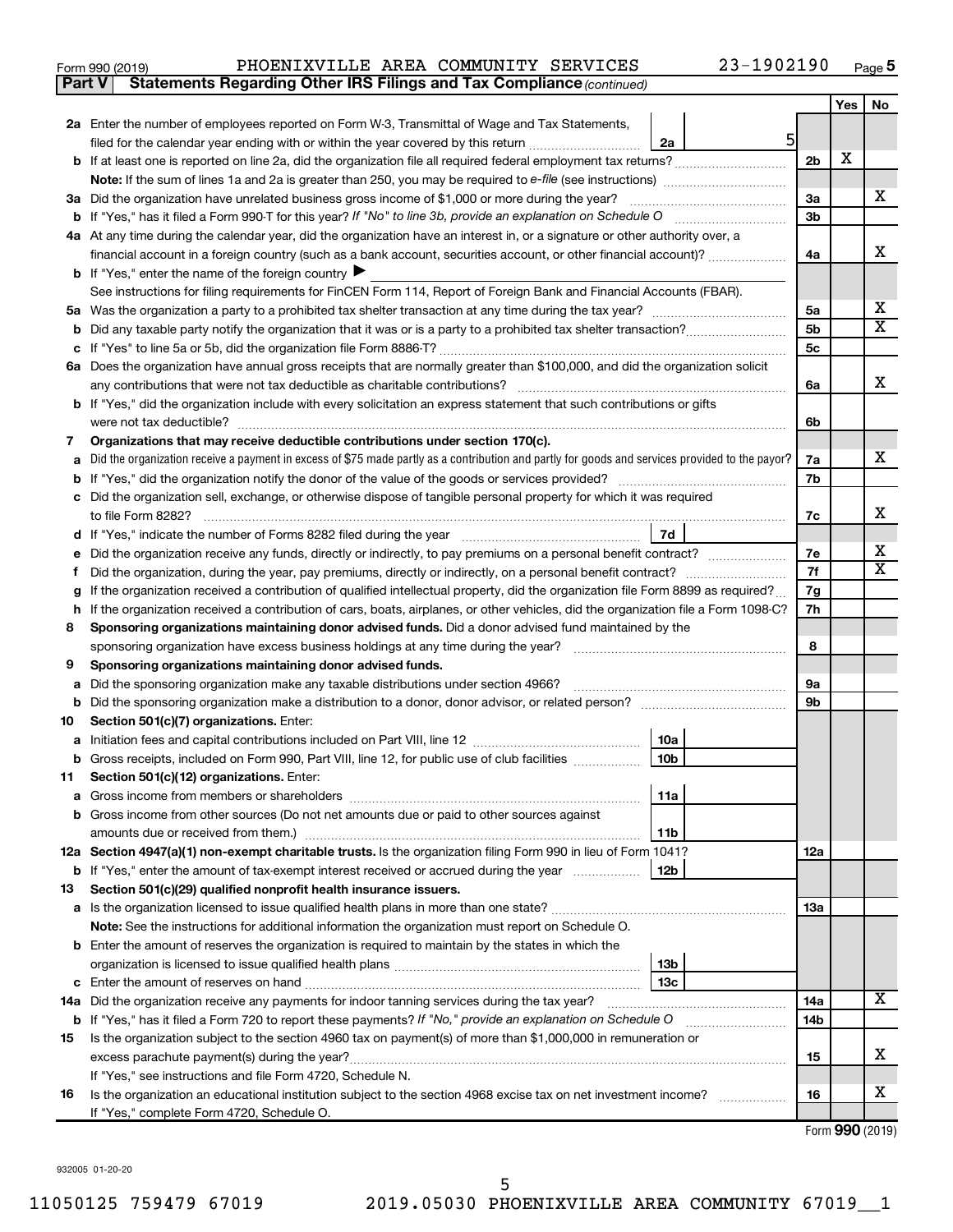| Form 990 (2019) |  |
|-----------------|--|
|-----------------|--|

### Form 990 (2019) PHOENIXVILLE AREA COMMUNITY SERVICES 23-1902190 <sub>Page</sub>

**Part VI** Governance, Management, and Disclosure For each "Yes" response to lines 2 through 7b below, and for a "No" response *to line 8a, 8b, or 10b below, describe the circumstances, processes, or changes on Schedule O. See instructions.*

|     | Check if Schedule O contains a response or note to any line in this Part VI                                                                      |    |                 |                         |                         | $\overline{\mathbf{X}}$ |
|-----|--------------------------------------------------------------------------------------------------------------------------------------------------|----|-----------------|-------------------------|-------------------------|-------------------------|
|     | <b>Section A. Governing Body and Management</b>                                                                                                  |    |                 |                         |                         |                         |
|     |                                                                                                                                                  |    |                 |                         | Yes                     | No                      |
|     | 1a Enter the number of voting members of the governing body at the end of the tax year                                                           | 1a | 12              |                         |                         |                         |
|     | If there are material differences in voting rights among members of the governing body, or if the governing                                      |    |                 |                         |                         |                         |
|     | body delegated broad authority to an executive committee or similar committee, explain on Schedule O.                                            |    |                 |                         |                         |                         |
|     | <b>b</b> Enter the number of voting members included on line 1a, above, who are independent                                                      | 1b | 12              |                         |                         |                         |
| 2   | Did any officer, director, trustee, or key employee have a family relationship or a business relationship with any other                         |    |                 |                         |                         |                         |
|     |                                                                                                                                                  |    | $\mathbf{2}$    |                         |                         | x                       |
| 3   | Did the organization delegate control over management duties customarily performed by or under the direct supervision                            |    |                 |                         |                         |                         |
|     |                                                                                                                                                  |    | 3               |                         |                         |                         |
| 4   | Did the organization make any significant changes to its governing documents since the prior Form 990 was filed?                                 |    | 4               |                         |                         |                         |
| 5   |                                                                                                                                                  |    | 5               |                         |                         |                         |
| 6   |                                                                                                                                                  |    | 6               |                         |                         |                         |
| 7a  | Did the organization have members, stockholders, or other persons who had the power to elect or appoint one or                                   |    |                 |                         |                         |                         |
|     |                                                                                                                                                  |    | 7a              |                         |                         |                         |
|     | <b>b</b> Are any governance decisions of the organization reserved to (or subject to approval by) members, stockholders, or                      |    |                 |                         |                         |                         |
|     | persons other than the governing body?                                                                                                           |    | 7b              |                         |                         |                         |
| 8   | Did the organization contemporaneously document the meetings held or written actions undertaken during the year by the following:                |    |                 |                         |                         |                         |
| а   |                                                                                                                                                  |    | 8а              | X                       |                         |                         |
|     |                                                                                                                                                  |    | 8b              |                         | $\overline{\textbf{x}}$ |                         |
| 9   | Is there any officer, director, trustee, or key employee listed in Part VII, Section A, who cannot be reached at the                             |    |                 |                         |                         |                         |
|     |                                                                                                                                                  |    | 9               |                         |                         |                         |
|     | <b>Section B. Policies</b> (This Section B requests information about policies not required by the Internal Revenue Code.)                       |    |                 |                         |                         |                         |
|     |                                                                                                                                                  |    |                 |                         | Yes                     |                         |
|     |                                                                                                                                                  |    | 10a             |                         |                         |                         |
|     | b If "Yes," did the organization have written policies and procedures governing the activities of such chapters, affiliates,                     |    |                 |                         |                         |                         |
|     |                                                                                                                                                  |    | 10 <sub>b</sub> |                         |                         |                         |
|     | 11a Has the organization provided a complete copy of this Form 990 to all members of its governing body before filing the form?                  |    | 11a             | X                       |                         |                         |
|     | <b>b</b> Describe in Schedule O the process, if any, used by the organization to review this Form 990.                                           |    |                 |                         |                         |                         |
| 12a |                                                                                                                                                  |    | 12a             | Х                       |                         |                         |
|     | Were officers, directors, or trustees, and key employees required to disclose annually interests that could give rise to conflicts?              |    | 12 <sub>b</sub> | $\overline{\textbf{x}}$ |                         |                         |
|     | c Did the organization regularly and consistently monitor and enforce compliance with the policy? If "Yes," describe                             |    |                 |                         |                         |                         |
|     | in Schedule O how this was done manufactured and continuum control of the state of the state of the state of t                                   |    | 12c             |                         |                         |                         |
| 13  |                                                                                                                                                  |    | 13              | $\overline{\mathbf{x}}$ |                         |                         |
| 14  |                                                                                                                                                  |    | 14              |                         |                         |                         |
| 15  | Did the process for determining compensation of the following persons include a review and approval by independent                               |    |                 |                         |                         |                         |
|     | persons, comparability data, and contemporaneous substantiation of the deliberation and decision?                                                |    |                 |                         |                         |                         |
|     |                                                                                                                                                  |    | 15a             |                         |                         |                         |
|     |                                                                                                                                                  |    | 15b             |                         |                         |                         |
|     | If "Yes" to line 15a or 15b, describe the process in Schedule O (see instructions).                                                              |    |                 |                         |                         |                         |
|     | 16a Did the organization invest in, contribute assets to, or participate in a joint venture or similar arrangement with a                        |    |                 |                         |                         |                         |
|     | taxable entity during the year?                                                                                                                  |    | <b>16a</b>      |                         |                         |                         |
|     | <b>b</b> If "Yes," did the organization follow a written policy or procedure requiring the organization to evaluate its participation            |    |                 |                         |                         |                         |
|     | in joint venture arrangements under applicable federal tax law, and take steps to safeguard the organization's                                   |    |                 |                         |                         |                         |
|     |                                                                                                                                                  |    | 16b             |                         |                         |                         |
|     | <b>Section C. Disclosure</b>                                                                                                                     |    |                 |                         |                         |                         |
| 17  | List the states with which a copy of this Form 990 is required to be filed $\blacktriangleright$ PA                                              |    |                 |                         |                         |                         |
| 18  | Section 6104 requires an organization to make its Forms 1023 (1024 or 1024-A, if applicable), 990, and 990-T (Section 501(c)(3)s only) available |    |                 |                         |                         |                         |
|     | for public inspection. Indicate how you made these available. Check all that apply.                                                              |    |                 |                         |                         |                         |
|     | $\lfloor x \rfloor$ Upon request<br>Another's website<br>Other (explain on Schedule O)<br>Own website                                            |    |                 |                         |                         |                         |
| 19  | Describe on Schedule O whether (and if so, how) the organization made its governing documents, conflict of interest policy, and financial        |    |                 |                         |                         |                         |
|     | statements available to the public during the tax year.                                                                                          |    |                 |                         |                         |                         |
| 20  | State the name, address, and telephone number of the person who possesses the organization's books and records                                   |    |                 |                         |                         |                         |
|     | MARY FULLER - (610) 993-1105                                                                                                                     |    |                 |                         |                         |                         |
|     | 19460<br>101 BUCHANAN, PHOENIXVILLE, PA                                                                                                          |    |                 |                         |                         |                         |
|     |                                                                                                                                                  |    |                 |                         |                         |                         |
|     |                                                                                                                                                  |    |                 |                         |                         |                         |
|     | 932006 01-20-20<br>6                                                                                                                             |    |                 | Form 990 (2019)         |                         |                         |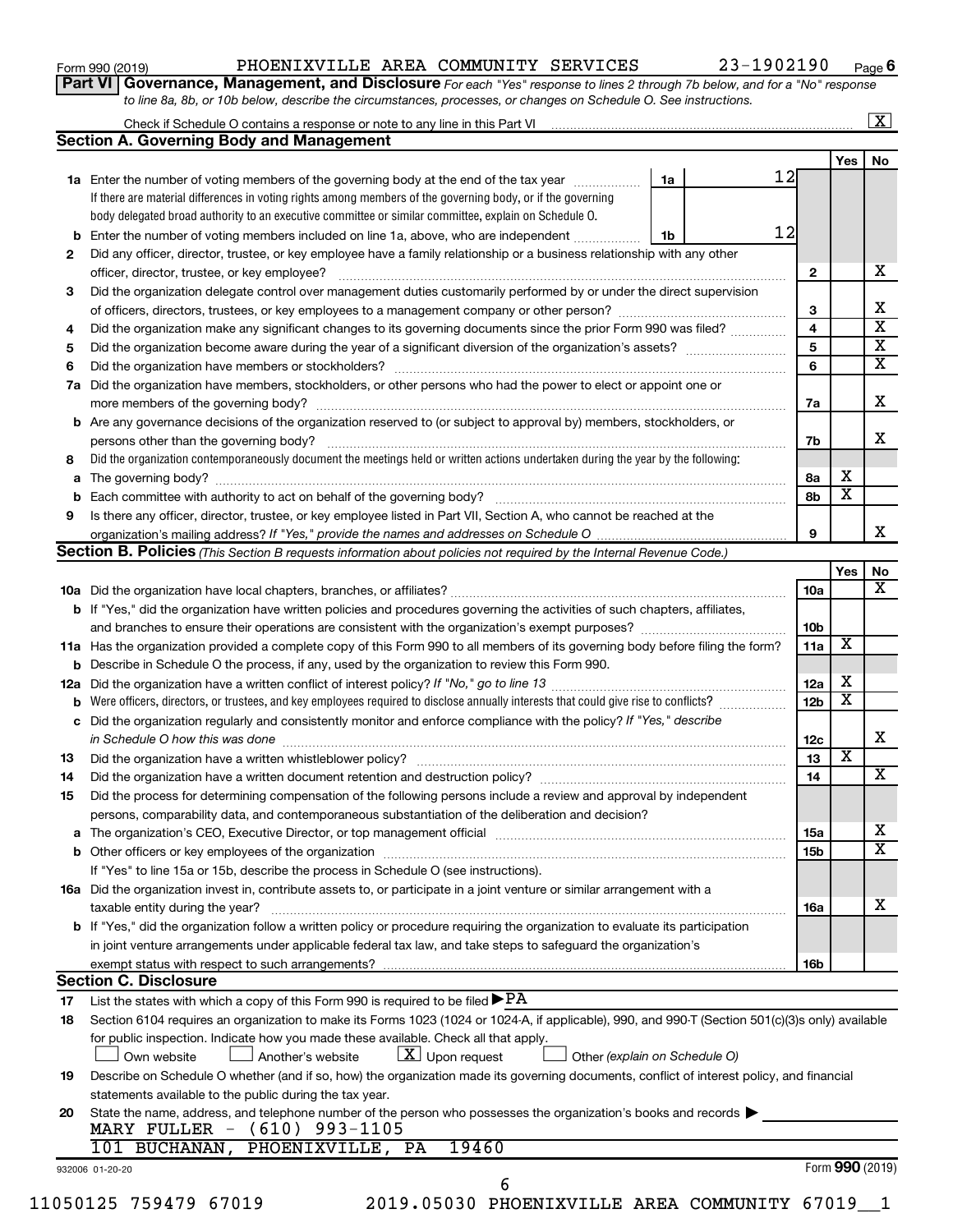$\Box$ 

| Part VII Compensation of Officers, Directors, Trustees, Key Employees, Highest Compensated |  |  |
|--------------------------------------------------------------------------------------------|--|--|
| <b>Employees, and Independent Contractors</b>                                              |  |  |

Check if Schedule O contains a response or note to any line in this Part VII

**Section A. Officers, Directors, Trustees, Key Employees, and Highest Compensated Employees**

**1a**  Complete this table for all persons required to be listed. Report compensation for the calendar year ending with or within the organization's tax year.  $\bullet$  List all of the organization's current officers, directors, trustees (whether individuals or organizations), regardless of amount of compensation.

Enter -0- in columns (D), (E), and (F) if no compensation was paid.

**•** List all of the organization's current key employees, if any. See instructions for definition of "key employee."

• List the organization's five *current* highest compensated employees (other than an officer, director, trustee, or key employee) who received reportable compensation (Box 5 of Form W-2 and/or Box 7 of Form 1099-MISC) of more than \$100,000 from the organization and any related organizations.

 $\bullet$  List all of the organization's former officers, key employees, and highest compensated employees who received more than \$100,000 of reportable compensation from the organization and any related organizations.

**•** List all of the organization's former directors or trustees that received, in the capacity as a former director or trustee of the organization, more than \$10,000 of reportable compensation from the organization and any related organizations.

See instructions for the order in which to list the persons above.

Check this box if neither the organization nor any related organization compensated any current officer, director, or trustee.  $\Box$ 

| (A)                         | (B)                    | (C)                           |                                                                  |             |              |                                 |        | (D)                 | (E)                              | (F)                      |  |  |
|-----------------------------|------------------------|-------------------------------|------------------------------------------------------------------|-------------|--------------|---------------------------------|--------|---------------------|----------------------------------|--------------------------|--|--|
| Name and title              | Average                |                               | (do not check more than one                                      |             | Position     |                                 |        | Reportable          | Reportable                       | Estimated                |  |  |
|                             | hours per              |                               | box, unless person is both an<br>officer and a director/trustee) |             |              |                                 |        | compensation        | compensation                     | amount of                |  |  |
|                             | week                   |                               |                                                                  |             |              |                                 |        | from                | from related                     | other                    |  |  |
|                             | (list any<br>hours for |                               |                                                                  |             |              |                                 |        | the<br>organization | organizations<br>(W-2/1099-MISC) | compensation<br>from the |  |  |
|                             | related                |                               |                                                                  |             |              |                                 |        | (W-2/1099-MISC)     |                                  | organization             |  |  |
|                             | organizations          |                               |                                                                  |             |              |                                 |        |                     |                                  | and related              |  |  |
|                             | below                  | ndividual trustee or director | Institutional trustee                                            |             | Key employee |                                 |        |                     |                                  | organizations            |  |  |
|                             | line)                  |                               |                                                                  | Officer     |              | Highest compensated<br>employee | Former |                     |                                  |                          |  |  |
| CAROL BERGER - D<br>(1)     | 40.00                  |                               |                                                                  |             |              |                                 |        |                     |                                  |                          |  |  |
| FORMER EXECUTIVE DIRECTOR   |                        | $\mathbf X$                   |                                                                  |             |              |                                 |        | 55,354.             | $\mathbf 0$ .                    | $\mathbf 0$ .            |  |  |
| (2)<br>SUSAN STARLING       | 5.00                   |                               |                                                                  |             |              |                                 |        |                     |                                  |                          |  |  |
| VICE PRESIDENT              |                        | $\mathbf X$                   |                                                                  | X           |              |                                 |        | $\mathbf 0$ .       | 0.                               | $\mathbf 0$ .            |  |  |
| DON DEWEY<br>(3)            | 5.00                   |                               |                                                                  |             |              |                                 |        |                     |                                  |                          |  |  |
| <b>TREASURER</b>            |                        | $\mathbf X$                   |                                                                  | $\mathbf X$ |              |                                 |        | $\mathbf 0$ .       | $\mathbf 0$                      | $\mathbf 0$ .            |  |  |
| FREDERICK HUBLER, JR<br>(4) | 5.00                   |                               |                                                                  |             |              |                                 |        |                     |                                  |                          |  |  |
| <b>BOARD PRESIDENT</b>      |                        | X                             |                                                                  | X           |              |                                 |        | $\mathbf 0$ .       | $\mathbf 0$ .                    | $\mathbf 0$ .            |  |  |
| JOSH KLOTZBACH<br>(5)       | 5.00                   |                               |                                                                  |             |              |                                 |        |                     |                                  |                          |  |  |
| <b>BOARD MEMBER</b>         |                        | X                             |                                                                  |             |              |                                 |        | 0.                  | $\mathbf 0$ .                    | $\mathbf 0$ .            |  |  |
| <b>MARY FULLER</b><br>(6)   | 40.00                  |                               |                                                                  |             |              |                                 |        |                     |                                  |                          |  |  |
| EXECUTIVE DIRECTOR          |                        | $\mathbf X$                   |                                                                  |             |              |                                 |        | $\mathbf 0$ .       | $\mathbf 0$ .                    | $\boldsymbol{0}$ .       |  |  |
| MARC CIRCUS<br>(7)          | 5.00                   |                               |                                                                  |             |              |                                 |        |                     |                                  |                          |  |  |
| <b>BOARD MEMBER</b>         |                        | $\rm X$                       |                                                                  |             |              |                                 |        | 0.                  | $\mathbf 0$ .                    | $\mathbf 0$ .            |  |  |
| CHUCK BENZ<br>(8)           | 5.00                   |                               |                                                                  |             |              |                                 |        |                     |                                  |                          |  |  |
| <b>BOARD MEMBER</b>         |                        | $\rm X$                       |                                                                  |             |              |                                 |        | 0.                  | $\mathbf 0$ .                    | $\mathbf 0$ .            |  |  |
| <b>JEFF GARDINER</b><br>(9) | 5.00                   |                               |                                                                  |             |              |                                 |        |                     |                                  |                          |  |  |
| SECRETARY                   |                        | $\mathbf X$                   |                                                                  | $\mathbf X$ |              |                                 |        | 0.                  | $\mathbf 0$ .                    | $\mathbf 0$ .            |  |  |
| (10) DAVE GARLICK           | 5.00                   |                               |                                                                  |             |              |                                 |        |                     |                                  |                          |  |  |
| BOARD MEMBER                |                        | X                             |                                                                  |             |              |                                 |        | 0.                  | $\mathbf 0$ .                    | $\mathbf 0$ .            |  |  |
| (11) TONY ODORISIO          | 5.00                   |                               |                                                                  |             |              |                                 |        |                     |                                  |                          |  |  |
| <b>BOARD MEMBER</b>         |                        | $\rm X$                       |                                                                  |             |              |                                 |        | 0.                  | $\mathbf 0$ .                    | $\mathbf 0$ .            |  |  |
| (12) KAREN SCHWEIZER        | 5.00                   |                               |                                                                  |             |              |                                 |        |                     |                                  |                          |  |  |
| BOARD MEMBER                |                        | X                             |                                                                  |             |              |                                 |        | 0.                  | $\mathbf 0$ .                    | $\mathbf 0$ .            |  |  |
| (13) JANET GERNER           | 5.00                   |                               |                                                                  |             |              |                                 |        |                     |                                  |                          |  |  |
| <b>BOARD MEMBER</b>         |                        | $\mathbf X$                   |                                                                  |             |              |                                 |        | 0.                  | $\mathbf 0$ .                    | $\mathbf 0$ .            |  |  |
| (14) MARREA WALKER-SMITH    | 5.00                   |                               |                                                                  |             |              |                                 |        |                     |                                  |                          |  |  |
| <b>BOARD MEMBER</b>         |                        | X                             |                                                                  |             |              |                                 |        | 0                   | $\mathbf 0$ .                    | $\mathbf 0$ .            |  |  |
|                             |                        |                               |                                                                  |             |              |                                 |        |                     |                                  |                          |  |  |
|                             |                        |                               |                                                                  |             |              |                                 |        |                     |                                  |                          |  |  |
|                             |                        |                               |                                                                  |             |              |                                 |        |                     |                                  |                          |  |  |
|                             |                        |                               |                                                                  |             |              |                                 |        |                     |                                  |                          |  |  |
|                             |                        |                               |                                                                  |             |              |                                 |        |                     |                                  |                          |  |  |
|                             |                        |                               |                                                                  |             |              |                                 |        |                     |                                  |                          |  |  |

932007 01-20-20

7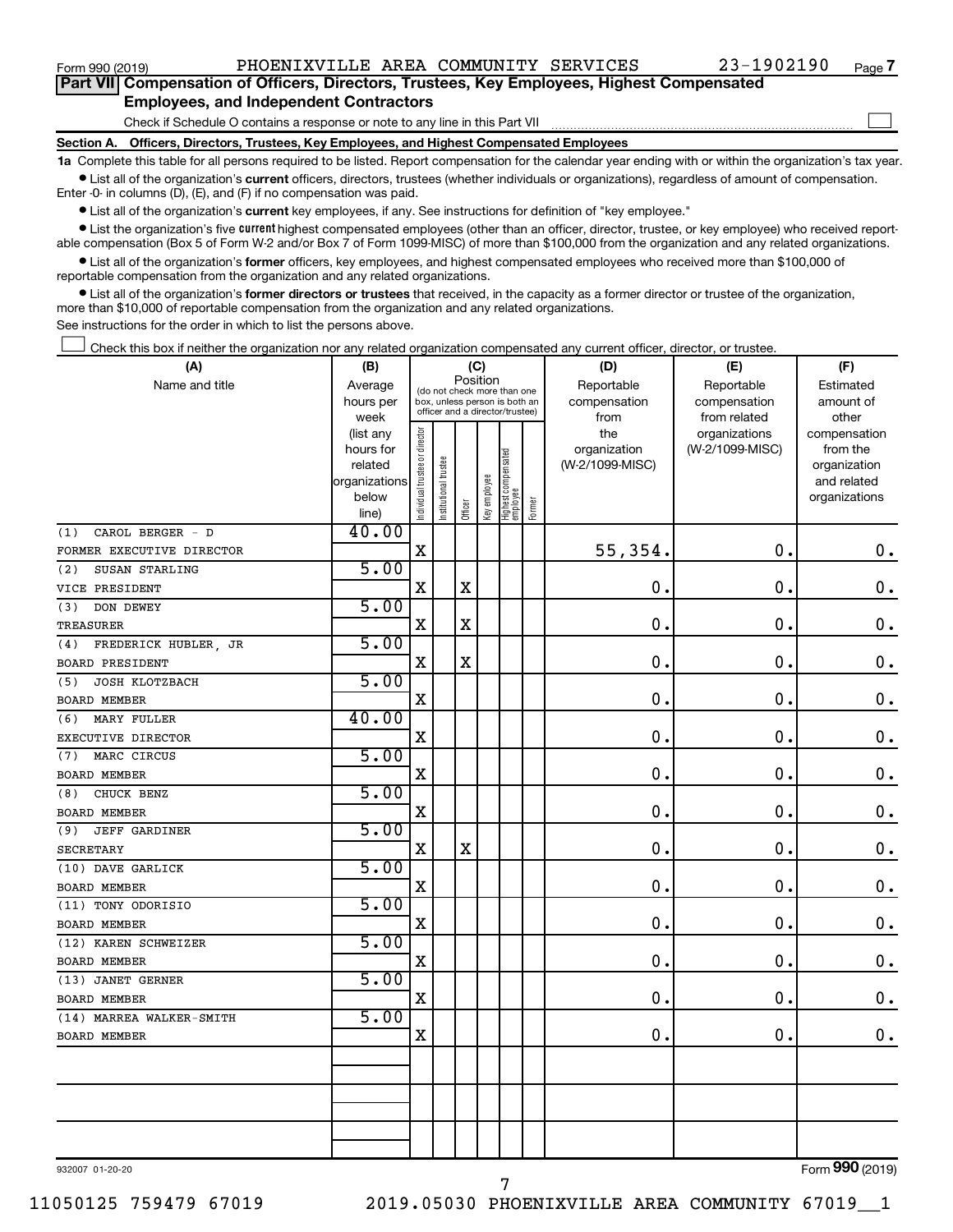|    | Form 990 (2019)                                                                                                                                                                                                                                        | PHOENIXVILLE AREA COMMUNITY SERVICES                                 |                               |                       |         |                                                                                                                    |                                   |        |                                           | 23-1902190                                        |                                        |                                                                          | Page 8                 |
|----|--------------------------------------------------------------------------------------------------------------------------------------------------------------------------------------------------------------------------------------------------------|----------------------------------------------------------------------|-------------------------------|-----------------------|---------|--------------------------------------------------------------------------------------------------------------------|-----------------------------------|--------|-------------------------------------------|---------------------------------------------------|----------------------------------------|--------------------------------------------------------------------------|------------------------|
|    | <b>Part VII</b><br>Section A. Officers, Directors, Trustees, Key Employees, and Highest Compensated Employees (continued)                                                                                                                              |                                                                      |                               |                       |         |                                                                                                                    |                                   |        |                                           |                                                   |                                        |                                                                          |                        |
|    | (A)<br>Name and title                                                                                                                                                                                                                                  | (B)<br>Average<br>hours per<br>week                                  |                               |                       |         | (C)<br>Position<br>(do not check more than one<br>box, unless person is both an<br>officer and a director/trustee) |                                   |        | (D)<br>Reportable<br>compensation<br>from | (E)<br>Reportable<br>compensation<br>from related | (F)<br>Estimated<br>amount of<br>other |                                                                          |                        |
|    |                                                                                                                                                                                                                                                        | (list any<br>hours for<br>related<br>organizations<br>below<br>line) | ndividual trustee or director | Institutional trustee | Officer | Key employee                                                                                                       | Highest compensated<br>  employee | Former | the<br>organization<br>(W-2/1099-MISC)    | organizations<br>(W-2/1099-MISC)                  |                                        | compensation<br>from the<br>organization<br>and related<br>organizations |                        |
|    |                                                                                                                                                                                                                                                        |                                                                      |                               |                       |         |                                                                                                                    |                                   |        |                                           |                                                   |                                        |                                                                          |                        |
|    |                                                                                                                                                                                                                                                        |                                                                      |                               |                       |         |                                                                                                                    |                                   |        |                                           |                                                   |                                        |                                                                          |                        |
|    |                                                                                                                                                                                                                                                        |                                                                      |                               |                       |         |                                                                                                                    |                                   |        |                                           |                                                   |                                        |                                                                          |                        |
|    |                                                                                                                                                                                                                                                        |                                                                      |                               |                       |         |                                                                                                                    |                                   |        |                                           |                                                   |                                        |                                                                          |                        |
|    |                                                                                                                                                                                                                                                        |                                                                      |                               |                       |         |                                                                                                                    |                                   |        |                                           |                                                   |                                        |                                                                          |                        |
|    |                                                                                                                                                                                                                                                        |                                                                      |                               |                       |         |                                                                                                                    |                                   |        |                                           |                                                   |                                        |                                                                          |                        |
|    |                                                                                                                                                                                                                                                        |                                                                      |                               |                       |         |                                                                                                                    |                                   |        |                                           |                                                   |                                        |                                                                          |                        |
|    |                                                                                                                                                                                                                                                        |                                                                      |                               |                       |         |                                                                                                                    |                                   |        |                                           |                                                   |                                        |                                                                          |                        |
|    | 1b Subtotal<br>c Total from continuation sheets to Part VII, Section A [111] [12] [13] Continuum [13] D                                                                                                                                                |                                                                      |                               |                       |         |                                                                                                                    |                                   |        | 55,354.<br>0.                             | $\overline{0}$ .<br>σ.                            |                                        |                                                                          | 0.<br>$\overline{0}$ . |
|    |                                                                                                                                                                                                                                                        |                                                                      |                               |                       |         |                                                                                                                    |                                   |        | 55,354.                                   | σ.                                                |                                        |                                                                          | $\overline{0}$ .       |
| 2  | Total number of individuals (including but not limited to those listed above) who received more than \$100,000 of reportable<br>compensation from the organization                                                                                     |                                                                      |                               |                       |         |                                                                                                                    |                                   |        |                                           |                                                   |                                        |                                                                          | 0                      |
| 3  | Did the organization list any former officer, director, trustee, key employee, or highest compensated employee on                                                                                                                                      |                                                                      |                               |                       |         |                                                                                                                    |                                   |        |                                           |                                                   |                                        | Yes                                                                      | No                     |
|    | For any individual listed on line 1a, is the sum of reportable compensation and other compensation from the organization                                                                                                                               |                                                                      |                               |                       |         |                                                                                                                    |                                   |        |                                           |                                                   | 3                                      |                                                                          | X                      |
|    | and related organizations greater than \$150,000? If "Yes," complete Schedule J for such individual                                                                                                                                                    |                                                                      |                               |                       |         |                                                                                                                    |                                   |        |                                           |                                                   | 4                                      |                                                                          | х                      |
| 5  | Did any person listed on line 1a receive or accrue compensation from any unrelated organization or individual for services<br>rendered to the organization? If "Yes," complete Schedule J for such person.                                             |                                                                      |                               |                       |         |                                                                                                                    |                                   |        |                                           |                                                   | 5                                      |                                                                          | x                      |
|    | <b>Section B. Independent Contractors</b>                                                                                                                                                                                                              |                                                                      |                               |                       |         |                                                                                                                    |                                   |        |                                           |                                                   |                                        |                                                                          |                        |
| 1. | Complete this table for your five highest compensated independent contractors that received more than \$100,000 of compensation from<br>the organization. Report compensation for the calendar year ending with or within the organization's tax year. |                                                                      |                               |                       |         |                                                                                                                    |                                   |        |                                           |                                                   |                                        |                                                                          |                        |
|    |                                                                                                                                                                                                                                                        | (A)<br>Name and business address                                     |                               | <b>NONE</b>           |         |                                                                                                                    |                                   |        | (B)<br>Description of services            |                                                   | Compensation                           | (C)                                                                      |                        |
|    |                                                                                                                                                                                                                                                        |                                                                      |                               |                       |         |                                                                                                                    |                                   |        |                                           |                                                   |                                        |                                                                          |                        |
|    |                                                                                                                                                                                                                                                        |                                                                      |                               |                       |         |                                                                                                                    |                                   |        |                                           |                                                   |                                        |                                                                          |                        |
|    |                                                                                                                                                                                                                                                        |                                                                      |                               |                       |         |                                                                                                                    |                                   |        |                                           |                                                   |                                        |                                                                          |                        |
|    |                                                                                                                                                                                                                                                        |                                                                      |                               |                       |         |                                                                                                                    |                                   |        |                                           |                                                   |                                        |                                                                          |                        |
| 2  | Total number of independent contractors (including but not limited to those listed above) who received more than<br>\$100,000 of compensation from the organization                                                                                    |                                                                      |                               |                       |         |                                                                                                                    | U                                 |        |                                           |                                                   |                                        |                                                                          |                        |
|    |                                                                                                                                                                                                                                                        |                                                                      |                               |                       |         |                                                                                                                    |                                   |        |                                           |                                                   |                                        | $T_{\text{sum}}$ 000 (2010)                                              |                        |

932008 01-20-20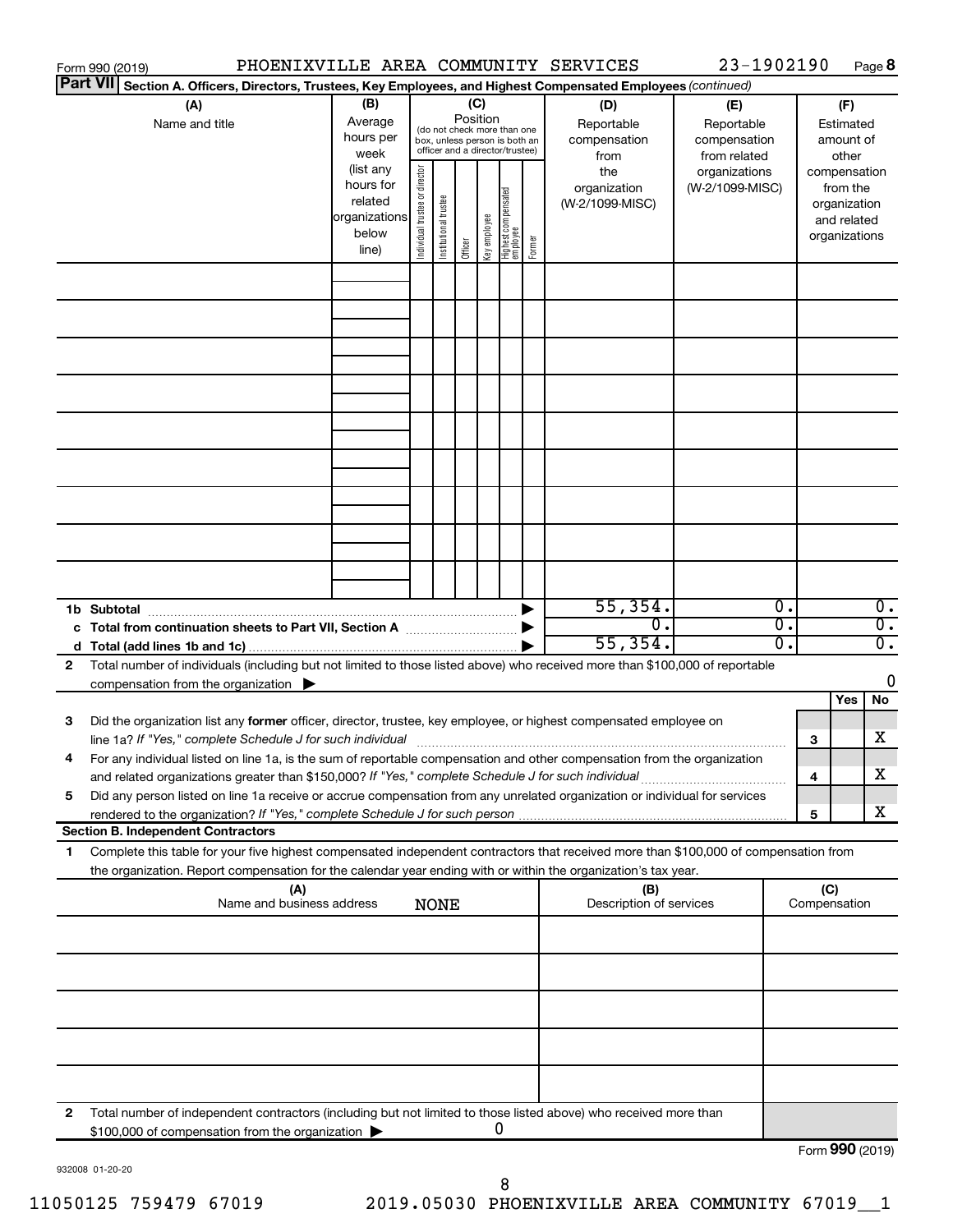|                                                           |                  |     | Form 990 (2019)                                                                                                      |                |                 |                        | PHOENIXVILLE AREA COMMUNITY SERVICES |                                                        | 23-1902190 | Page 9                                                          |
|-----------------------------------------------------------|------------------|-----|----------------------------------------------------------------------------------------------------------------------|----------------|-----------------|------------------------|--------------------------------------|--------------------------------------------------------|------------|-----------------------------------------------------------------|
|                                                           | <b>Part VIII</b> |     | <b>Statement of Revenue</b>                                                                                          |                |                 |                        |                                      |                                                        |            |                                                                 |
|                                                           |                  |     |                                                                                                                      |                |                 |                        |                                      |                                                        |            |                                                                 |
|                                                           |                  |     |                                                                                                                      |                |                 |                        | Total revenue                        | Related or exempt<br>function revenue business revenue | Unrelated  | (D)<br>Revenue excluded<br>from tax under<br>sections 512 - 514 |
|                                                           |                  |     | 1 a Federated campaigns                                                                                              | 1a             |                 |                        |                                      |                                                        |            |                                                                 |
| Contributions, Gifts, Grants<br>and Other Similar Amounts |                  | b   | Membership dues                                                                                                      | 1 <sub>b</sub> |                 |                        |                                      |                                                        |            |                                                                 |
|                                                           |                  | с   | Fundraising events                                                                                                   | 1 <sub>c</sub> |                 | 416.                   |                                      |                                                        |            |                                                                 |
|                                                           |                  |     | d Related organizations                                                                                              | 1 <sub>d</sub> |                 |                        |                                      |                                                        |            |                                                                 |
|                                                           |                  | е   | Government grants (contributions)                                                                                    | 1e             |                 | 55, 155.               |                                      |                                                        |            |                                                                 |
|                                                           |                  |     | All other contributions, gifts, grants, and                                                                          |                |                 |                        |                                      |                                                        |            |                                                                 |
|                                                           |                  |     | similar amounts not included above                                                                                   | 1f             |                 | 1,119,623.<br>603,767. |                                      |                                                        |            |                                                                 |
|                                                           |                  |     | Noncash contributions included in lines 1a-1f                                                                        | 1g             |                 |                        | $\overline{1}$ ,175,194.             |                                                        |            |                                                                 |
|                                                           |                  |     |                                                                                                                      |                |                 | <b>Business Code</b>   |                                      |                                                        |            |                                                                 |
|                                                           |                  | 2 a |                                                                                                                      |                |                 |                        |                                      |                                                        |            |                                                                 |
| Program Service<br>Revenue                                |                  | b   | <u> 1989 - Johann Barbara, martxa alemaniar a</u>                                                                    |                |                 |                        |                                      |                                                        |            |                                                                 |
|                                                           |                  | c   | <u> 1989 - Johann Barbara, martin amerikan basal da</u><br><u> 1989 - John Stein, Amerikaansk politiker (</u>        |                |                 |                        |                                      |                                                        |            |                                                                 |
|                                                           |                  | d   | the control of the control of the control of the control of the                                                      |                |                 |                        |                                      |                                                        |            |                                                                 |
|                                                           |                  | е   |                                                                                                                      |                |                 |                        |                                      |                                                        |            |                                                                 |
|                                                           |                  | f   | All other program service revenue                                                                                    |                |                 |                        |                                      |                                                        |            |                                                                 |
|                                                           |                  |     |                                                                                                                      |                |                 |                        |                                      |                                                        |            |                                                                 |
|                                                           | 3                |     | Investment income (including dividends, interest, and                                                                |                |                 |                        |                                      |                                                        |            |                                                                 |
|                                                           |                  |     |                                                                                                                      |                |                 |                        | 10, 185.                             |                                                        |            | 10,185.                                                         |
|                                                           | 4                |     | Income from investment of tax-exempt bond proceeds                                                                   |                |                 |                        |                                      |                                                        |            |                                                                 |
|                                                           | 5                |     |                                                                                                                      |                |                 |                        |                                      |                                                        |            |                                                                 |
|                                                           |                  |     |                                                                                                                      | (i) Real       |                 | (ii) Personal          |                                      |                                                        |            |                                                                 |
|                                                           |                  |     | 6 a Gross rents                                                                                                      | 6a             |                 |                        |                                      |                                                        |            |                                                                 |
|                                                           |                  | b   | Less: rental expenses                                                                                                | 6b<br>6c       |                 |                        |                                      |                                                        |            |                                                                 |
|                                                           |                  | c   | Rental income or (loss)<br>d Net rental income or (loss)                                                             |                |                 |                        |                                      |                                                        |            |                                                                 |
|                                                           |                  |     | 7 a Gross amount from sales of                                                                                       | (i) Securities |                 | (ii) Other             |                                      |                                                        |            |                                                                 |
|                                                           |                  |     | assets other than inventory                                                                                          | 6,058.<br>7a   |                 |                        |                                      |                                                        |            |                                                                 |
|                                                           |                  |     | <b>b</b> Less: cost or other basis                                                                                   |                |                 |                        |                                      |                                                        |            |                                                                 |
|                                                           |                  |     | and sales expenses                                                                                                   | 7b             | 0.              |                        |                                      |                                                        |            |                                                                 |
| evenue                                                    |                  |     | c Gain or (loss)                                                                                                     | 6,058.<br>7c   |                 |                        |                                      |                                                        |            |                                                                 |
|                                                           |                  |     |                                                                                                                      |                |                 |                        | 6,058.                               |                                                        |            | 6,058.                                                          |
| Other F                                                   |                  |     | 8 a Gross income from fundraising events (not                                                                        |                |                 |                        |                                      |                                                        |            |                                                                 |
|                                                           |                  |     | including $$$ 416. of                                                                                                |                |                 |                        |                                      |                                                        |            |                                                                 |
|                                                           |                  |     | contributions reported on line 1c). See                                                                              |                |                 |                        |                                      |                                                        |            |                                                                 |
|                                                           |                  |     |                                                                                                                      |                | l 8a l          | 26,746.                |                                      |                                                        |            |                                                                 |
|                                                           |                  |     | <b>b</b> Less: direct expenses                                                                                       |                | l 8b            | 5,056.                 | 21,690.                              |                                                        |            | 21,690.                                                         |
|                                                           |                  |     |                                                                                                                      |                |                 |                        |                                      |                                                        |            |                                                                 |
|                                                           |                  |     | 9 a Gross income from gaming activities. See                                                                         |                | 9a              |                        |                                      |                                                        |            |                                                                 |
|                                                           |                  |     |                                                                                                                      |                | 9 <sub>b</sub>  |                        |                                      |                                                        |            |                                                                 |
|                                                           |                  |     |                                                                                                                      |                |                 |                        |                                      |                                                        |            |                                                                 |
|                                                           |                  |     | 10 a Gross sales of inventory, less returns                                                                          |                |                 |                        |                                      |                                                        |            |                                                                 |
|                                                           |                  |     |                                                                                                                      |                |                 |                        |                                      |                                                        |            |                                                                 |
|                                                           |                  |     | <b>b</b> Less: cost of goods sold                                                                                    |                | 10 <sub>b</sub> |                        |                                      |                                                        |            |                                                                 |
|                                                           |                  |     | c Net income or (loss) from sales of inventory                                                                       |                |                 |                        |                                      |                                                        |            |                                                                 |
|                                                           |                  |     |                                                                                                                      |                |                 | <b>Business Code</b>   |                                      |                                                        |            |                                                                 |
| Miscellaneous<br>Revenue                                  | 11a              |     | <u> 1990 - Johann John Stein, markin fan it ferskearre fan it ferskearre fan it ferskearre fan it ferskearre fan</u> |                |                 |                        |                                      |                                                        |            |                                                                 |
|                                                           |                  | b   |                                                                                                                      |                |                 |                        |                                      |                                                        |            |                                                                 |
|                                                           |                  | с   | <u> 1989 - Johann Barbara, martxa alemaniar a</u>                                                                    |                |                 |                        |                                      |                                                        |            |                                                                 |
|                                                           |                  |     |                                                                                                                      |                |                 |                        |                                      |                                                        |            |                                                                 |
|                                                           | 12               |     |                                                                                                                      |                |                 |                        |                                      | $\overline{0}$ .                                       | 0.         | 37,933.                                                         |
| 932009 01-20-20                                           |                  |     |                                                                                                                      |                |                 |                        |                                      |                                                        |            | Form 990 (2019)                                                 |
|                                                           |                  |     |                                                                                                                      |                |                 |                        |                                      |                                                        |            |                                                                 |

932009 01-20-20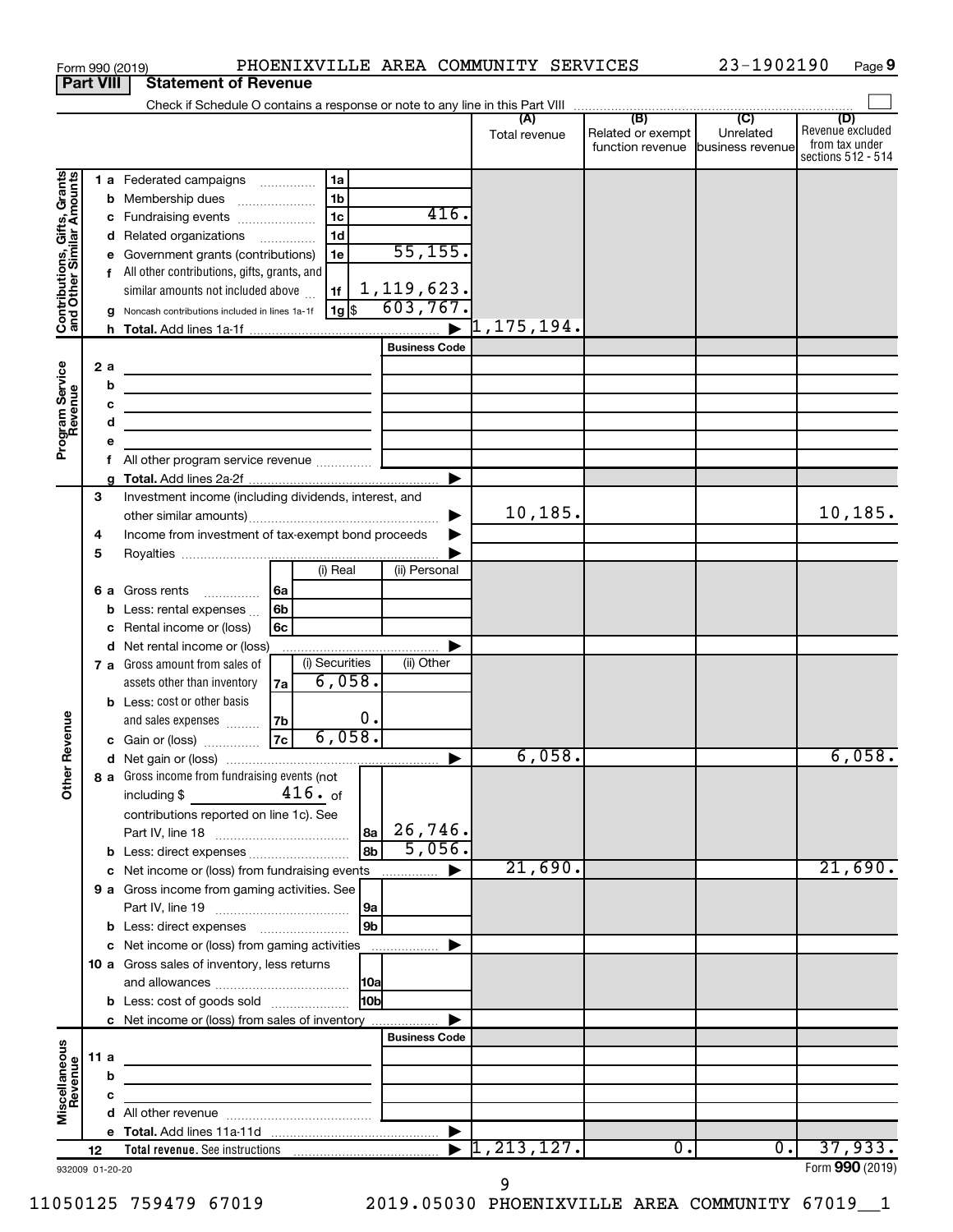|  | Form 990 (2019) |  |
|--|-----------------|--|
|  |                 |  |

**Part IX | Statement of Functional Expenses** 

Form 990 (2019) PHOENIXVILLE AREA COMMUNITY SERVICES 23-1902190 Page

23-1902190 Page 10

|          | Section 501(c)(3) and 501(c)(4) organizations must complete all columns. All other organizations must complete column (A). |                        |                                    |                                           |                                |
|----------|----------------------------------------------------------------------------------------------------------------------------|------------------------|------------------------------------|-------------------------------------------|--------------------------------|
|          | Check if Schedule O contains a response or note to any line in this Part IX                                                |                        |                                    |                                           |                                |
|          | Do not include amounts reported on lines 6b,<br>7b, 8b, 9b, and 10b of Part VIII.                                          | (A)<br>Total expenses  | (B)<br>Program service<br>expenses | (C)<br>Management and<br>general expenses | (D)<br>Fundraising<br>expenses |
| 1        | Grants and other assistance to domestic organizations                                                                      |                        |                                    |                                           |                                |
|          | and domestic governments. See Part IV, line 21                                                                             |                        |                                    |                                           |                                |
| 2        | Grants and other assistance to domestic                                                                                    |                        |                                    |                                           |                                |
|          | individuals. See Part IV, line 22                                                                                          | 607,288.               | 607,288.                           |                                           |                                |
| З        | Grants and other assistance to foreign                                                                                     |                        |                                    |                                           |                                |
|          | organizations, foreign governments, and foreign                                                                            |                        |                                    |                                           |                                |
|          | individuals. See Part IV, lines 15 and 16                                                                                  |                        |                                    |                                           |                                |
| 4        | Benefits paid to or for members                                                                                            |                        |                                    |                                           |                                |
| 5        | Compensation of current officers, directors,                                                                               |                        |                                    |                                           |                                |
|          | trustees, and key employees                                                                                                |                        |                                    |                                           |                                |
| 6        | Compensation not included above to disqualified                                                                            |                        |                                    |                                           |                                |
|          | persons (as defined under section 4958(f)(1)) and                                                                          |                        |                                    |                                           |                                |
|          | persons described in section 4958(c)(3)(B)                                                                                 |                        |                                    |                                           |                                |
| 7        | Other salaries and wages                                                                                                   | 158, 776.              | 134,854.                           | 17, 172.                                  | 6,750.                         |
| 8        | Pension plan accruals and contributions (include                                                                           |                        |                                    |                                           |                                |
|          | section 401(k) and 403(b) employer contributions)                                                                          | $\frac{4,523}{20,233}$ | $\frac{3,890}{17,400}$             | $\frac{452}{2,024}$                       | 181.                           |
| 9        | Other employee benefits                                                                                                    |                        |                                    |                                           | 809.                           |
| 10       |                                                                                                                            | 14,569.                | 12,529.                            | 1,457.                                    | 583.                           |
| 11       | Fees for services (nonemployees):                                                                                          |                        |                                    |                                           |                                |
| a        |                                                                                                                            |                        |                                    |                                           |                                |
| b        |                                                                                                                            |                        |                                    |                                           |                                |
|          |                                                                                                                            | 21,276.                | 18, 297.                           | 2,128.                                    | 851.                           |
|          |                                                                                                                            |                        |                                    |                                           |                                |
| е        | Professional fundraising services. See Part IV, line 17                                                                    |                        |                                    |                                           |                                |
|          | Investment management fees                                                                                                 |                        |                                    |                                           |                                |
| g        | Other. (If line 11g amount exceeds 10% of line 25,                                                                         |                        |                                    |                                           |                                |
|          | column (A) amount, list line 11g expenses on Sch O.)                                                                       | $\frac{3,108}{2,016}$  | $\frac{2,673}{1,734}$              | 311.<br>201.                              | 124.<br>$\overline{81}$ .      |
| 12       |                                                                                                                            | 10,338.                | 8,374.                             | 851.                                      |                                |
| 13       |                                                                                                                            | 4,258.                 | 937.                               | 3,277.                                    | 1,113.<br>44.                  |
| 14       |                                                                                                                            |                        |                                    |                                           |                                |
| 15       |                                                                                                                            | 6,095.                 | 5,241.                             | 610.                                      | 244.                           |
| 16       |                                                                                                                            | 48.                    | 42.                                | 4.                                        | $\overline{2}$ .               |
| 17       |                                                                                                                            |                        |                                    |                                           |                                |
| 18       | Payments of travel or entertainment expenses                                                                               |                        |                                    |                                           |                                |
|          | for any federal, state, or local public officials<br>Conferences, conventions, and meetings                                | 918.                   | 789.                               | 92.                                       | 37.                            |
| 19<br>20 | Interest                                                                                                                   |                        |                                    |                                           |                                |
| 21       |                                                                                                                            |                        |                                    |                                           |                                |
| 22       | Depreciation, depletion, and amortization                                                                                  | 10,705.                | 9,206.                             | 1,071.                                    | 428.                           |
| 23       | Insurance                                                                                                                  | 4,073.                 | 3,503.                             | 407.                                      | 163.                           |
| 24       | Other expenses. Itemize expenses not covered                                                                               |                        |                                    |                                           |                                |
|          | above (List miscellaneous expenses on line 24e. If                                                                         |                        |                                    |                                           |                                |
|          | line 24e amount exceeds 10% of line 25, column (A)<br>amount, list line 24e expenses on Schedule O.)                       |                        |                                    |                                           |                                |
| a        | REPAIRS AND MAINTENANCE                                                                                                    | 4,906.                 | 4,219.                             | 491.                                      | 196.                           |
| b        | DUES & SUBSCRIPTIONS                                                                                                       | 3,354.                 | 2,799.                             | 326.                                      | 229.                           |
|          | MISCELLANEOUS FUNDRAISI                                                                                                    | 1,784.                 |                                    |                                           | 1,784.                         |
| d        | EQUIPMENT MAINTENANCE                                                                                                      | 885.                   | 762.                               | 88.                                       | 35.                            |
|          | e All other expenses                                                                                                       |                        |                                    |                                           |                                |
| 25       | Total functional expenses. Add lines 1 through 24e                                                                         | 879, 153.              | 834,537.                           | 30,962.                                   | 13,654.                        |
| 26       | Joint costs. Complete this line only if the organization                                                                   |                        |                                    |                                           |                                |
|          | reported in column (B) joint costs from a combined                                                                         |                        |                                    |                                           |                                |
|          | educational campaign and fundraising solicitation.                                                                         |                        |                                    |                                           |                                |
|          | Check here $\blacktriangleright$<br>if following SOP 98-2 (ASC 958-720)                                                    |                        |                                    |                                           |                                |

932010 01-20-20

11050125 759479 67019 2019.05030 PHOENIXVILLE AREA COMMUNITY 67019\_\_1 10

Form (2019) **990**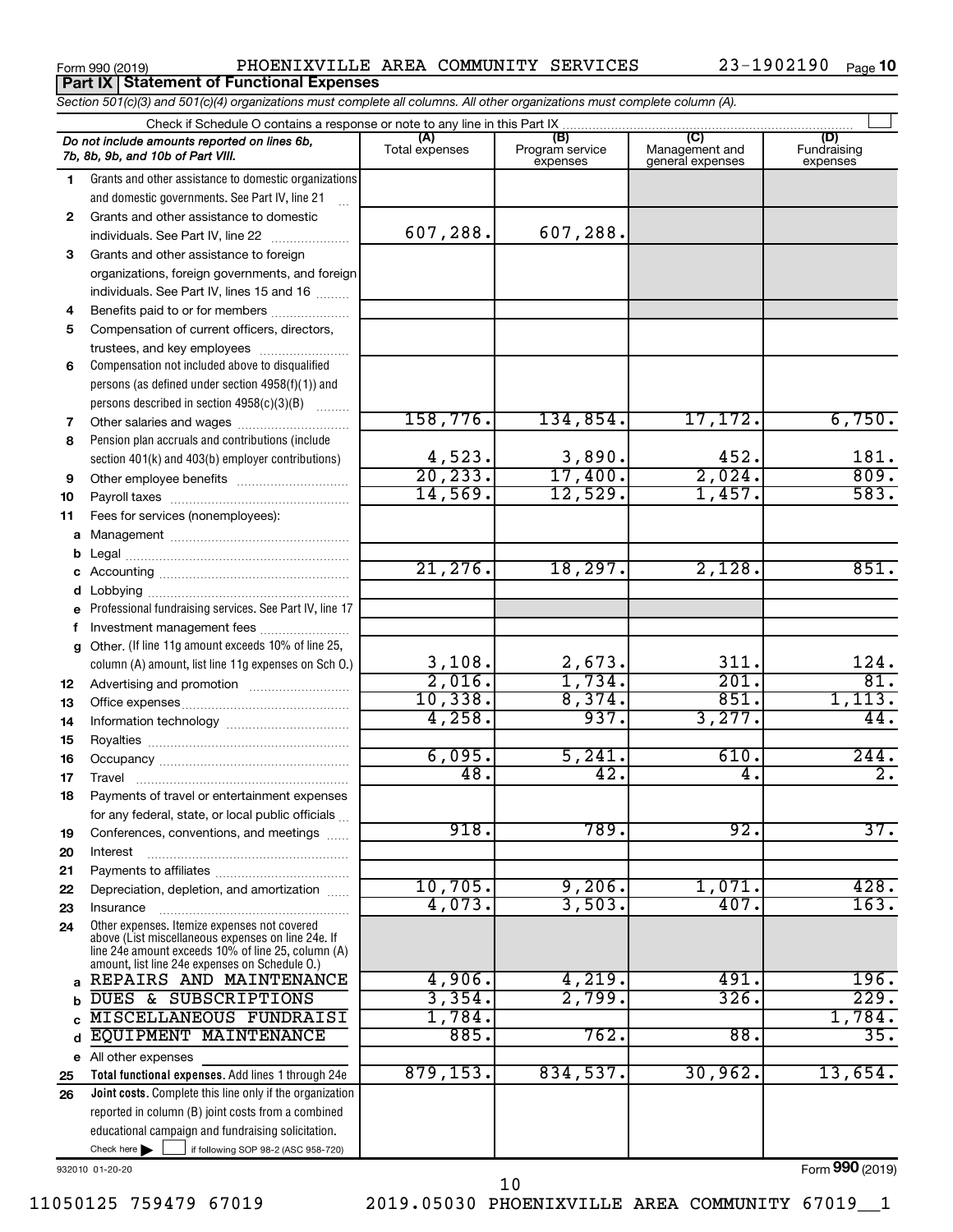Check if Schedule O contains a response or note to any line in this Part X

 $\perp$ **(A) (B)** Beginning of year | | End of year  $16,888.$   $1$   $1$   $47,696.$ **1 1** Cash - non-interest-bearing ~~~~~~~~~~~~~~~~~~~~~~~~~  $252,302.$   $2 \mid 2 \mid 550,936.$ **2 2** Savings and temporary cash investments ~~~~~~~~~~~~~~~~~~  $4,133$ .  $3$  2,000. **3 3** Pledges and grants receivable, net ~~~~~~~~~~~~~~~~~~~~~ 15,925. 23,250. **4 4** Accounts receivable, net ~~~~~~~~~~~~~~~~~~~~~~~~~~ **5** Loans and other receivables from any current or former officer, director, trustee, key employee, creator or founder, substantial contributor, or 35% controlled entity or family member of any of these persons ~~~~~~~~~ **5 6** Loans and other receivables from other disqualified persons (as defined **6** under section  $4958(f)(1)$ , and persons described in section  $4958(c)(3)(B)$ **7 7** Notes and loans receivable, net ~~~~~~~~~~~~~~~~~~~~~~~ **Assets** 43,656. 68,353. **8 8** Inventories for sale or use ~~~~~~~~~~~~~~~~~~~~~~~~~~ 29,633. 21,064. **9 9** Prepaid expenses and deferred charges ~~~~~~~~~~~~~~~~~~ **10 a** Land, buildings, and equipment: cost or other 312,916. basis. Complete Part VI of Schedule D  $\frac{1}{10}$  10a  $\overline{160, 054.}$  160,283.  $\overline{10c}$  152,862. **10c b** Less: accumulated depreciation  $\ldots$  [10b  $331,840.$   $11$  333,140. **11 11** Investments - publicly traded securities ~~~~~~~~~~~~~~~~~~~ **12 12** Investments - other securities. See Part IV, line 11 ~~~~~~~~~~~~~~ **13 13** Investments - program-related. See Part IV, line 11 ~~~~~~~~~~~~~ **14 14** Intangible assets ~~~~~~~~~~~~~~~~~~~~~~~~~~~~~~ Other assets. See Part IV, line 11 ~~~~~~~~~~~~~~~~~~~~~~ **15 15**  $854,660.$  16 1,199,301. **16 16 Total assets.**  Add lines 1 through 15 (must equal line 33) 37,096. <sub>17</sub> 10,499. **17 17** Accounts payable and accrued expenses ~~~~~~~~~~~~~~~~~~ **18 18** Grants payable ~~~~~~~~~~~~~~~~~~~~~~~~~~~~~~~ **19 19** Deferred revenue ~~~~~~~~~~~~~~~~~~~~~~~~~~~~~~ **20 20** Tax-exempt bond liabilities ~~~~~~~~~~~~~~~~~~~~~~~~~ **21 21** Escrow or custodial account liability. Complete Part IV of Schedule D ........... **22** Loans and other payables to any current or former officer, director, **Liabilities** trustee, key employee, creator or founder, substantial contributor, or 35% **22** controlled entity or family member of any of these persons ~~~~~~~~~ **23** Secured mortgages and notes payable to unrelated third parties **23 24** Unsecured notes and loans payable to unrelated third parties ~~~~~~~~ **24 25** Other liabilities (including federal income tax, payables to related third parties, and other liabilities not included on lines 17-24). Complete Part X of Schedule D ~~~~~~~~~~~~~~~~~~~~~~~~~~~~~~~  $0. |25|$  48,523. **25 26** 37,096. 59,022. **26 Total liabilities.**  Add lines 17 through 25 Organizations that follow FASB ASC 958, check here  $\blacktriangleright \boxed{\text{X}}$ Net Assets or Fund Balances **Net Assets or Fund Balances and complete lines 27, 28, 32, and 33.** 577,638.  $|27|$  889,786. **27 27** Net assets without donor restrictions ~~~~~~~~~~~~~~~~~~~~  $239,926.$  28 250,493. **28 28** Net assets with donor restrictions ~~~~~~~~~~~~~~~~~~~~~~ **Organizations that do not follow FASB ASC 958, check here** | † **and complete lines 29 through 33. 29 29** Capital stock or trust principal, or current funds ~~~~~~~~~~~~~~~ **30 30** Paid-in or capital surplus, or land, building, or equipment fund ....................... **31 31** Retained earnings, endowment, accumulated income, or other funds ............ Total net assets or fund balances ~~~~~~~~~~~~~~~~~~~~~~  $817,564.$   $32$  1, 140, 279. **32 32**  $854,660$ .  $33$  1, 199, 301. **33** Total liabilities and net assets/fund balances **33**

Form (2019) **990**

| Form 990 (2019) |                               |  |
|-----------------|-------------------------------|--|
|                 | <b>Part X   Balance Sheet</b> |  |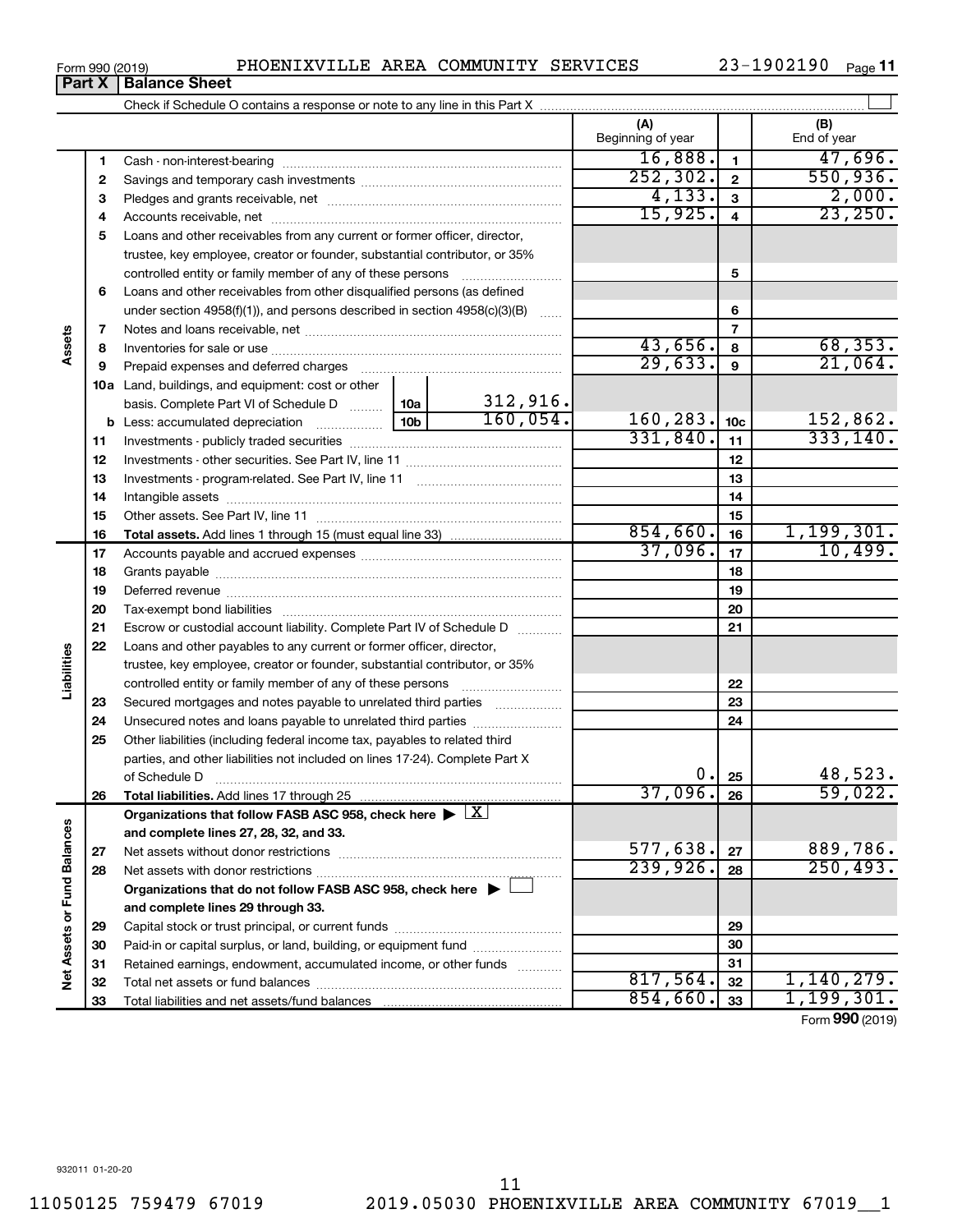|              | PHOENIXVILLE AREA COMMUNITY SERVICES<br>Form 990 (2019)                                                                                                                                                                        |                         | 23-1902190     |        | Page 12            |
|--------------|--------------------------------------------------------------------------------------------------------------------------------------------------------------------------------------------------------------------------------|-------------------------|----------------|--------|--------------------|
|              | Part XI   Reconciliation of Net Assets                                                                                                                                                                                         |                         |                |        |                    |
|              |                                                                                                                                                                                                                                |                         |                |        |                    |
|              |                                                                                                                                                                                                                                |                         |                |        |                    |
| 1            |                                                                                                                                                                                                                                | $\mathbf{1}$            | 1, 213, 127.   |        |                    |
| $\mathbf{2}$ |                                                                                                                                                                                                                                | $\overline{2}$          |                |        | 879, 153.          |
| З            |                                                                                                                                                                                                                                | 3                       |                |        | 333,974.           |
| 4            |                                                                                                                                                                                                                                | $\overline{\mathbf{4}}$ |                |        | 817,564.           |
| 5            |                                                                                                                                                                                                                                | 5                       |                |        | $-11, 259.$        |
| 6            | Donated services and use of facilities [[111] matter contracts and the service of facilities [11] matter contracts and use of facilities [[11] matter contracts and the service of facilities [[11] matter contracts and the s | 6                       |                |        |                    |
| 7            | Investment expenses www.communication.com/www.communication.com/www.communication.com/www.com                                                                                                                                  | $\overline{7}$          |                |        |                    |
| 8            |                                                                                                                                                                                                                                | 8                       |                |        |                    |
| 9            |                                                                                                                                                                                                                                | 9                       |                |        | $\overline{0}$ .   |
| 10           | Net assets or fund balances at end of year. Combine lines 3 through 9 (must equal Part X, line 32,                                                                                                                             |                         |                |        |                    |
|              |                                                                                                                                                                                                                                | 10                      | 1,140,279.     |        |                    |
|              | <b>Part XII</b> Financial Statements and Reporting                                                                                                                                                                             |                         |                |        |                    |
|              |                                                                                                                                                                                                                                |                         |                |        | $\boxed{\text{X}}$ |
|              |                                                                                                                                                                                                                                |                         |                | Yes    | No                 |
| 1            | Accounting method used to prepare the Form 990: $\Box$ Cash $\Box$ Accrual $\Box$ Other                                                                                                                                        |                         |                |        |                    |
|              | If the organization changed its method of accounting from a prior year or checked "Other," explain in Schedule O.                                                                                                              |                         |                |        |                    |
|              |                                                                                                                                                                                                                                |                         | 2a             |        | x                  |
|              | If "Yes," check a box below to indicate whether the financial statements for the year were compiled or reviewed on a                                                                                                           |                         |                |        |                    |
|              | separate basis, consolidated basis, or both:                                                                                                                                                                                   |                         |                |        |                    |
|              | Separate basis<br>Both consolidated and separate basis<br>Consolidated basis                                                                                                                                                   |                         |                |        |                    |
|              |                                                                                                                                                                                                                                |                         | 2 <sub>b</sub> | х      |                    |
|              | If "Yes," check a box below to indicate whether the financial statements for the year were audited on a separate basis,                                                                                                        |                         |                |        |                    |
|              | consolidated basis, or both:                                                                                                                                                                                                   |                         |                |        |                    |
|              | $ \mathbf{X} $ Separate basis<br><b>Consolidated basis</b><br>Both consolidated and separate basis                                                                                                                             |                         |                |        |                    |
|              | c If "Yes" to line 2a or 2b, does the organization have a committee that assumes responsibility for oversight of the audit,                                                                                                    |                         |                |        |                    |
|              |                                                                                                                                                                                                                                |                         | 2c             | X      |                    |
|              | If the organization changed either its oversight process or selection process during the tax year, explain on Schedule O.                                                                                                      |                         |                |        |                    |
|              | 3a As a result of a federal award, was the organization required to undergo an audit or audits as set forth in the Single Audit                                                                                                |                         |                |        |                    |
|              | Act and OMB Circular A-133?                                                                                                                                                                                                    |                         | За             |        | х                  |
|              | <b>b</b> If "Yes," did the organization undergo the required audit or audits? If the organization did not undergo the required audit                                                                                           |                         |                |        |                    |
|              |                                                                                                                                                                                                                                |                         | 3b             | $\sim$ |                    |

Form (2019) **990**

932012 01-20-20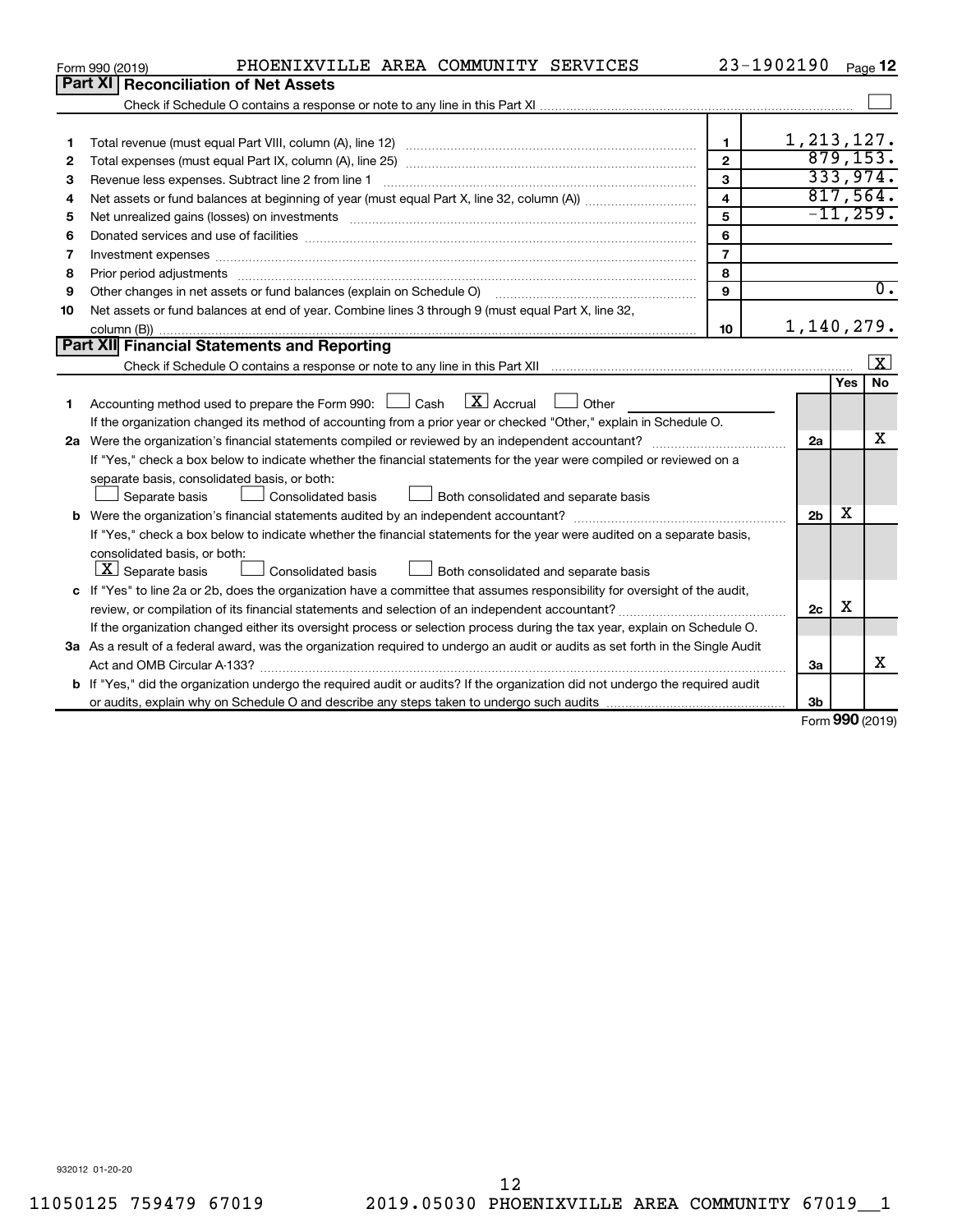| <b>SCHEDULE A</b> |  |
|-------------------|--|
|-------------------|--|

| (Form 990 or 990-EZ) |  |  |
|----------------------|--|--|
|----------------------|--|--|

# Form 990 or 990-EZ)<br>
Complete if the organization is a section 501(c)(3) organization or a section<br> **Public Charity Status and Public Support**

**4947(a)(1) nonexempt charitable trust.**

| OMB No 1545-0047                    |
|-------------------------------------|
|                                     |
| <b>Open to Public</b><br>Inspection |

 $\Box$ 

| Department of the Treasury<br>Internal Revenue Service |                     |                                                                                                   |  |                                                                          | Attach to Form 990 or Form 990-EZ.<br>Go to www.irs.gov/Form990 for instructions and the latest information.                                  |     |                                 |                            |  | <b>Open to Public</b><br>Inspection   |  |
|--------------------------------------------------------|---------------------|---------------------------------------------------------------------------------------------------|--|--------------------------------------------------------------------------|-----------------------------------------------------------------------------------------------------------------------------------------------|-----|---------------------------------|----------------------------|--|---------------------------------------|--|
|                                                        |                     | Name of the organization                                                                          |  |                                                                          |                                                                                                                                               |     |                                 |                            |  | <b>Employer identification number</b> |  |
|                                                        |                     |                                                                                                   |  |                                                                          | PHOENIXVILLE AREA COMMUNITY SERVICES                                                                                                          |     |                                 |                            |  | 23-1902190                            |  |
|                                                        | <b>Part I</b>       |                                                                                                   |  |                                                                          | Reason for Public Charity Status (All organizations must complete this part.) See instructions.                                               |     |                                 |                            |  |                                       |  |
|                                                        |                     |                                                                                                   |  |                                                                          | The organization is not a private foundation because it is: (For lines 1 through 12, check only one box.)                                     |     |                                 |                            |  |                                       |  |
| 1                                                      |                     |                                                                                                   |  |                                                                          | A church, convention of churches, or association of churches described in section 170(b)(1)(A)(i).                                            |     |                                 |                            |  |                                       |  |
| 2                                                      |                     | A school described in section 170(b)(1)(A)(ii). (Attach Schedule E (Form 990 or 990-EZ).)         |  |                                                                          |                                                                                                                                               |     |                                 |                            |  |                                       |  |
| 3                                                      |                     | A hospital or a cooperative hospital service organization described in section 170(b)(1)(A)(iii). |  |                                                                          |                                                                                                                                               |     |                                 |                            |  |                                       |  |
| 4                                                      |                     |                                                                                                   |  |                                                                          | A medical research organization operated in conjunction with a hospital described in section 170(b)(1)(A)(iii). Enter the hospital's name,    |     |                                 |                            |  |                                       |  |
|                                                        |                     | city, and state:                                                                                  |  |                                                                          |                                                                                                                                               |     |                                 |                            |  |                                       |  |
| 5                                                      |                     |                                                                                                   |  |                                                                          | An organization operated for the benefit of a college or university owned or operated by a governmental unit described in                     |     |                                 |                            |  |                                       |  |
|                                                        |                     |                                                                                                   |  | section 170(b)(1)(A)(iv). (Complete Part II.)                            |                                                                                                                                               |     |                                 |                            |  |                                       |  |
| 6                                                      |                     |                                                                                                   |  |                                                                          | A federal, state, or local government or governmental unit described in section 170(b)(1)(A)(v).                                              |     |                                 |                            |  |                                       |  |
| $\overline{7}$                                         | $\lfloor x \rfloor$ |                                                                                                   |  |                                                                          | An organization that normally receives a substantial part of its support from a governmental unit or from the general public described in     |     |                                 |                            |  |                                       |  |
|                                                        |                     |                                                                                                   |  | section 170(b)(1)(A)(vi). (Complete Part II.)                            |                                                                                                                                               |     |                                 |                            |  |                                       |  |
| 8                                                      |                     |                                                                                                   |  |                                                                          | A community trust described in section 170(b)(1)(A)(vi). (Complete Part II.)                                                                  |     |                                 |                            |  |                                       |  |
| 9                                                      |                     |                                                                                                   |  |                                                                          | An agricultural research organization described in section 170(b)(1)(A)(ix) operated in conjunction with a land-grant college                 |     |                                 |                            |  |                                       |  |
|                                                        |                     |                                                                                                   |  |                                                                          | or university or a non-land-grant college of agriculture (see instructions). Enter the name, city, and state of the college or                |     |                                 |                            |  |                                       |  |
|                                                        |                     | university:                                                                                       |  |                                                                          |                                                                                                                                               |     |                                 |                            |  |                                       |  |
| 10                                                     |                     |                                                                                                   |  |                                                                          | An organization that normally receives: (1) more than 33 1/3% of its support from contributions, membership fees, and gross receipts from     |     |                                 |                            |  |                                       |  |
|                                                        |                     |                                                                                                   |  |                                                                          | activities related to its exempt functions - subject to certain exceptions, and (2) no more than 33 1/3% of its support from gross investment |     |                                 |                            |  |                                       |  |
|                                                        |                     |                                                                                                   |  |                                                                          | income and unrelated business taxable income (less section 511 tax) from businesses acquired by the organization after June 30, 1975.         |     |                                 |                            |  |                                       |  |
|                                                        |                     |                                                                                                   |  | See section 509(a)(2). (Complete Part III.)                              |                                                                                                                                               |     |                                 |                            |  |                                       |  |
| 11                                                     |                     |                                                                                                   |  |                                                                          | An organization organized and operated exclusively to test for public safety. See section 509(a)(4).                                          |     |                                 |                            |  |                                       |  |
| 12                                                     |                     |                                                                                                   |  |                                                                          | An organization organized and operated exclusively for the benefit of, to perform the functions of, or to carry out the purposes of one or    |     |                                 |                            |  |                                       |  |
|                                                        |                     |                                                                                                   |  |                                                                          | more publicly supported organizations described in section 509(a)(1) or section 509(a)(2). See section 509(a)(3). Check the box in            |     |                                 |                            |  |                                       |  |
|                                                        |                     |                                                                                                   |  |                                                                          | lines 12a through 12d that describes the type of supporting organization and complete lines 12e, 12f, and 12g.                                |     |                                 |                            |  |                                       |  |
| а                                                      |                     |                                                                                                   |  |                                                                          | Type I. A supporting organization operated, supervised, or controlled by its supported organization(s), typically by giving                   |     |                                 |                            |  |                                       |  |
|                                                        |                     |                                                                                                   |  |                                                                          | the supported organization(s) the power to regularly appoint or elect a majority of the directors or trustees of the supporting               |     |                                 |                            |  |                                       |  |
|                                                        |                     |                                                                                                   |  | organization. You must complete Part IV, Sections A and B.               |                                                                                                                                               |     |                                 |                            |  |                                       |  |
| b                                                      |                     |                                                                                                   |  |                                                                          | <b>Type II.</b> A supporting organization supervised or controlled in connection with its supported organization(s), by having                |     |                                 |                            |  |                                       |  |
|                                                        |                     |                                                                                                   |  |                                                                          | control or management of the supporting organization vested in the same persons that control or manage the supported                          |     |                                 |                            |  |                                       |  |
|                                                        |                     |                                                                                                   |  | organization(s). You must complete Part IV, Sections A and C.            |                                                                                                                                               |     |                                 |                            |  |                                       |  |
| с                                                      |                     |                                                                                                   |  |                                                                          | Type III functionally integrated. A supporting organization operated in connection with, and functionally integrated with,                    |     |                                 |                            |  |                                       |  |
|                                                        |                     |                                                                                                   |  |                                                                          | its supported organization(s) (see instructions). You must complete Part IV, Sections A, D, and E.                                            |     |                                 |                            |  |                                       |  |
| d                                                      |                     |                                                                                                   |  |                                                                          | Type III non-functionally integrated. A supporting organization operated in connection with its supported organization(s)                     |     |                                 |                            |  |                                       |  |
|                                                        |                     |                                                                                                   |  |                                                                          | that is not functionally integrated. The organization generally must satisfy a distribution requirement and an attentiveness                  |     |                                 |                            |  |                                       |  |
|                                                        |                     |                                                                                                   |  |                                                                          | requirement (see instructions). You must complete Part IV, Sections A and D, and Part V.                                                      |     |                                 |                            |  |                                       |  |
| е                                                      |                     |                                                                                                   |  |                                                                          | Check this box if the organization received a written determination from the IRS that it is a Type I, Type II, Type III                       |     |                                 |                            |  |                                       |  |
|                                                        |                     |                                                                                                   |  |                                                                          | functionally integrated, or Type III non-functionally integrated supporting organization.                                                     |     |                                 |                            |  |                                       |  |
| f                                                      |                     |                                                                                                   |  |                                                                          |                                                                                                                                               |     |                                 |                            |  |                                       |  |
|                                                        |                     |                                                                                                   |  | g Provide the following information about the supported organization(s). | (iii) Type of organization                                                                                                                    |     | (iv) Is the organization listed | (v) Amount of monetary     |  | (vi) Amount of other                  |  |
|                                                        |                     | (i) Name of supported<br>organization                                                             |  | (ii) EIN                                                                 | (described on lines 1-10                                                                                                                      |     | in your governing document?     | support (see instructions) |  | support (see instructions)            |  |
|                                                        |                     |                                                                                                   |  |                                                                          | above (see instructions))                                                                                                                     | Yes | No                              |                            |  |                                       |  |
|                                                        |                     |                                                                                                   |  |                                                                          |                                                                                                                                               |     |                                 |                            |  |                                       |  |
|                                                        |                     |                                                                                                   |  |                                                                          |                                                                                                                                               |     |                                 |                            |  |                                       |  |
|                                                        |                     |                                                                                                   |  |                                                                          |                                                                                                                                               |     |                                 |                            |  |                                       |  |
|                                                        |                     |                                                                                                   |  |                                                                          |                                                                                                                                               |     |                                 |                            |  |                                       |  |
|                                                        |                     |                                                                                                   |  |                                                                          |                                                                                                                                               |     |                                 |                            |  |                                       |  |
|                                                        |                     |                                                                                                   |  |                                                                          |                                                                                                                                               |     |                                 |                            |  |                                       |  |
|                                                        |                     |                                                                                                   |  |                                                                          |                                                                                                                                               |     |                                 |                            |  |                                       |  |
|                                                        |                     |                                                                                                   |  |                                                                          |                                                                                                                                               |     |                                 |                            |  |                                       |  |
|                                                        |                     |                                                                                                   |  |                                                                          |                                                                                                                                               |     |                                 |                            |  |                                       |  |
|                                                        |                     |                                                                                                   |  |                                                                          |                                                                                                                                               |     |                                 |                            |  |                                       |  |
| Total                                                  |                     |                                                                                                   |  |                                                                          |                                                                                                                                               |     |                                 |                            |  |                                       |  |

LHA For Paperwork Reduction Act Notice, see the Instructions for Form 990 or 990-EZ. 932021 09-25-19 Schedule A (Form 990 or 990-EZ) 2019 13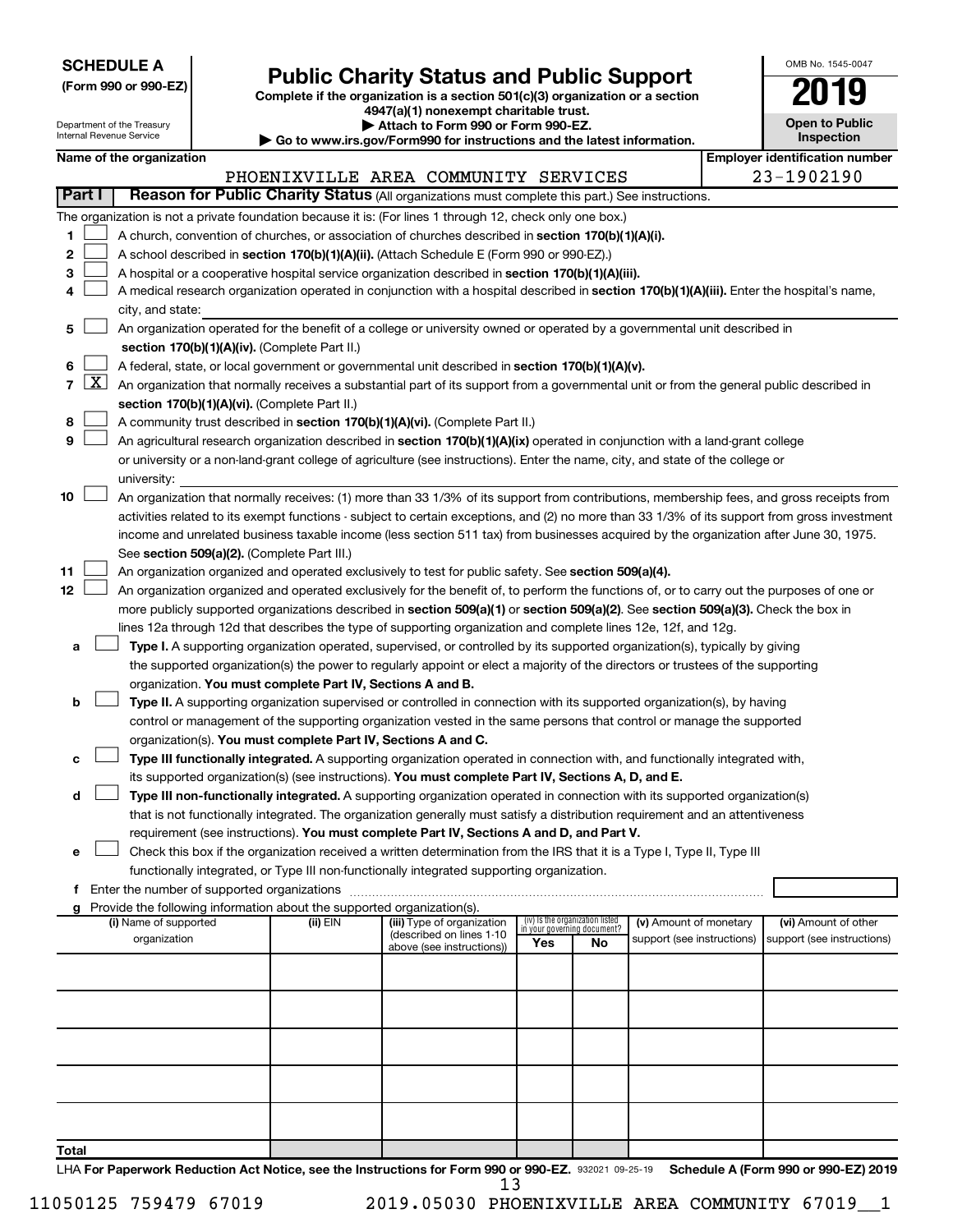### **2** Schedule A (Form 990 or 990-EZ) 2019 PHOENIXVILLE AREA COMMUNITY SERVICES 23-1902190 Page

(Complete only if you checked the box on line 5, 7, or 8 of Part I or if the organization failed to qualify under Part III. If the organization fails to qualify under the tests listed below, please complete Part III.) **Part II Support Schedule for Organizations Described in Sections 170(b)(1)(A)(iv) and 170(b)(1)(A)(vi)**

| <b>Section A. Public Support</b>                                                                                                                                                                                                                                                                                                                                                                                      |                        |                         |            |                      |            |              |
|-----------------------------------------------------------------------------------------------------------------------------------------------------------------------------------------------------------------------------------------------------------------------------------------------------------------------------------------------------------------------------------------------------------------------|------------------------|-------------------------|------------|----------------------|------------|--------------|
| Calendar year (or fiscal year beginning in)                                                                                                                                                                                                                                                                                                                                                                           | (a) 2015               | (b) 2016                | $(c)$ 2017 | $(d)$ 2018           | (e) 2019   | (f) Total    |
| 1 Gifts, grants, contributions, and                                                                                                                                                                                                                                                                                                                                                                                   |                        |                         |            |                      |            |              |
| membership fees received. (Do not                                                                                                                                                                                                                                                                                                                                                                                     |                        |                         |            |                      |            |              |
| include any "unusual grants.")                                                                                                                                                                                                                                                                                                                                                                                        | 497,755.               | 542,086.                | 474, 433.  | 870,681.             | 1,045,894. | 3,430,849.   |
| 2 Tax revenues levied for the organ-                                                                                                                                                                                                                                                                                                                                                                                  |                        |                         |            |                      |            |              |
| ization's benefit and either paid to                                                                                                                                                                                                                                                                                                                                                                                  |                        |                         |            |                      |            |              |
| or expended on its behalf                                                                                                                                                                                                                                                                                                                                                                                             |                        |                         |            |                      |            |              |
| 3 The value of services or facilities                                                                                                                                                                                                                                                                                                                                                                                 |                        |                         |            |                      |            |              |
| furnished by a governmental unit to                                                                                                                                                                                                                                                                                                                                                                                   |                        |                         |            |                      |            |              |
| the organization without charge                                                                                                                                                                                                                                                                                                                                                                                       |                        |                         |            |                      |            |              |
| 4 Total. Add lines 1 through 3                                                                                                                                                                                                                                                                                                                                                                                        | 497,755.               | 542,086.                | 474, 433.  | 870,681.             | 1,045,894. | 3,430,849.   |
| 5 The portion of total contributions                                                                                                                                                                                                                                                                                                                                                                                  |                        |                         |            |                      |            |              |
| by each person (other than a                                                                                                                                                                                                                                                                                                                                                                                          |                        |                         |            |                      |            |              |
| governmental unit or publicly                                                                                                                                                                                                                                                                                                                                                                                         |                        |                         |            |                      |            |              |
| supported organization) included                                                                                                                                                                                                                                                                                                                                                                                      |                        |                         |            |                      |            |              |
| on line 1 that exceeds 2% of the                                                                                                                                                                                                                                                                                                                                                                                      |                        |                         |            |                      |            |              |
| amount shown on line 11,                                                                                                                                                                                                                                                                                                                                                                                              |                        |                         |            |                      |            |              |
| column (f)                                                                                                                                                                                                                                                                                                                                                                                                            |                        |                         |            |                      |            | 74,149.      |
| 6 Public support. Subtract line 5 from line 4.                                                                                                                                                                                                                                                                                                                                                                        |                        |                         |            |                      |            | 3,356,700.   |
| <b>Section B. Total Support</b>                                                                                                                                                                                                                                                                                                                                                                                       |                        |                         |            |                      |            |              |
| Calendar year (or fiscal year beginning in)                                                                                                                                                                                                                                                                                                                                                                           | (a) 2015               | (b) $2016$<br>542, 086. | $(c)$ 2017 | (d) 2018<br>870, 681 | (e) 2019   | (f) Total    |
| <b>7</b> Amounts from line 4                                                                                                                                                                                                                                                                                                                                                                                          | $\overline{497,755}$ . |                         | 474, 433.  |                      | 1,045,894  | 3,430,849.   |
| 8 Gross income from interest,                                                                                                                                                                                                                                                                                                                                                                                         |                        |                         |            |                      |            |              |
| dividends, payments received on                                                                                                                                                                                                                                                                                                                                                                                       |                        |                         |            |                      |            |              |
| securities loans, rents, royalties,                                                                                                                                                                                                                                                                                                                                                                                   |                        |                         |            |                      |            |              |
| and income from similar sources                                                                                                                                                                                                                                                                                                                                                                                       | 4,322.                 | 12,160.                 | 8,432.     | 10,525.              | 10, 185.   | 45,624.      |
| 9 Net income from unrelated business                                                                                                                                                                                                                                                                                                                                                                                  |                        |                         |            |                      |            |              |
| activities, whether or not the                                                                                                                                                                                                                                                                                                                                                                                        |                        |                         |            |                      |            |              |
| business is regularly carried on                                                                                                                                                                                                                                                                                                                                                                                      |                        |                         |            |                      |            |              |
| 10 Other income. Do not include gain                                                                                                                                                                                                                                                                                                                                                                                  |                        |                         |            |                      |            |              |
| or loss from the sale of capital                                                                                                                                                                                                                                                                                                                                                                                      |                        |                         |            |                      |            |              |
| assets (Explain in Part VI.)                                                                                                                                                                                                                                                                                                                                                                                          |                        |                         |            |                      |            |              |
| <b>11 Total support.</b> Add lines 7 through 10                                                                                                                                                                                                                                                                                                                                                                       |                        |                         |            |                      |            | 3, 476, 473. |
| <b>12</b> Gross receipts from related activities, etc. (see instructions)                                                                                                                                                                                                                                                                                                                                             |                        |                         |            |                      | 12         | 358, 381.    |
| 13 First five years. If the Form 990 is for the organization's first, second, third, fourth, or fifth tax year as a section 501(c)(3)                                                                                                                                                                                                                                                                                 |                        |                         |            |                      |            |              |
| organization, check this box and stop here                                                                                                                                                                                                                                                                                                                                                                            |                        |                         |            |                      |            |              |
| Section C. Computation of Public Support Percentage                                                                                                                                                                                                                                                                                                                                                                   |                        |                         |            |                      |            | 96.55        |
|                                                                                                                                                                                                                                                                                                                                                                                                                       |                        |                         |            |                      | 14         | %<br>96.59   |
|                                                                                                                                                                                                                                                                                                                                                                                                                       |                        |                         |            |                      | 15         | $\%$         |
| 16a 33 1/3% support test - 2019. If the organization did not check the box on line 13, and line 14 is 33 1/3% or more, check this box and                                                                                                                                                                                                                                                                             |                        |                         |            |                      |            |              |
| $\blacktriangleright$ $\boxed{\text{X}}$<br>stop here. The organization qualifies as a publicly supported organization manufaction manufacture or the organization manufacture or the organization manufacture or the organization of the state of the state of the state<br>b 33 1/3% support test - 2018. If the organization did not check a box on line 13 or 16a, and line 15 is 33 1/3% or more, check this box |                        |                         |            |                      |            |              |
|                                                                                                                                                                                                                                                                                                                                                                                                                       |                        |                         |            |                      |            |              |
|                                                                                                                                                                                                                                                                                                                                                                                                                       |                        |                         |            |                      |            |              |
| 17a 10% -facts-and-circumstances test - 2019. If the organization did not check a box on line 13, 16a, or 16b, and line 14 is 10% or more,<br>and if the organization meets the "facts-and-circumstances" test, check this box and stop here. Explain in Part VI how the organization                                                                                                                                 |                        |                         |            |                      |            |              |
|                                                                                                                                                                                                                                                                                                                                                                                                                       |                        |                         |            |                      |            |              |
| <b>b 10%</b> -facts-and-circumstances test - 2018. If the organization did not check a box on line 13, 16a, 16b, or 17a, and line 15 is 10% or                                                                                                                                                                                                                                                                        |                        |                         |            |                      |            |              |
| more, and if the organization meets the "facts-and-circumstances" test, check this box and stop here. Explain in Part VI how the                                                                                                                                                                                                                                                                                      |                        |                         |            |                      |            |              |
| organization meets the "facts-and-circumstances" test. The organization qualifies as a publicly supported organization                                                                                                                                                                                                                                                                                                |                        |                         |            |                      |            |              |
|                                                                                                                                                                                                                                                                                                                                                                                                                       |                        |                         |            |                      |            |              |
| 18 Private foundation. If the organization did not check a box on line 13, 16a, 16b, 17a, or 17b, check this box and see instructions.<br>Schedule A (Form 990 or 990-EZ) 2019                                                                                                                                                                                                                                        |                        |                         |            |                      |            |              |

932022 09-25-19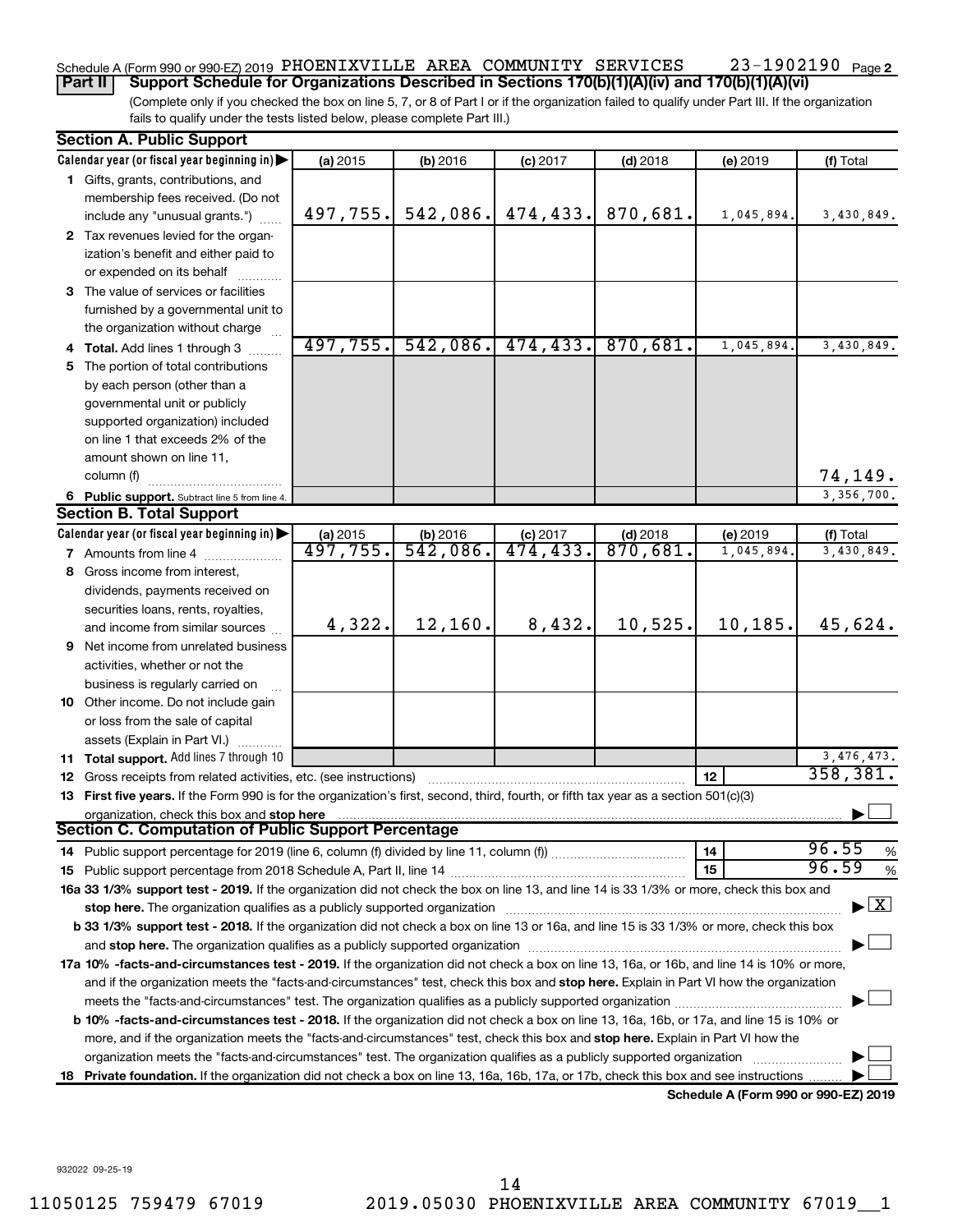### Schedule A (Form 990 or 990-EZ) 2019 PHOENIXVILLE AREA COMMUNITY SERVICES 23-1902190 Page **Part III | Support Schedule for Organizations Described in Section 509(a)(2)**

(Complete only if you checked the box on line 10 of Part I or if the organization failed to qualify under Part II. If the organization fails to qualify under the tests listed below, please complete Part II.)

|    | Calendar year (or fiscal year beginning in)                                                                                                         | (a) 2015 | (b) 2016                                       | $(c)$ 2017 | $(d)$ 2018 | (e) 2019 | (f) Total                            |   |
|----|-----------------------------------------------------------------------------------------------------------------------------------------------------|----------|------------------------------------------------|------------|------------|----------|--------------------------------------|---|
|    | 1 Gifts, grants, contributions, and                                                                                                                 |          |                                                |            |            |          |                                      |   |
|    | membership fees received. (Do not                                                                                                                   |          |                                                |            |            |          |                                      |   |
|    | include any "unusual grants.")                                                                                                                      |          |                                                |            |            |          |                                      |   |
|    | 2 Gross receipts from admissions,<br>merchandise sold or services per-<br>formed, or facilities furnished in<br>any activity that is related to the |          |                                                |            |            |          |                                      |   |
|    | organization's tax-exempt purpose                                                                                                                   |          |                                                |            |            |          |                                      |   |
| 3. | Gross receipts from activities that                                                                                                                 |          |                                                |            |            |          |                                      |   |
|    | are not an unrelated trade or bus-<br>iness under section 513                                                                                       |          |                                                |            |            |          |                                      |   |
| 4  | Tax revenues levied for the organ-                                                                                                                  |          |                                                |            |            |          |                                      |   |
|    | ization's benefit and either paid to<br>or expended on its behalf<br>.                                                                              |          |                                                |            |            |          |                                      |   |
| 5. | The value of services or facilities                                                                                                                 |          |                                                |            |            |          |                                      |   |
|    | furnished by a governmental unit to<br>the organization without charge                                                                              |          |                                                |            |            |          |                                      |   |
| 6  | Total. Add lines 1 through 5                                                                                                                        |          |                                                |            |            |          |                                      |   |
|    | 7a Amounts included on lines 1, 2, and                                                                                                              |          |                                                |            |            |          |                                      |   |
|    | 3 received from disqualified persons                                                                                                                |          |                                                |            |            |          |                                      |   |
|    | <b>b</b> Amounts included on lines 2 and 3 received                                                                                                 |          |                                                |            |            |          |                                      |   |
|    | from other than disqualified persons that<br>exceed the greater of \$5,000 or 1% of the<br>amount on line 13 for the year                           |          |                                                |            |            |          |                                      |   |
|    | c Add lines 7a and 7b                                                                                                                               |          |                                                |            |            |          |                                      |   |
|    | 8 Public support. (Subtract line 7c from line 6.)                                                                                                   |          |                                                |            |            |          |                                      |   |
|    | <b>Section B. Total Support</b>                                                                                                                     |          |                                                |            |            |          |                                      |   |
|    | Calendar year (or fiscal year beginning in)                                                                                                         | (a) 2015 | (b) 2016                                       | $(c)$ 2017 | $(d)$ 2018 | (e) 2019 | (f) Total                            |   |
|    | <b>9</b> Amounts from line 6                                                                                                                        |          |                                                |            |            |          |                                      |   |
|    | <b>10a</b> Gross income from interest,<br>dividends, payments received on<br>securities loans, rents, royalties,<br>and income from similar sources |          |                                                |            |            |          |                                      |   |
|    | <b>b</b> Unrelated business taxable income                                                                                                          |          |                                                |            |            |          |                                      |   |
|    | (less section 511 taxes) from businesses<br>acquired after June 30, 1975 [[11, 11, 11, 11]                                                          |          |                                                |            |            |          |                                      |   |
|    | c Add lines 10a and 10b                                                                                                                             |          |                                                |            |            |          |                                      |   |
| 11 | Net income from unrelated business<br>activities not included in line 10b.<br>whether or not the business is<br>regularly carried on                |          |                                                |            |            |          |                                      |   |
|    | <b>12</b> Other income. Do not include gain<br>or loss from the sale of capital<br>assets (Explain in Part VI.)                                     |          |                                                |            |            |          |                                      |   |
|    | <b>13</b> Total support. (Add lines 9, 10c, 11, and 12.)                                                                                            |          |                                                |            |            |          |                                      |   |
|    | 14 First five years. If the Form 990 is for the organization's first, second, third, fourth, or fifth tax year as a section 501(c)(3) organization, |          |                                                |            |            |          |                                      |   |
|    |                                                                                                                                                     |          |                                                |            |            |          |                                      |   |
|    | <b>Section C. Computation of Public Support Percentage</b>                                                                                          |          |                                                |            |            |          |                                      |   |
|    |                                                                                                                                                     |          |                                                |            |            | 15       |                                      | % |
|    |                                                                                                                                                     |          |                                                |            |            | 16       |                                      | % |
|    | Section D. Computation of Investment Income Percentage                                                                                              |          |                                                |            |            |          |                                      |   |
|    |                                                                                                                                                     |          |                                                |            |            | 17       |                                      | % |
|    | 18 Investment income percentage from 2018 Schedule A, Part III, line 17                                                                             |          |                                                |            |            | 18       |                                      | % |
|    | 19a 33 1/3% support tests - 2019. If the organization did not check the box on line 14, and line 15 is more than 33 1/3%, and line 17 is not        |          |                                                |            |            |          |                                      |   |
|    |                                                                                                                                                     |          |                                                |            |            |          |                                      |   |
|    | more than 33 1/3%, check this box and stop here. The organization qualifies as a publicly supported organization                                    |          |                                                |            |            |          |                                      |   |
|    | b 33 1/3% support tests - 2018. If the organization did not check a box on line 14 or line 19a, and line 16 is more than 33 1/3%, and               |          |                                                |            |            |          |                                      |   |
|    | line 18 is not more than 33 1/3%, check this box and stop here. The organization qualifies as a publicly supported organization                     |          |                                                |            |            |          |                                      |   |
|    |                                                                                                                                                     |          |                                                |            |            |          |                                      |   |
|    | 932023 09-25-19                                                                                                                                     |          |                                                |            |            |          | Schedule A (Form 990 or 990-EZ) 2019 |   |
|    |                                                                                                                                                     |          |                                                | 15         |            |          |                                      |   |
|    | 11050125 759479 67019                                                                                                                               |          | 2019.05030 PHOENIXVILLE AREA COMMUNITY 67019_1 |            |            |          |                                      |   |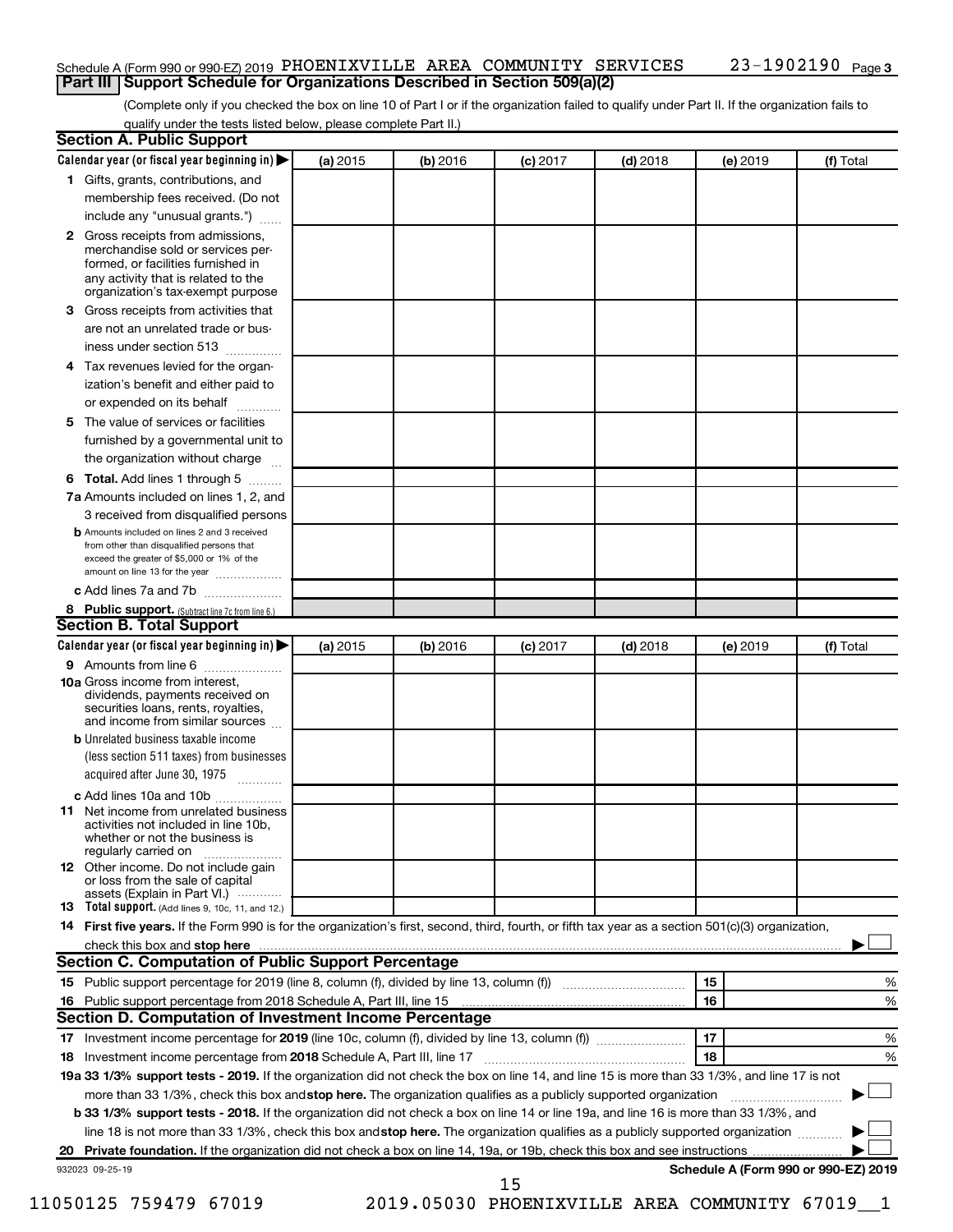## **Part IV Supporting Organizations**

(Complete only if you checked a box in line 12 on Part I. If you checked 12a of Part I, complete Sections A and B. If you checked 12b of Part I, complete Sections A and C. If you checked 12c of Part I, complete Sections A, D, and E. If you checked 12d of Part I, complete Sections A and D, and complete Part V.)

### **Section A. All Supporting Organizations**

- **1** Are all of the organization's supported organizations listed by name in the organization's governing documents? If "No," describe in Part VI how the supported organizations are designated. If designated by *class or purpose, describe the designation. If historic and continuing relationship, explain.*
- **2** Did the organization have any supported organization that does not have an IRS determination of status under section 509(a)(1) or (2)? If "Yes," explain in Part **VI** how the organization determined that the supported *organization was described in section 509(a)(1) or (2).*
- **3a** Did the organization have a supported organization described in section 501(c)(4), (5), or (6)? If "Yes," answer *(b) and (c) below.*
- **b** Did the organization confirm that each supported organization qualified under section 501(c)(4), (5), or (6) and satisfied the public support tests under section 509(a)(2)? If "Yes," describe in Part VI when and how the *organization made the determination.*
- **c** Did the organization ensure that all support to such organizations was used exclusively for section 170(c)(2)(B) purposes? If "Yes," explain in Part VI what controls the organization put in place to ensure such use.
- **4 a** *If* Was any supported organization not organized in the United States ("foreign supported organization")? *"Yes," and if you checked 12a or 12b in Part I, answer (b) and (c) below.*
- **b** Did the organization have ultimate control and discretion in deciding whether to make grants to the foreign supported organization? If "Yes," describe in Part VI how the organization had such control and discretion *despite being controlled or supervised by or in connection with its supported organizations.*
- **c** Did the organization support any foreign supported organization that does not have an IRS determination under sections 501(c)(3) and 509(a)(1) or (2)? If "Yes," explain in Part VI what controls the organization used *to ensure that all support to the foreign supported organization was used exclusively for section 170(c)(2)(B) purposes.*
- **5a** Did the organization add, substitute, or remove any supported organizations during the tax year? If "Yes," answer (b) and (c) below (if applicable). Also, provide detail in **Part VI,** including (i) the names and EIN *numbers of the supported organizations added, substituted, or removed; (ii) the reasons for each such action; (iii) the authority under the organization's organizing document authorizing such action; and (iv) how the action was accomplished (such as by amendment to the organizing document).*
- **b** Type I or Type II only. Was any added or substituted supported organization part of a class already designated in the organization's organizing document?
- **c Substitutions only.**  Was the substitution the result of an event beyond the organization's control?
- **6** Did the organization provide support (whether in the form of grants or the provision of services or facilities) to **Part VI.** support or benefit one or more of the filing organization's supported organizations? If "Yes," provide detail in anyone other than (i) its supported organizations, (ii) individuals that are part of the charitable class benefited by one or more of its supported organizations, or (iii) other supporting organizations that also
- **7** Did the organization provide a grant, loan, compensation, or other similar payment to a substantial contributor regard to a substantial contributor? If "Yes," complete Part I of Schedule L (Form 990 or 990-EZ). (as defined in section 4958(c)(3)(C)), a family member of a substantial contributor, or a 35% controlled entity with
- **8** Did the organization make a loan to a disqualified person (as defined in section 4958) not described in line 7? *If "Yes," complete Part I of Schedule L (Form 990 or 990-EZ).*
- **9 a** Was the organization controlled directly or indirectly at any time during the tax year by one or more in section 509(a)(1) or (2))? If "Yes," provide detail in **Part VI.** disqualified persons as defined in section 4946 (other than foundation managers and organizations described
- **b** Did one or more disqualified persons (as defined in line 9a) hold a controlling interest in any entity in which the supporting organization had an interest? If "Yes," provide detail in Part VI.
- **c** Did a disqualified person (as defined in line 9a) have an ownership interest in, or derive any personal benefit from, assets in which the supporting organization also had an interest? If "Yes," provide detail in Part VI.
- **10 a** Was the organization subject to the excess business holdings rules of section 4943 because of section supporting organizations)? If "Yes," answer 10b below. 4943(f) (regarding certain Type II supporting organizations, and all Type III non-functionally integrated
	- **b** Did the organization have any excess business holdings in the tax year? (Use Schedule C, Form 4720, to *determine whether the organization had excess business holdings.)*

932024 09-25-19

**Schedule A (Form 990 or 990-EZ) 2019**

**Yes No**

**1**

**2**

**3a**

**3b**

**3c**

**4a**

**4b**

**4c**

**5a**

**5b 5c**

**6**

**7**

**8**

**9a**

**9b**

**9c**

**10a**

**10b**

16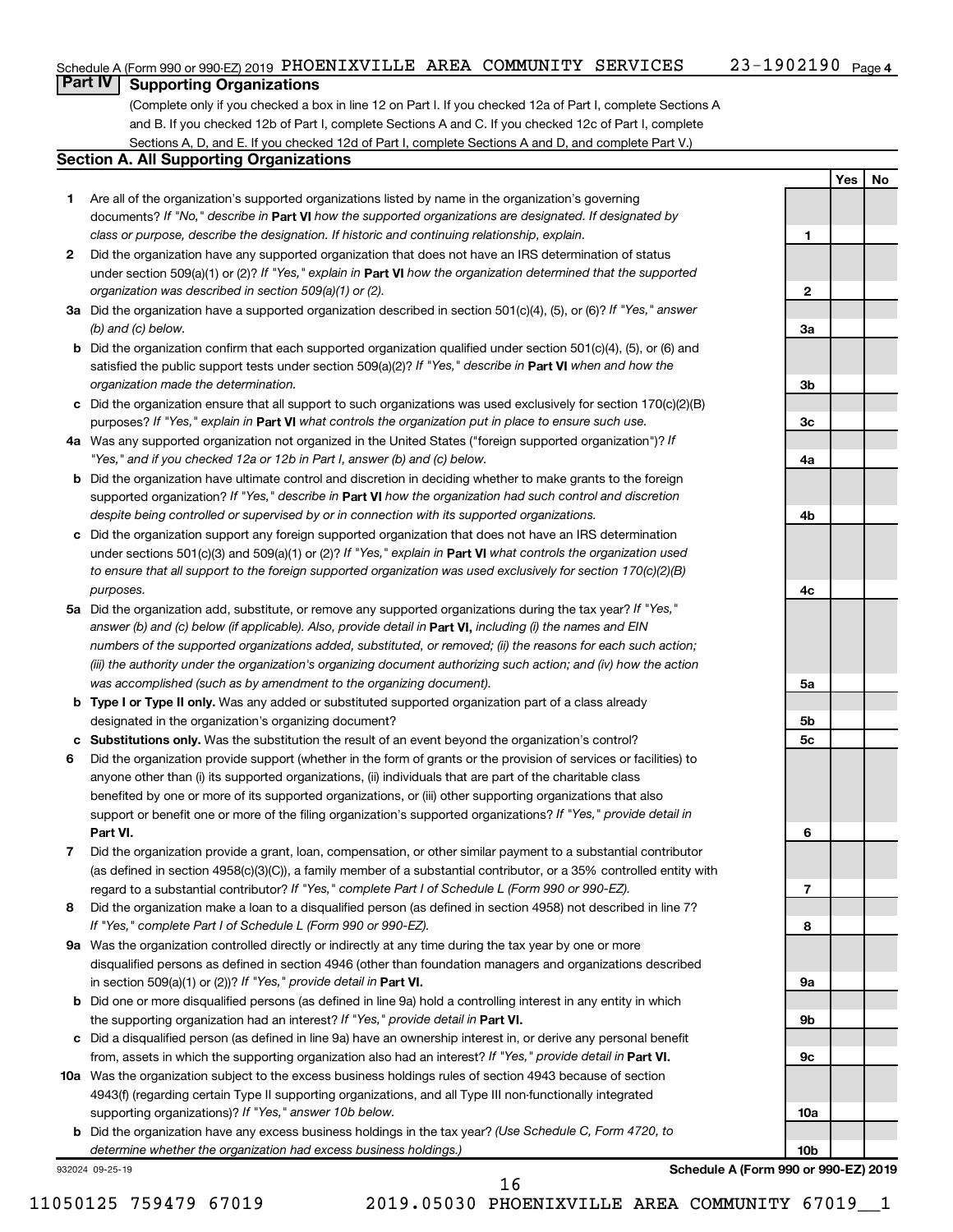#### 23-1902190 Page 5  $S$ chedule A (Form 990 or 990-EZ) 2019 PHOENIXVILLE AREA COMMUNITY SERVICES  $Z3-190Z190$  Page **Part IV Supporting Organizations** *(continued)* PHOENIXVILLE AREA COMMUNITY SERVICES 23-1902190

|              |                                                                                                                                 |                 | Yes | No |
|--------------|---------------------------------------------------------------------------------------------------------------------------------|-----------------|-----|----|
| 11           | Has the organization accepted a gift or contribution from any of the following persons?                                         |                 |     |    |
|              | a A person who directly or indirectly controls, either alone or together with persons described in (b) and (c)                  |                 |     |    |
|              | below, the governing body of a supported organization?                                                                          | 11a             |     |    |
|              | <b>b</b> A family member of a person described in (a) above?                                                                    | 11 <sub>b</sub> |     |    |
|              | c A 35% controlled entity of a person described in (a) or (b) above? If "Yes" to a, b, or c, provide detail in Part VI.         | 11c             |     |    |
|              | <b>Section B. Type I Supporting Organizations</b>                                                                               |                 |     |    |
|              |                                                                                                                                 |                 | Yes | No |
|              |                                                                                                                                 |                 |     |    |
| 1.           | Did the directors, trustees, or membership of one or more supported organizations have the power to                             |                 |     |    |
|              | regularly appoint or elect at least a majority of the organization's directors or trustees at all times during the              |                 |     |    |
|              | tax year? If "No," describe in Part VI how the supported organization(s) effectively operated, supervised, or                   |                 |     |    |
|              | controlled the organization's activities. If the organization had more than one supported organization,                         |                 |     |    |
|              | describe how the powers to appoint and/or remove directors or trustees were allocated among the supported                       |                 |     |    |
|              | organizations and what conditions or restrictions, if any, applied to such powers during the tax year.                          | 1               |     |    |
| $\mathbf{2}$ | Did the organization operate for the benefit of any supported organization other than the supported                             |                 |     |    |
|              | organization(s) that operated, supervised, or controlled the supporting organization? If "Yes," explain in                      |                 |     |    |
|              | Part VI how providing such benefit carried out the purposes of the supported organization(s) that operated,                     |                 |     |    |
|              | supervised, or controlled the supporting organization.                                                                          | $\mathbf{2}$    |     |    |
|              | <b>Section C. Type II Supporting Organizations</b>                                                                              |                 |     |    |
|              |                                                                                                                                 |                 | Yes | No |
| 1.           | Were a majority of the organization's directors or trustees during the tax year also a majority of the directors                |                 |     |    |
|              | or trustees of each of the organization's supported organization(s)? If "No," describe in Part VI how control                   |                 |     |    |
|              | or management of the supporting organization was vested in the same persons that controlled or managed                          |                 |     |    |
|              | the supported organization(s).                                                                                                  | 1               |     |    |
|              | Section D. All Type III Supporting Organizations                                                                                |                 |     |    |
|              |                                                                                                                                 |                 | Yes | No |
| 1.           | Did the organization provide to each of its supported organizations, by the last day of the fifth month of the                  |                 |     |    |
|              | organization's tax year, (i) a written notice describing the type and amount of support provided during the prior tax           |                 |     |    |
|              | year, (ii) a copy of the Form 990 that was most recently filed as of the date of notification, and (iii) copies of the          |                 |     |    |
|              | organization's governing documents in effect on the date of notification, to the extent not previously provided?                | 1               |     |    |
| 2            | Were any of the organization's officers, directors, or trustees either (i) appointed or elected by the supported                |                 |     |    |
|              | organization(s) or (ii) serving on the governing body of a supported organization? If "No," explain in <b>Part VI</b> how       |                 |     |    |
|              | the organization maintained a close and continuous working relationship with the supported organization(s).                     | 2               |     |    |
| 3            | By reason of the relationship described in (2), did the organization's supported organizations have a                           |                 |     |    |
|              | significant voice in the organization's investment policies and in directing the use of the organization's                      |                 |     |    |
|              | income or assets at all times during the tax year? If "Yes," describe in Part VI the role the organization's                    |                 |     |    |
|              | supported organizations played in this regard.                                                                                  | 3               |     |    |
|              | Section E. Type III Functionally Integrated Supporting Organizations                                                            |                 |     |    |
| 1            | Check the box next to the method that the organization used to satisfy the Integral Part Test during the yealsee instructions). |                 |     |    |
| a            | The organization satisfied the Activities Test. Complete line 2 below.                                                          |                 |     |    |
| b            | The organization is the parent of each of its supported organizations. Complete line 3 below.                                   |                 |     |    |
| c            | The organization supported a governmental entity. Describe in Part VI how you supported a government entity (see instructions). |                 |     |    |
| 2            | Activities Test. Answer (a) and (b) below.                                                                                      |                 | Yes | No |
| a            | Did substantially all of the organization's activities during the tax year directly further the exempt purposes of              |                 |     |    |
|              | the supported organization(s) to which the organization was responsive? If "Yes," then in Part VI identify                      |                 |     |    |
|              | those supported organizations and explain how these activities directly furthered their exempt purposes,                        |                 |     |    |
|              | how the organization was responsive to those supported organizations, and how the organization determined                       |                 |     |    |
|              |                                                                                                                                 |                 |     |    |
|              | that these activities constituted substantially all of its activities.                                                          | 2a              |     |    |
|              | <b>b</b> Did the activities described in (a) constitute activities that, but for the organization's involvement, one or more    |                 |     |    |
|              | of the organization's supported organization(s) would have been engaged in? If "Yes," explain in Part VI the                    |                 |     |    |
|              | reasons for the organization's position that its supported organization(s) would have engaged in these                          |                 |     |    |
|              | activities but for the organization's involvement.                                                                              | 2b              |     |    |
| з            | Parent of Supported Organizations. Answer (a) and (b) below.                                                                    |                 |     |    |
|              | a Did the organization have the power to regularly appoint or elect a majority of the officers, directors, or                   |                 |     |    |
|              | trustees of each of the supported organizations? Provide details in Part VI.                                                    | За              |     |    |
|              | <b>b</b> Did the organization exercise a substantial degree of direction over the policies, programs, and activities of each    |                 |     |    |
|              | of its supported organizations? If "Yes," describe in Part VI the role played by the organization in this regard.               | 3b              |     |    |

932025 09-25-19

**Schedule A (Form 990 or 990-EZ) 2019**

17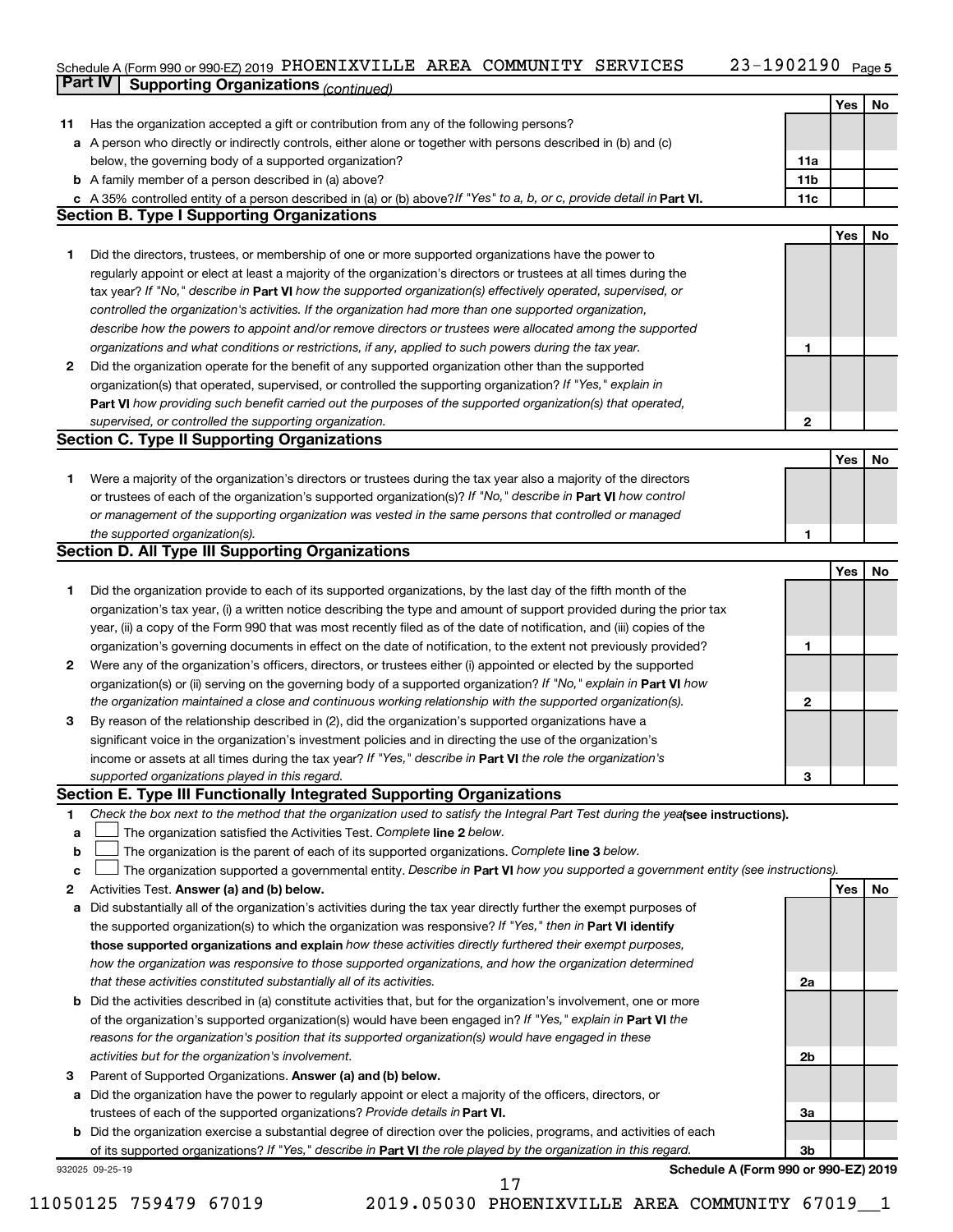| <b>Part V</b> Type III Non-Functionally Integrated 509(a)(3) Supporting Organizations |  |  |                              |  |
|---------------------------------------------------------------------------------------|--|--|------------------------------|--|
| Schedule A (Form 990 or 990-EZ) 2019 PHOENIXVILLE AREA COMMUNITY SERVICES             |  |  | 23-1902190 <sub>Page 6</sub> |  |

1 **Letter See instructions.** All Check here if the organization satisfied the Integral Part Test as a qualifying trust on Nov. 20, 1970 (explain in Part VI). See instructions. All other Type III non-functionally integrated supporting organizations must complete Sections A through E.

|    | Section A - Adjusted Net Income                                                                                                   | (A) Prior Year | (B) Current Year<br>(optional) |                                |
|----|-----------------------------------------------------------------------------------------------------------------------------------|----------------|--------------------------------|--------------------------------|
| 1  | Net short-term capital gain                                                                                                       | 1              |                                |                                |
| 2  | Recoveries of prior-year distributions                                                                                            | $\mathbf{2}$   |                                |                                |
| З  | Other gross income (see instructions)                                                                                             | 3              |                                |                                |
| 4  | Add lines 1 through 3.                                                                                                            | 4              |                                |                                |
| 5  | Depreciation and depletion                                                                                                        | 5              |                                |                                |
| 6  | Portion of operating expenses paid or incurred for production or                                                                  |                |                                |                                |
|    | collection of gross income or for management, conservation, or                                                                    |                |                                |                                |
|    | maintenance of property held for production of income (see instructions)                                                          | 6              |                                |                                |
| 7  | Other expenses (see instructions)                                                                                                 | $\overline{7}$ |                                |                                |
| 8  | Adjusted Net Income (subtract lines 5, 6, and 7 from line 4)                                                                      | 8              |                                |                                |
|    | <b>Section B - Minimum Asset Amount</b>                                                                                           |                | (A) Prior Year                 | (B) Current Year<br>(optional) |
| 1. | Aggregate fair market value of all non-exempt-use assets (see                                                                     |                |                                |                                |
|    | instructions for short tax year or assets held for part of year):                                                                 |                |                                |                                |
|    | <b>a</b> Average monthly value of securities                                                                                      | 1a             |                                |                                |
|    | <b>b</b> Average monthly cash balances                                                                                            | 1 <sub>b</sub> |                                |                                |
|    | c Fair market value of other non-exempt-use assets                                                                                | 1c             |                                |                                |
|    | d Total (add lines 1a, 1b, and 1c)                                                                                                | 1d             |                                |                                |
|    | e Discount claimed for blockage or other                                                                                          |                |                                |                                |
|    | factors (explain in detail in Part VI):                                                                                           |                |                                |                                |
| 2  | Acquisition indebtedness applicable to non-exempt-use assets                                                                      | 2              |                                |                                |
| 3  | Subtract line 2 from line 1d.                                                                                                     | 3              |                                |                                |
| 4  | Cash deemed held for exempt use. Enter 1-1/2% of line 3 (for greater amount,                                                      |                |                                |                                |
|    | see instructions).                                                                                                                | 4              |                                |                                |
| 5  | Net value of non-exempt-use assets (subtract line 4 from line 3)                                                                  | 5              |                                |                                |
| 6  | Multiply line 5 by .035.                                                                                                          | 6              |                                |                                |
| 7  | Recoveries of prior-year distributions                                                                                            | $\overline{7}$ |                                |                                |
| 8  | Minimum Asset Amount (add line 7 to line 6)                                                                                       | 8              |                                |                                |
|    | <b>Section C - Distributable Amount</b>                                                                                           |                |                                | <b>Current Year</b>            |
| 1  | Adjusted net income for prior year (from Section A, line 8, Column A)                                                             | $\mathbf{1}$   |                                |                                |
| 2  | Enter 85% of line 1.                                                                                                              | $\overline{2}$ |                                |                                |
| З  | Minimum asset amount for prior year (from Section B, line 8, Column A)                                                            | 3              |                                |                                |
| 4  | Enter greater of line 2 or line 3.                                                                                                | 4              |                                |                                |
| 5  | Income tax imposed in prior year                                                                                                  | 5              |                                |                                |
| 6  | <b>Distributable Amount.</b> Subtract line 5 from line 4, unless subject to                                                       |                |                                |                                |
|    | emergency temporary reduction (see instructions).                                                                                 | 6              |                                |                                |
| 7  | Check here if the current year is the organization's first as a non-functionally integrated Type III supporting organization (see |                |                                |                                |

instructions).

**Schedule A (Form 990 or 990-EZ) 2019**

932026 09-25-19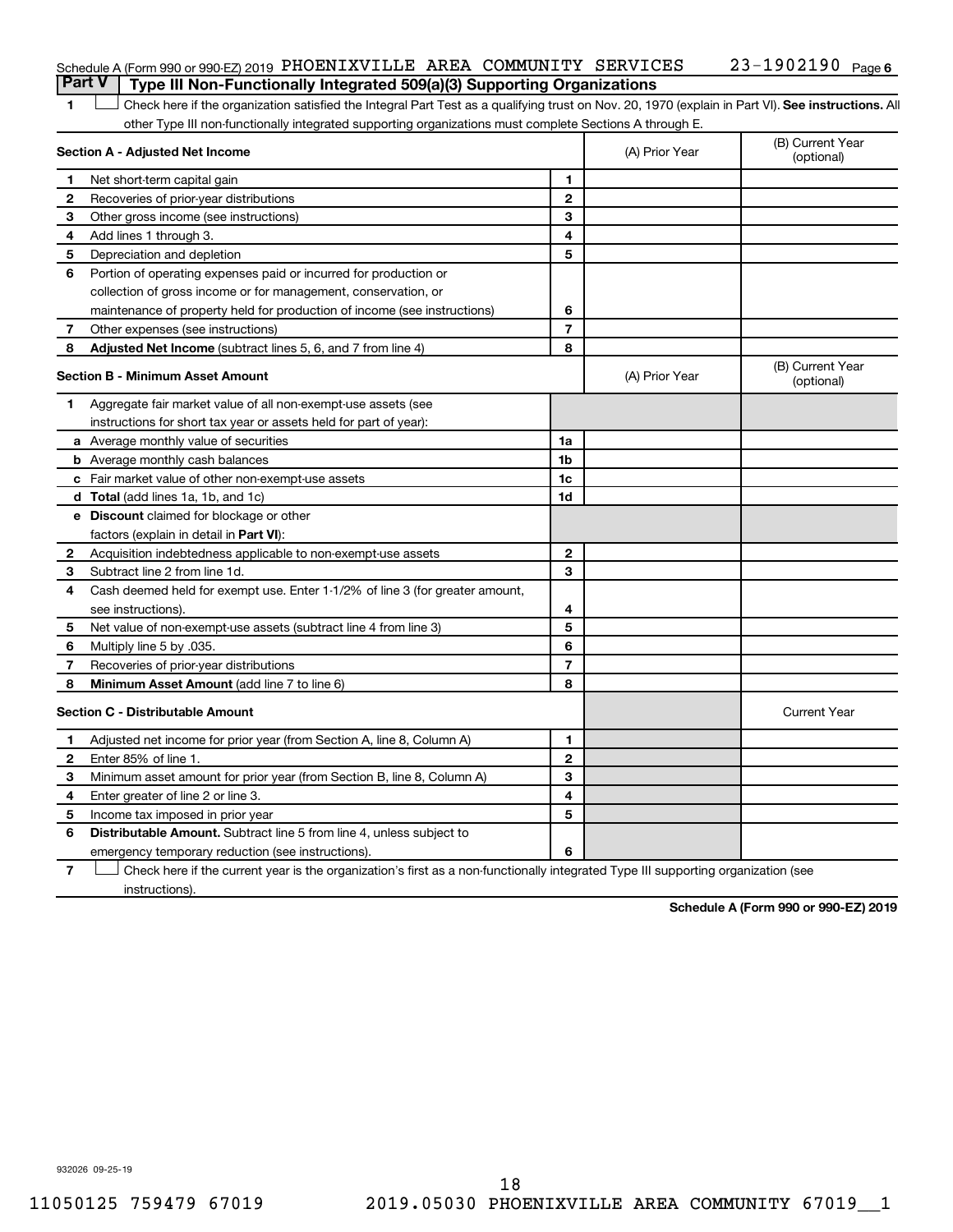#### $S$ chedule A (Form 990 or 990-EZ) 2019 PHOENIXVILLE AREA COMMUNITY SERVICES  $Z3-190Z190$  Page COMMUNITY SERVICES

| <b>Part V</b><br>Type III Non-Functionally Integrated 509(a)(3) Supporting Organizations (continued) |                                                                                            |                             |                                       |                                                |  |  |  |  |  |
|------------------------------------------------------------------------------------------------------|--------------------------------------------------------------------------------------------|-----------------------------|---------------------------------------|------------------------------------------------|--|--|--|--|--|
|                                                                                                      | <b>Current Year</b><br><b>Section D - Distributions</b>                                    |                             |                                       |                                                |  |  |  |  |  |
| 1                                                                                                    | Amounts paid to supported organizations to accomplish exempt purposes                      |                             |                                       |                                                |  |  |  |  |  |
| $\mathbf{2}$                                                                                         | Amounts paid to perform activity that directly furthers exempt purposes of supported       |                             |                                       |                                                |  |  |  |  |  |
|                                                                                                      | organizations, in excess of income from activity                                           |                             |                                       |                                                |  |  |  |  |  |
| 3                                                                                                    | Administrative expenses paid to accomplish exempt purposes of supported organizations      |                             |                                       |                                                |  |  |  |  |  |
| 4                                                                                                    | Amounts paid to acquire exempt-use assets                                                  |                             |                                       |                                                |  |  |  |  |  |
| 5                                                                                                    | Qualified set-aside amounts (prior IRS approval required)                                  |                             |                                       |                                                |  |  |  |  |  |
| 6                                                                                                    | Other distributions (describe in <b>Part VI</b> ). See instructions.                       |                             |                                       |                                                |  |  |  |  |  |
| 7                                                                                                    | Total annual distributions. Add lines 1 through 6.                                         |                             |                                       |                                                |  |  |  |  |  |
| 8                                                                                                    | Distributions to attentive supported organizations to which the organization is responsive |                             |                                       |                                                |  |  |  |  |  |
|                                                                                                      | (provide details in Part VI). See instructions.                                            |                             |                                       |                                                |  |  |  |  |  |
| 9                                                                                                    | Distributable amount for 2019 from Section C, line 6                                       |                             |                                       |                                                |  |  |  |  |  |
| 10                                                                                                   | Line 8 amount divided by line 9 amount                                                     |                             |                                       |                                                |  |  |  |  |  |
|                                                                                                      |                                                                                            | (i)                         | (ii)                                  | (iii)                                          |  |  |  |  |  |
|                                                                                                      | <b>Section E - Distribution Allocations (see instructions)</b>                             | <b>Excess Distributions</b> | <b>Underdistributions</b><br>Pre-2019 | <b>Distributable</b><br><b>Amount for 2019</b> |  |  |  |  |  |
| 1                                                                                                    | Distributable amount for 2019 from Section C, line 6                                       |                             |                                       |                                                |  |  |  |  |  |
| 2                                                                                                    | Underdistributions, if any, for years prior to 2019 (reason-                               |                             |                                       |                                                |  |  |  |  |  |
|                                                                                                      | able cause required-explain in Part VI). See instructions.                                 |                             |                                       |                                                |  |  |  |  |  |
| 3                                                                                                    | Excess distributions carryover, if any, to 2019                                            |                             |                                       |                                                |  |  |  |  |  |
|                                                                                                      | a From 2014                                                                                |                             |                                       |                                                |  |  |  |  |  |
|                                                                                                      | <b>b</b> From 2015                                                                         |                             |                                       |                                                |  |  |  |  |  |
|                                                                                                      | c From 2016                                                                                |                             |                                       |                                                |  |  |  |  |  |
|                                                                                                      | d From 2017                                                                                |                             |                                       |                                                |  |  |  |  |  |
|                                                                                                      | e From 2018                                                                                |                             |                                       |                                                |  |  |  |  |  |
|                                                                                                      | f Total of lines 3a through e                                                              |                             |                                       |                                                |  |  |  |  |  |
|                                                                                                      | <b>g</b> Applied to underdistributions of prior years                                      |                             |                                       |                                                |  |  |  |  |  |
|                                                                                                      | <b>h</b> Applied to 2019 distributable amount                                              |                             |                                       |                                                |  |  |  |  |  |
| Ť.                                                                                                   | Carryover from 2014 not applied (see instructions)                                         |                             |                                       |                                                |  |  |  |  |  |
|                                                                                                      | Remainder. Subtract lines 3g, 3h, and 3i from 3f.                                          |                             |                                       |                                                |  |  |  |  |  |
| 4                                                                                                    | Distributions for 2019 from Section D,                                                     |                             |                                       |                                                |  |  |  |  |  |
|                                                                                                      | line $7:$                                                                                  |                             |                                       |                                                |  |  |  |  |  |
|                                                                                                      | a Applied to underdistributions of prior years                                             |                             |                                       |                                                |  |  |  |  |  |
|                                                                                                      | <b>b</b> Applied to 2019 distributable amount                                              |                             |                                       |                                                |  |  |  |  |  |
| c                                                                                                    | Remainder. Subtract lines 4a and 4b from 4.                                                |                             |                                       |                                                |  |  |  |  |  |
| 5                                                                                                    | Remaining underdistributions for years prior to 2019, if                                   |                             |                                       |                                                |  |  |  |  |  |
|                                                                                                      | any. Subtract lines 3g and 4a from line 2. For result greater                              |                             |                                       |                                                |  |  |  |  |  |
|                                                                                                      | than zero, explain in Part VI. See instructions.                                           |                             |                                       |                                                |  |  |  |  |  |
| 6                                                                                                    | Remaining underdistributions for 2019. Subtract lines 3h                                   |                             |                                       |                                                |  |  |  |  |  |
|                                                                                                      | and 4b from line 1. For result greater than zero, explain in                               |                             |                                       |                                                |  |  |  |  |  |
|                                                                                                      | <b>Part VI.</b> See instructions.                                                          |                             |                                       |                                                |  |  |  |  |  |
| $\overline{7}$                                                                                       | Excess distributions carryover to 2020. Add lines 3j                                       |                             |                                       |                                                |  |  |  |  |  |
|                                                                                                      | and 4c.                                                                                    |                             |                                       |                                                |  |  |  |  |  |
| 8                                                                                                    | Breakdown of line 7:                                                                       |                             |                                       |                                                |  |  |  |  |  |
|                                                                                                      | a Excess from 2015                                                                         |                             |                                       |                                                |  |  |  |  |  |
|                                                                                                      | <b>b</b> Excess from 2016                                                                  |                             |                                       |                                                |  |  |  |  |  |
|                                                                                                      | c Excess from 2017                                                                         |                             |                                       |                                                |  |  |  |  |  |
|                                                                                                      | d Excess from 2018                                                                         |                             |                                       |                                                |  |  |  |  |  |
|                                                                                                      | e Excess from 2019                                                                         |                             |                                       |                                                |  |  |  |  |  |

**Schedule A (Form 990 or 990-EZ) 2019**

932027 09-25-19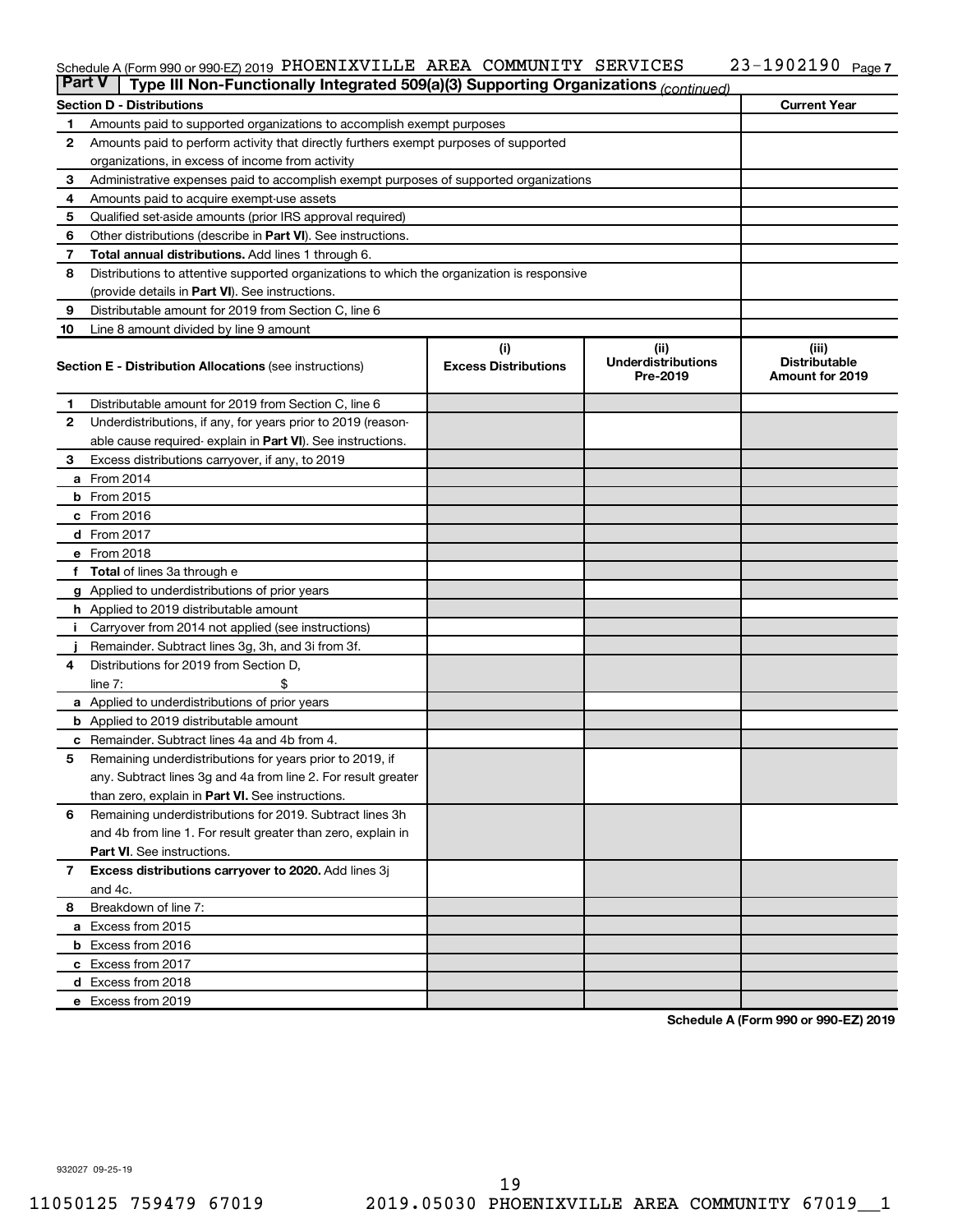|                 | Schedule A (Form 990 or 990-EZ) 2019 PHOENIXVILLE AREA COMMUNITY SERVICES                                                                                                                                                                                                           |  |    |  | 23-1902190 Page 8                            |  |
|-----------------|-------------------------------------------------------------------------------------------------------------------------------------------------------------------------------------------------------------------------------------------------------------------------------------|--|----|--|----------------------------------------------|--|
| <b>Part VI</b>  | Supplemental Information. Provide the explanations required by Part II, line 10; Part II, line 17a or 17b; Part III, line 12;<br>Part IV, Section A, lines 1, 2, 3b, 3c, 4b, 4c, 5a, 6, 9a, 9b, 9c, 11a, 11b, and 11c; Part IV, Section B, lines 1 and 2; Part IV, Section C,       |  |    |  |                                              |  |
|                 | line 1; Part IV, Section D, lines 2 and 3; Part IV, Section E, lines 1c, 2a, 2b, 3a, and 3b; Part V, line 1; Part V, Section B, line 1e; Part V,<br>Section D, lines 5, 6, and 8; and Part V, Section E, lines 2, 5, and 6. Also complete this part for any additional information. |  |    |  |                                              |  |
|                 | (See instructions.)                                                                                                                                                                                                                                                                 |  |    |  |                                              |  |
|                 |                                                                                                                                                                                                                                                                                     |  |    |  |                                              |  |
|                 |                                                                                                                                                                                                                                                                                     |  |    |  |                                              |  |
|                 |                                                                                                                                                                                                                                                                                     |  |    |  |                                              |  |
|                 |                                                                                                                                                                                                                                                                                     |  |    |  |                                              |  |
|                 |                                                                                                                                                                                                                                                                                     |  |    |  |                                              |  |
|                 |                                                                                                                                                                                                                                                                                     |  |    |  |                                              |  |
|                 |                                                                                                                                                                                                                                                                                     |  |    |  |                                              |  |
|                 |                                                                                                                                                                                                                                                                                     |  |    |  |                                              |  |
|                 |                                                                                                                                                                                                                                                                                     |  |    |  |                                              |  |
|                 |                                                                                                                                                                                                                                                                                     |  |    |  |                                              |  |
|                 |                                                                                                                                                                                                                                                                                     |  |    |  |                                              |  |
|                 |                                                                                                                                                                                                                                                                                     |  |    |  |                                              |  |
|                 |                                                                                                                                                                                                                                                                                     |  |    |  |                                              |  |
|                 |                                                                                                                                                                                                                                                                                     |  |    |  |                                              |  |
|                 |                                                                                                                                                                                                                                                                                     |  |    |  |                                              |  |
|                 |                                                                                                                                                                                                                                                                                     |  |    |  |                                              |  |
|                 |                                                                                                                                                                                                                                                                                     |  |    |  |                                              |  |
|                 |                                                                                                                                                                                                                                                                                     |  |    |  |                                              |  |
|                 |                                                                                                                                                                                                                                                                                     |  |    |  |                                              |  |
|                 |                                                                                                                                                                                                                                                                                     |  |    |  |                                              |  |
|                 |                                                                                                                                                                                                                                                                                     |  |    |  |                                              |  |
|                 |                                                                                                                                                                                                                                                                                     |  |    |  |                                              |  |
|                 |                                                                                                                                                                                                                                                                                     |  |    |  |                                              |  |
|                 |                                                                                                                                                                                                                                                                                     |  |    |  |                                              |  |
|                 |                                                                                                                                                                                                                                                                                     |  |    |  |                                              |  |
|                 |                                                                                                                                                                                                                                                                                     |  |    |  |                                              |  |
|                 |                                                                                                                                                                                                                                                                                     |  |    |  |                                              |  |
|                 |                                                                                                                                                                                                                                                                                     |  |    |  |                                              |  |
|                 |                                                                                                                                                                                                                                                                                     |  |    |  |                                              |  |
|                 |                                                                                                                                                                                                                                                                                     |  |    |  |                                              |  |
|                 |                                                                                                                                                                                                                                                                                     |  |    |  |                                              |  |
|                 |                                                                                                                                                                                                                                                                                     |  |    |  |                                              |  |
|                 |                                                                                                                                                                                                                                                                                     |  |    |  |                                              |  |
|                 |                                                                                                                                                                                                                                                                                     |  |    |  |                                              |  |
|                 |                                                                                                                                                                                                                                                                                     |  |    |  |                                              |  |
|                 |                                                                                                                                                                                                                                                                                     |  |    |  |                                              |  |
|                 |                                                                                                                                                                                                                                                                                     |  |    |  |                                              |  |
|                 |                                                                                                                                                                                                                                                                                     |  |    |  |                                              |  |
|                 |                                                                                                                                                                                                                                                                                     |  |    |  |                                              |  |
|                 |                                                                                                                                                                                                                                                                                     |  |    |  |                                              |  |
|                 |                                                                                                                                                                                                                                                                                     |  |    |  |                                              |  |
|                 |                                                                                                                                                                                                                                                                                     |  |    |  |                                              |  |
|                 |                                                                                                                                                                                                                                                                                     |  |    |  |                                              |  |
|                 |                                                                                                                                                                                                                                                                                     |  |    |  |                                              |  |
| 932028 09-25-19 |                                                                                                                                                                                                                                                                                     |  |    |  | Schedule A (Form 990 or 990-EZ) 2019         |  |
|                 |                                                                                                                                                                                                                                                                                     |  | 20 |  |                                              |  |
|                 | 11050125 759479 67019                                                                                                                                                                                                                                                               |  |    |  | 2019.05030 PHOENIXVILLE AREA COMMUNITY 67019 |  |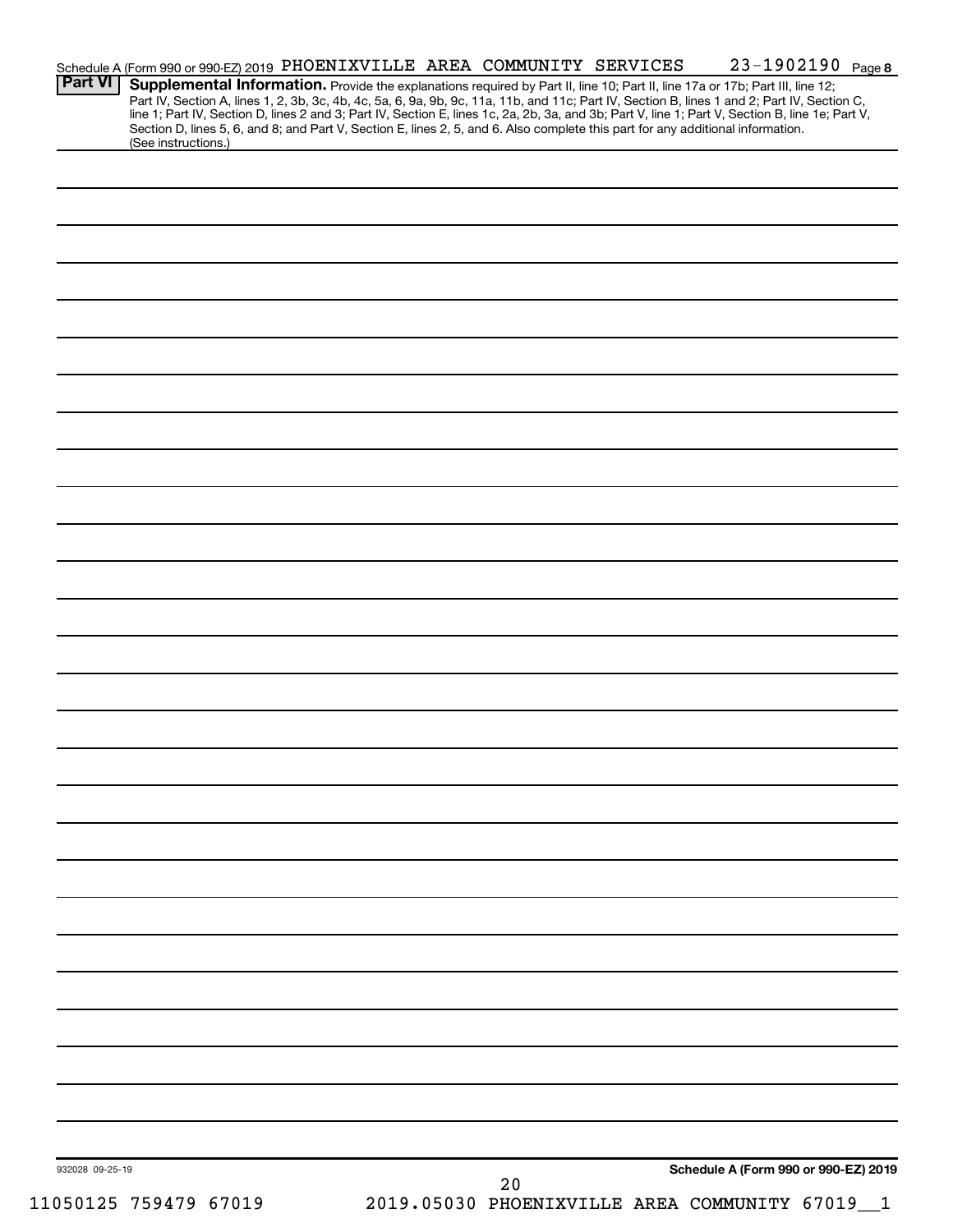## **Schedule B Schedule of Contributors**

**or 990-PF) | Attach to Form 990, Form 990-EZ, or Form 990-PF. | Go to www.irs.gov/Form990 for the latest information.** OMB No. 1545-0047

**2019**

**Employer identification number**

| 23-1902190 |
|------------|
|------------|

| Name of the organization |  |
|--------------------------|--|
|--------------------------|--|

| <b>Organization type</b> (check one): |                                                                           |  |  |  |  |  |
|---------------------------------------|---------------------------------------------------------------------------|--|--|--|--|--|
| Filers of:                            | Section:                                                                  |  |  |  |  |  |
| Form 990 or 990-EZ                    | $\boxed{\textbf{X}}$ 501(c)( 3) (enter number) organization               |  |  |  |  |  |
|                                       | 4947(a)(1) nonexempt charitable trust not treated as a private foundation |  |  |  |  |  |
|                                       | 527 political organization                                                |  |  |  |  |  |
| Form 990-PF                           | 501(c)(3) exempt private foundation                                       |  |  |  |  |  |
|                                       | 4947(a)(1) nonexempt charitable trust treated as a private foundation     |  |  |  |  |  |
|                                       | 501(c)(3) taxable private foundation                                      |  |  |  |  |  |
|                                       |                                                                           |  |  |  |  |  |

PHOENIXVILLE AREA COMMUNITY SERVICES

Check if your organization is covered by the General Rule or a Special Rule. **Note:**  Only a section 501(c)(7), (8), or (10) organization can check boxes for both the General Rule and a Special Rule. See instructions.

### **General Rule**

 $\Box$ 

For an organization filing Form 990, 990-EZ, or 990-PF that received, during the year, contributions totaling \$5,000 or more (in money or property) from any one contributor. Complete Parts I and II. See instructions for determining a contributor's total contributions.

### **Special Rules**

any one contributor, during the year, total contributions of the greater of (1) \$5,000; or (2) 2% of the amount on (i) Form 990, Part VIII, line 1h;  $\boxed{\text{X}}$  For an organization described in section 501(c)(3) filing Form 990 or 990-EZ that met the 33 1/3% support test of the regulations under sections 509(a)(1) and 170(b)(1)(A)(vi), that checked Schedule A (Form 990 or 990-EZ), Part II, line 13, 16a, or 16b, and that received from or (ii) Form 990-EZ, line 1. Complete Parts I and II.

year, total contributions of more than \$1,000 *exclusively* for religious, charitable, scientific, literary, or educational purposes, or for the For an organization described in section 501(c)(7), (8), or (10) filing Form 990 or 990-EZ that received from any one contributor, during the prevention of cruelty to children or animals. Complete Parts I, II, and III.  $\Box$ 

purpose. Don't complete any of the parts unless the General Rule applies to this organization because it received nonexclusively year, contributions exclusively for religious, charitable, etc., purposes, but no such contributions totaled more than \$1,000. If this box is checked, enter here the total contributions that were received during the year for an exclusively religious, charitable, etc., For an organization described in section 501(c)(7), (8), or (10) filing Form 990 or 990-EZ that received from any one contributor, during the religious, charitable, etc., contributions totaling \$5,000 or more during the year  $~\ldots\ldots\ldots\ldots\ldots\ldots\ldots\ldots\ldots\blacktriangleright~$ \$  $\Box$ 

**Caution:**  An organization that isn't covered by the General Rule and/or the Special Rules doesn't file Schedule B (Form 990, 990-EZ, or 990-PF),  **must** but it answer "No" on Part IV, line 2, of its Form 990; or check the box on line H of its Form 990-EZ or on its Form 990-PF, Part I, line 2, to certify that it doesn't meet the filing requirements of Schedule B (Form 990, 990-EZ, or 990-PF).

**For Paperwork Reduction Act Notice, see the instructions for Form 990, 990-EZ, or 990-PF. Schedule B (Form 990, 990-EZ, or 990-PF) (2019)** LHA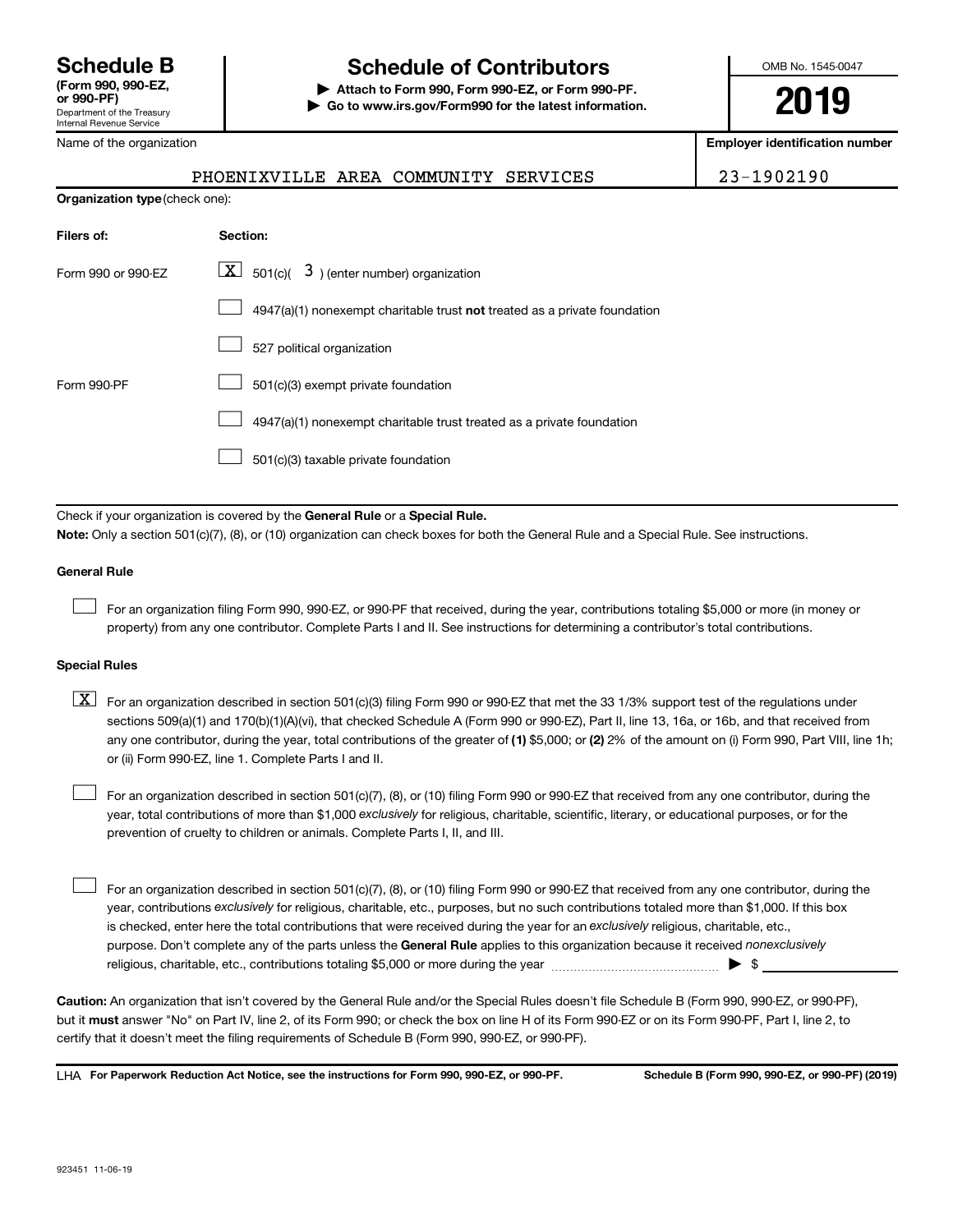| Schedule B (Form 990, 990-EZ, or 990-PF) (2019)<br>$\sqrt{2}$ and $\sqrt{2}$ and $\sqrt{2}$ and $\sqrt{2}$ and $\sqrt{2}$ and $\sqrt{2}$ and $\sqrt{2}$ and $\sqrt{2}$ and $\sqrt{2}$ and $\sqrt{2}$ and $\sqrt{2}$ and $\sqrt{2}$ and $\sqrt{2}$ and $\sqrt{2}$ and $\sqrt{2}$ and $\sqrt{2}$ and $\sqrt{2}$ and $\sqrt{2}$ and $\sqrt{2$ | Page |
|--------------------------------------------------------------------------------------------------------------------------------------------------------------------------------------------------------------------------------------------------------------------------------------------------------------------------------------------|------|
|--------------------------------------------------------------------------------------------------------------------------------------------------------------------------------------------------------------------------------------------------------------------------------------------------------------------------------------------|------|

Name of organization

**Employer identification number**

### PHOENIXVILLE AREA COMMUNITY SERVICES  $\vert$  23-1902190

**(a) No. (b) Name, address, and ZIP + 4 (c) Total contributions (d) Type of contribution Person Payroll Noncash (a) No. (b) Name, address, and ZIP + 4 (c) Total contributions (d) Type of contribution Person Payroll Noncash (a) No. (b) Name, address, and ZIP + 4 (c) Total contributions (d) Type of contribution Person Payroll Noncash (a) No. (b) Name, address, and ZIP + 4 (c) Total contributions (d) Type of contribution Person Payroll Noncash (a) No. (b) Name, address, and ZIP + 4 (c) Total contributions (d) Type of contribution Person Payroll Noncash (a) No. (b) Name, address, and ZIP + 4 (c) Total contributions (d) Type of contribution Person Payroll Noncash Part I** Contributors (see instructions). Use duplicate copies of Part I if additional space is needed. \$ (Complete Part II for noncash contributions.) \$ (Complete Part II for noncash contributions.) \$ (Complete Part II for noncash contributions.) \$ (Complete Part II for noncash contributions.) \$ (Complete Part II for noncash contributions.) \$ (Complete Part II for †  $\Box$  $\Box$  $\overline{\mathbf{X}}$  $\Box$  $\Box$  $\boxed{\textbf{X}}$  $\Box$  $\Box$  $\Box$  $\Box$  $\Box$  $\Box$  $\Box$  $\Box$  $\Box$  $\Box$  $\Box$ 1 | GLOBUS MEDICAL 2560 GENERAL ARMISTEAD AVE  $\frac{1}{3}$  25,000. NORRISTOWN, PA 19401 2 | MARGARET GROENING 82 S FORGE MANOR DR  $\vert$  \$ 25,050. PHOENIXVILLE, PA 19543 3 PHOENIXVILLE COMMUNITY HEALTH FOUNDATION (PCHF) X 821 GAY STREET  $\frac{1}{3}$  31,950. PHOENIXVILLE, PA 19543

923452 11-06-19 **Schedule B (Form 990, 990-EZ, or 990-PF) (2019)**

22

11050125 759479 67019 2019.05030 PHOENIXVILLE AREA COMMUNITY 67019\_\_1

noncash contributions.)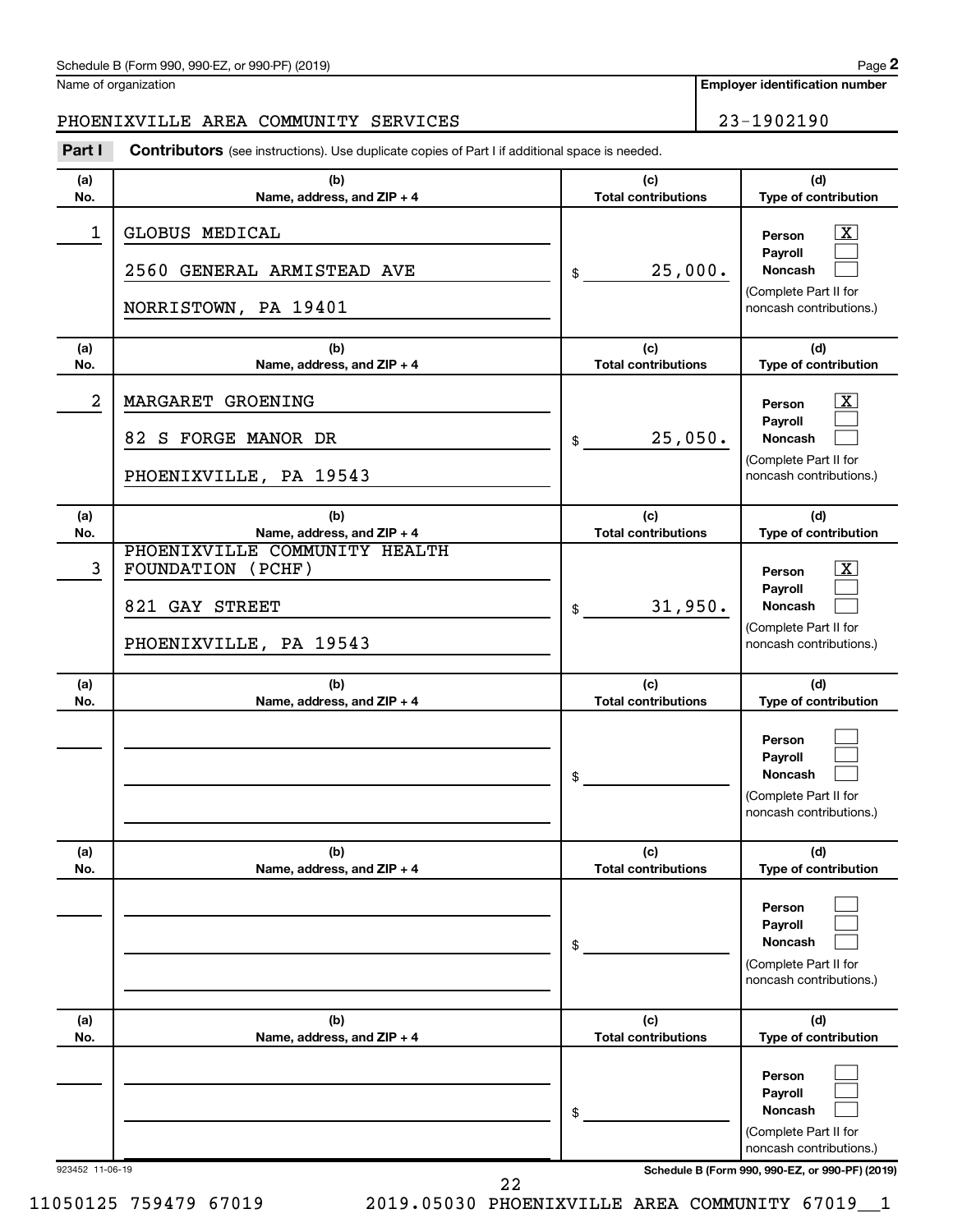Name of organization

**Employer identification number**

### PHOENIXVILLE AREA COMMUNITY SERVICES | 23-1902190

Part II Noncash Property (see instructions). Use duplicate copies of Part II if additional space is needed.

| (a)<br>No.<br>from<br>Part I | (b)<br>Description of noncash property given | (c)<br>FMV (or estimate)<br>(See instructions.) | (d)<br>Date received                            |
|------------------------------|----------------------------------------------|-------------------------------------------------|-------------------------------------------------|
|                              |                                              | \$                                              |                                                 |
| (a)<br>No.<br>from<br>Part I | (b)<br>Description of noncash property given | (c)<br>FMV (or estimate)<br>(See instructions.) | (d)<br>Date received                            |
|                              |                                              | \$                                              |                                                 |
| (a)<br>No.<br>from<br>Part I | (b)<br>Description of noncash property given | (c)<br>FMV (or estimate)<br>(See instructions.) | (d)<br>Date received                            |
|                              |                                              | \$                                              |                                                 |
| (a)<br>No.<br>from<br>Part I | (b)<br>Description of noncash property given | (c)<br>FMV (or estimate)<br>(See instructions.) | (d)<br>Date received                            |
|                              |                                              | \$                                              |                                                 |
| (a)<br>No.<br>from<br>Part I | (b)<br>Description of noncash property given | (c)<br>FMV (or estimate)<br>(See instructions.) | (d)<br>Date received                            |
|                              |                                              | \$                                              |                                                 |
| (a)<br>No.<br>from<br>Part I | (b)<br>Description of noncash property given | (c)<br>FMV (or estimate)<br>(See instructions.) | (d)<br>Date received                            |
|                              |                                              | \$                                              |                                                 |
| 923453 11-06-19              | 23                                           |                                                 | Schedule B (Form 990, 990-EZ, or 990-PF) (2019) |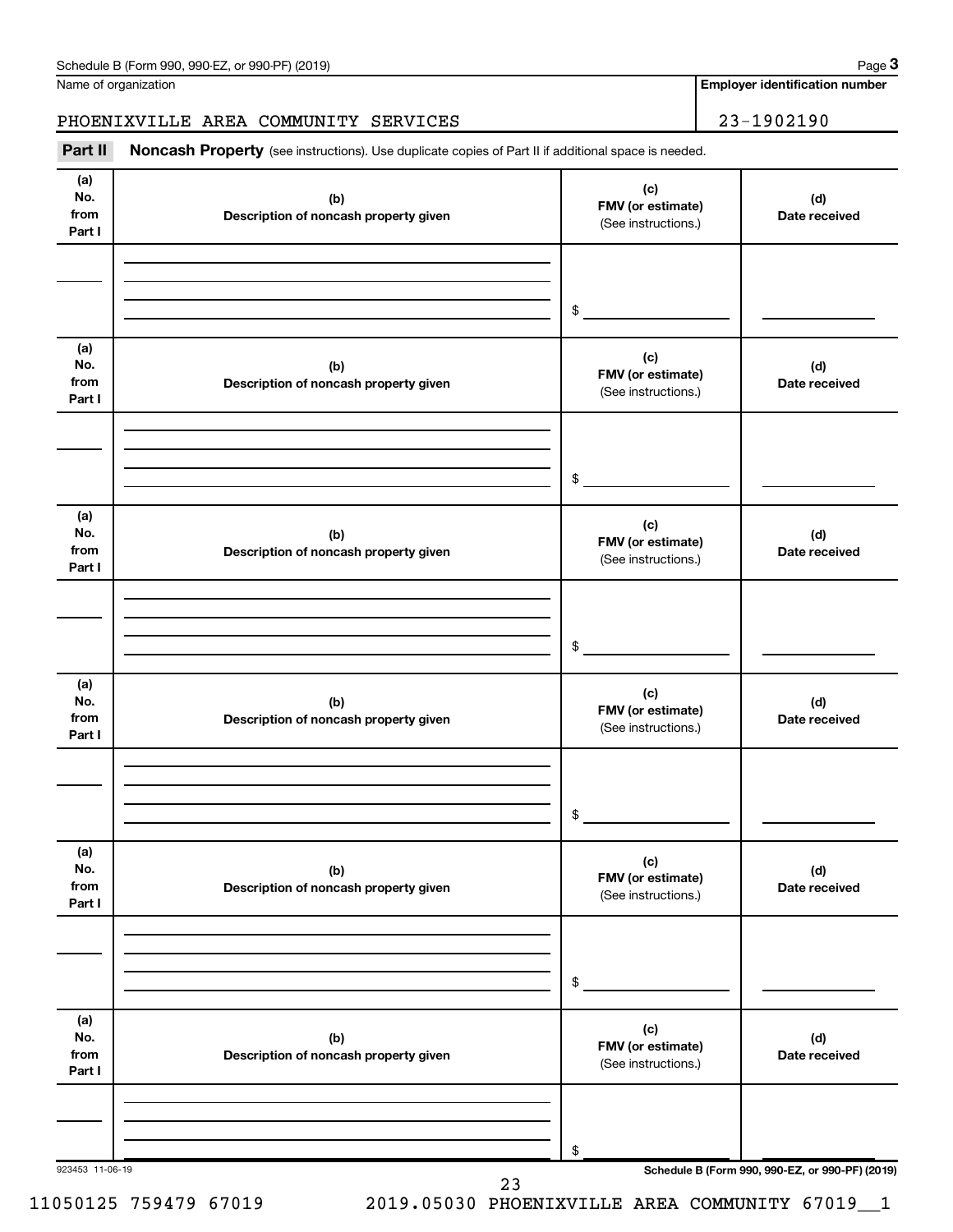|                           | Schedule B (Form 990, 990-EZ, or 990-PF) (2019)                                                                                                                                                                                                                                                                                           |                                          | Page 4                                                                                                                                                         |  |  |  |  |  |
|---------------------------|-------------------------------------------------------------------------------------------------------------------------------------------------------------------------------------------------------------------------------------------------------------------------------------------------------------------------------------------|------------------------------------------|----------------------------------------------------------------------------------------------------------------------------------------------------------------|--|--|--|--|--|
| Name of organization      |                                                                                                                                                                                                                                                                                                                                           |                                          | <b>Employer identification number</b>                                                                                                                          |  |  |  |  |  |
|                           | PHOENIXVILLE AREA COMMUNITY SERVICES                                                                                                                                                                                                                                                                                                      |                                          | 23-1902190                                                                                                                                                     |  |  |  |  |  |
| Part III                  | from any one contributor. Complete columns (a) through (e) and the following line entry. For organizations<br>completing Part III, enter the total of exclusively religious, charitable, etc., contributions of \$1,000 or less for the year. (Enter this info. once.)<br>Use duplicate copies of Part III if additional space is needed. |                                          | Exclusively religious, charitable, etc., contributions to organizations described in section 501(c)(7), (8), or (10) that total more than \$1,000 for the year |  |  |  |  |  |
| (a) No.<br>from<br>Part I | (b) Purpose of gift                                                                                                                                                                                                                                                                                                                       | (c) Use of gift                          | (d) Description of how gift is held                                                                                                                            |  |  |  |  |  |
|                           |                                                                                                                                                                                                                                                                                                                                           |                                          |                                                                                                                                                                |  |  |  |  |  |
|                           |                                                                                                                                                                                                                                                                                                                                           | (e) Transfer of gift                     |                                                                                                                                                                |  |  |  |  |  |
|                           | Transferee's name, address, and ZIP + 4                                                                                                                                                                                                                                                                                                   |                                          | Relationship of transferor to transferee                                                                                                                       |  |  |  |  |  |
| (a) No.<br>from           | (b) Purpose of gift                                                                                                                                                                                                                                                                                                                       | (c) Use of gift                          | (d) Description of how gift is held                                                                                                                            |  |  |  |  |  |
| Part I                    |                                                                                                                                                                                                                                                                                                                                           |                                          |                                                                                                                                                                |  |  |  |  |  |
|                           |                                                                                                                                                                                                                                                                                                                                           | (e) Transfer of gift                     |                                                                                                                                                                |  |  |  |  |  |
|                           | Transferee's name, address, and ZIP + 4                                                                                                                                                                                                                                                                                                   |                                          | Relationship of transferor to transferee                                                                                                                       |  |  |  |  |  |
|                           |                                                                                                                                                                                                                                                                                                                                           |                                          |                                                                                                                                                                |  |  |  |  |  |
| (a) No.<br>from<br>Part I | (b) Purpose of gift                                                                                                                                                                                                                                                                                                                       | (c) Use of gift                          | (d) Description of how gift is held                                                                                                                            |  |  |  |  |  |
|                           |                                                                                                                                                                                                                                                                                                                                           |                                          |                                                                                                                                                                |  |  |  |  |  |
|                           | (e) Transfer of gift                                                                                                                                                                                                                                                                                                                      |                                          |                                                                                                                                                                |  |  |  |  |  |
|                           | Transferee's name, address, and ZIP + 4                                                                                                                                                                                                                                                                                                   |                                          | Relationship of transferor to transferee                                                                                                                       |  |  |  |  |  |
|                           |                                                                                                                                                                                                                                                                                                                                           |                                          |                                                                                                                                                                |  |  |  |  |  |
| (a) No.<br>from<br>Part I | (b) Purpose of gift                                                                                                                                                                                                                                                                                                                       | (c) Use of gift                          | (d) Description of how gift is held                                                                                                                            |  |  |  |  |  |
|                           |                                                                                                                                                                                                                                                                                                                                           | (e) Transfer of gift                     |                                                                                                                                                                |  |  |  |  |  |
|                           | Transferee's name, address, and ZIP + 4                                                                                                                                                                                                                                                                                                   | Relationship of transferor to transferee |                                                                                                                                                                |  |  |  |  |  |
|                           |                                                                                                                                                                                                                                                                                                                                           |                                          |                                                                                                                                                                |  |  |  |  |  |
| 923454 11-06-19           |                                                                                                                                                                                                                                                                                                                                           | 24                                       | Schedule B (Form 990, 990-EZ, or 990-PF) (2019)                                                                                                                |  |  |  |  |  |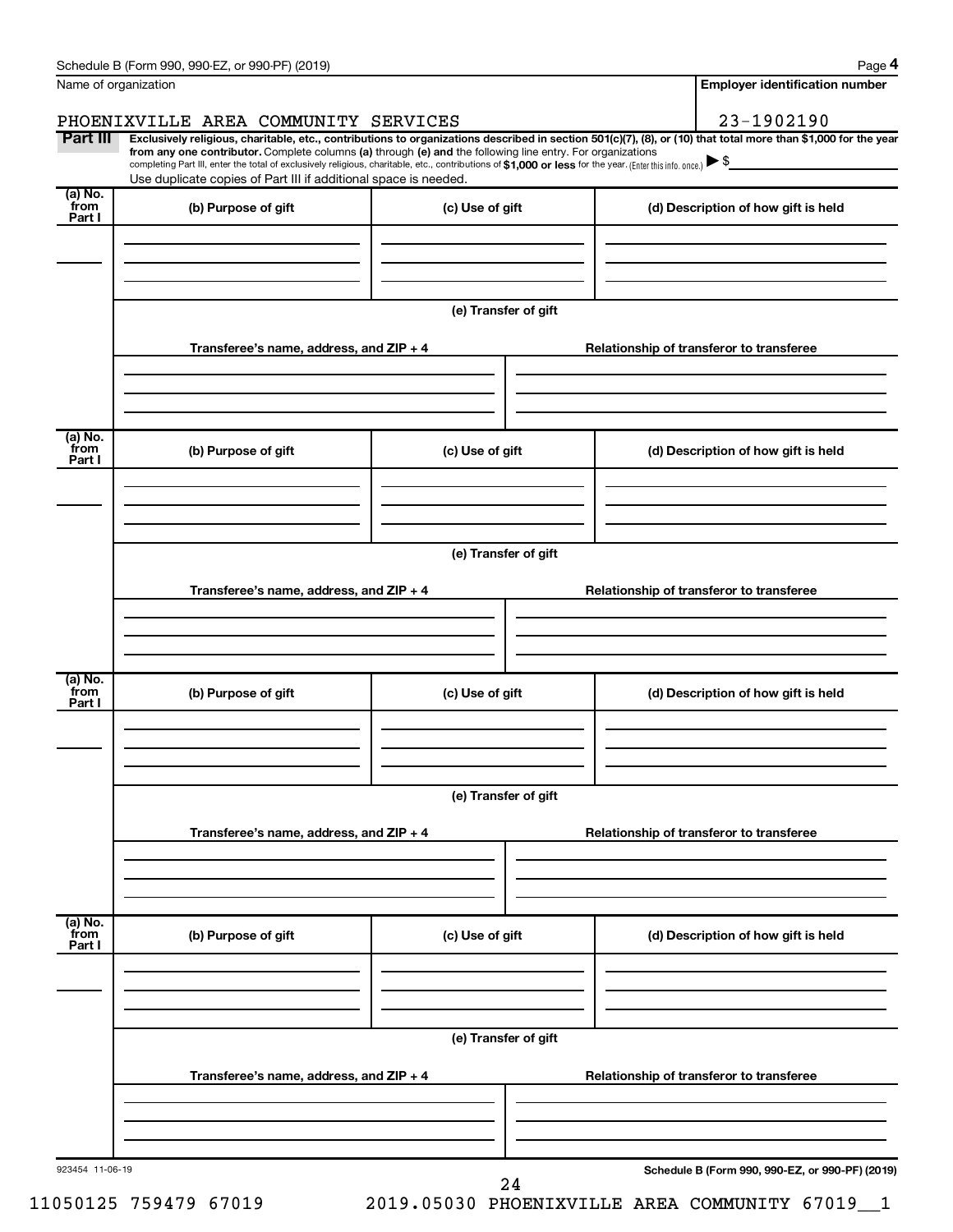Department of the Treasury Internal Revenue Service

**(Form 990) | Complete if the organization answered "Yes" on Form 990, Part IV, line 6, 7, 8, 9, 10, 11a, 11b, 11c, 11d, 11e, 11f, 12a, or 12b. SCHEDULE D Supplemental Financial Statements**<br> **Form 990 2019**<br> **Part IV** line 6.7.8.9.10, 11a, 11b, 11d, 11d, 11d, 11d, 11d, 12a, 0r, 12b

**| Attach to Form 990. |Go to www.irs.gov/Form990 for instructions and the latest information.**



Name of the organization<br>**PHOENIXVILLE AREA COMMUNITY SERVICES** 23-1902190 PHOENIXVILLE AREA COMMUNITY SERVICES

|         |                                                                                                                                                                                                                                                          | (a) Donor advised funds                        | (b) Funds and other accounts                       |
|---------|----------------------------------------------------------------------------------------------------------------------------------------------------------------------------------------------------------------------------------------------------------|------------------------------------------------|----------------------------------------------------|
| 1       |                                                                                                                                                                                                                                                          |                                                |                                                    |
| 2       | Aggregate value of contributions to (during year)                                                                                                                                                                                                        |                                                |                                                    |
| З       |                                                                                                                                                                                                                                                          |                                                |                                                    |
| 4       |                                                                                                                                                                                                                                                          |                                                |                                                    |
| 5       | Did the organization inform all donors and donor advisors in writing that the assets held in donor advised funds                                                                                                                                         |                                                |                                                    |
|         |                                                                                                                                                                                                                                                          |                                                | Yes<br><b>No</b>                                   |
| 6       | Did the organization inform all grantees, donors, and donor advisors in writing that grant funds can be used only                                                                                                                                        |                                                |                                                    |
|         | for charitable purposes and not for the benefit of the donor or donor advisor, or for any other purpose conferring                                                                                                                                       |                                                |                                                    |
|         |                                                                                                                                                                                                                                                          |                                                | Yes<br>No                                          |
| Part II | Conservation Easements. Complete if the organization answered "Yes" on Form 990, Part IV, line 7.                                                                                                                                                        |                                                |                                                    |
| 1.      | Purpose(s) of conservation easements held by the organization (check all that apply).                                                                                                                                                                    |                                                |                                                    |
|         | Preservation of land for public use (for example, recreation or education)                                                                                                                                                                               |                                                | Preservation of a historically important land area |
|         | Protection of natural habitat                                                                                                                                                                                                                            |                                                | Preservation of a certified historic structure     |
|         | Preservation of open space                                                                                                                                                                                                                               |                                                |                                                    |
| 2       | Complete lines 2a through 2d if the organization held a qualified conservation contribution in the form of a conservation easement on the last                                                                                                           |                                                |                                                    |
|         | day of the tax year.                                                                                                                                                                                                                                     |                                                | Held at the End of the Tax Year                    |
| а       |                                                                                                                                                                                                                                                          |                                                | 2a                                                 |
|         | Total acreage restricted by conservation easements [11] matter continuum matter of the stricted by conservation easements [11] matter continuum matter of the stricted by conservation easements [11] matter continuum matter                            |                                                | 2 <sub>b</sub>                                     |
|         | Number of conservation easements on a certified historic structure included in (a) manufacture included in (a)                                                                                                                                           |                                                | 2 <sub>c</sub>                                     |
| d       | Number of conservation easements included in (c) acquired after 7/25/06, and not on a historic structure                                                                                                                                                 |                                                |                                                    |
|         | listed in the National Register [111] [12] The National Register [11] Manuscritt, Manuscritt, Manuscritt, Manuscritt, Manuscritt, Manuscritt, Manuscritt, Manuscritt, Manuscritt, Manuscritt, Manuscritt, Manuscritt, Manuscri                           |                                                | 2d                                                 |
| 3       | Number of conservation easements modified, transferred, released, extinguished, or terminated by the organization during the tax                                                                                                                         |                                                |                                                    |
|         | $year \blacktriangleright$                                                                                                                                                                                                                               |                                                |                                                    |
| 4       | Number of states where property subject to conservation easement is located >                                                                                                                                                                            |                                                |                                                    |
| 5       | Does the organization have a written policy regarding the periodic monitoring, inspection, handling of                                                                                                                                                   |                                                |                                                    |
|         | violations, and enforcement of the conservation easements it holds?                                                                                                                                                                                      |                                                | Yes<br><b>No</b>                                   |
| 6       | Staff and volunteer hours devoted to monitoring, inspecting, handling of violations, and enforcing conservation easements during the year                                                                                                                |                                                |                                                    |
|         |                                                                                                                                                                                                                                                          |                                                |                                                    |
| 7       | Amount of expenses incurred in monitoring, inspecting, handling of violations, and enforcing conservation easements during the year                                                                                                                      |                                                |                                                    |
|         | $\blacktriangleright$ \$                                                                                                                                                                                                                                 |                                                |                                                    |
| 8       | Does each conservation easement reported on line 2(d) above satisfy the requirements of section 170(h)(4)(B)(i)                                                                                                                                          |                                                | Yes<br>No                                          |
| 9       |                                                                                                                                                                                                                                                          |                                                |                                                    |
|         | In Part XIII, describe how the organization reports conservation easements in its revenue and expense statement and<br>balance sheet, and include, if applicable, the text of the footnote to the organization's financial statements that describes the |                                                |                                                    |
|         | organization's accounting for conservation easements.                                                                                                                                                                                                    |                                                |                                                    |
|         | Organizations Maintaining Collections of Art, Historical Treasures, or Other Similar Assets.<br>Part III                                                                                                                                                 |                                                |                                                    |
|         | Complete if the organization answered "Yes" on Form 990, Part IV, line 8.                                                                                                                                                                                |                                                |                                                    |
|         | 1a If the organization elected, as permitted under FASB ASC 958, not to report in its revenue statement and balance sheet works                                                                                                                          |                                                |                                                    |
|         | of art, historical treasures, or other similar assets held for public exhibition, education, or research in furtherance of public                                                                                                                        |                                                |                                                    |
|         | service, provide in Part XIII the text of the footnote to its financial statements that describes these items.                                                                                                                                           |                                                |                                                    |
|         | <b>b</b> If the organization elected, as permitted under FASB ASC 958, to report in its revenue statement and balance sheet works of                                                                                                                     |                                                |                                                    |
|         | art, historical treasures, or other similar assets held for public exhibition, education, or research in furtherance of public service,                                                                                                                  |                                                |                                                    |
|         | provide the following amounts relating to these items:                                                                                                                                                                                                   |                                                |                                                    |
|         |                                                                                                                                                                                                                                                          |                                                |                                                    |
|         | (ii) Assets included in Form 990, Part X                                                                                                                                                                                                                 |                                                | $\blacktriangleright$ \$                           |
| 2       | If the organization received or held works of art, historical treasures, or other similar assets for financial gain, provide                                                                                                                             |                                                |                                                    |
|         | the following amounts required to be reported under FASB ASC 958 relating to these items:                                                                                                                                                                |                                                |                                                    |
|         |                                                                                                                                                                                                                                                          |                                                | - \$                                               |
| а       |                                                                                                                                                                                                                                                          |                                                | $\blacktriangleright$ s                            |
|         | LHA For Paperwork Reduction Act Notice, see the Instructions for Form 990.                                                                                                                                                                               |                                                | Schedule D (Form 990) 2019                         |
|         | 932051 10-02-19                                                                                                                                                                                                                                          |                                                |                                                    |
|         |                                                                                                                                                                                                                                                          | 25                                             |                                                    |
|         | 11050125 759479 67019                                                                                                                                                                                                                                    | 2019.05030 PHOENIXVILLE AREA COMMUNITY 67019 1 |                                                    |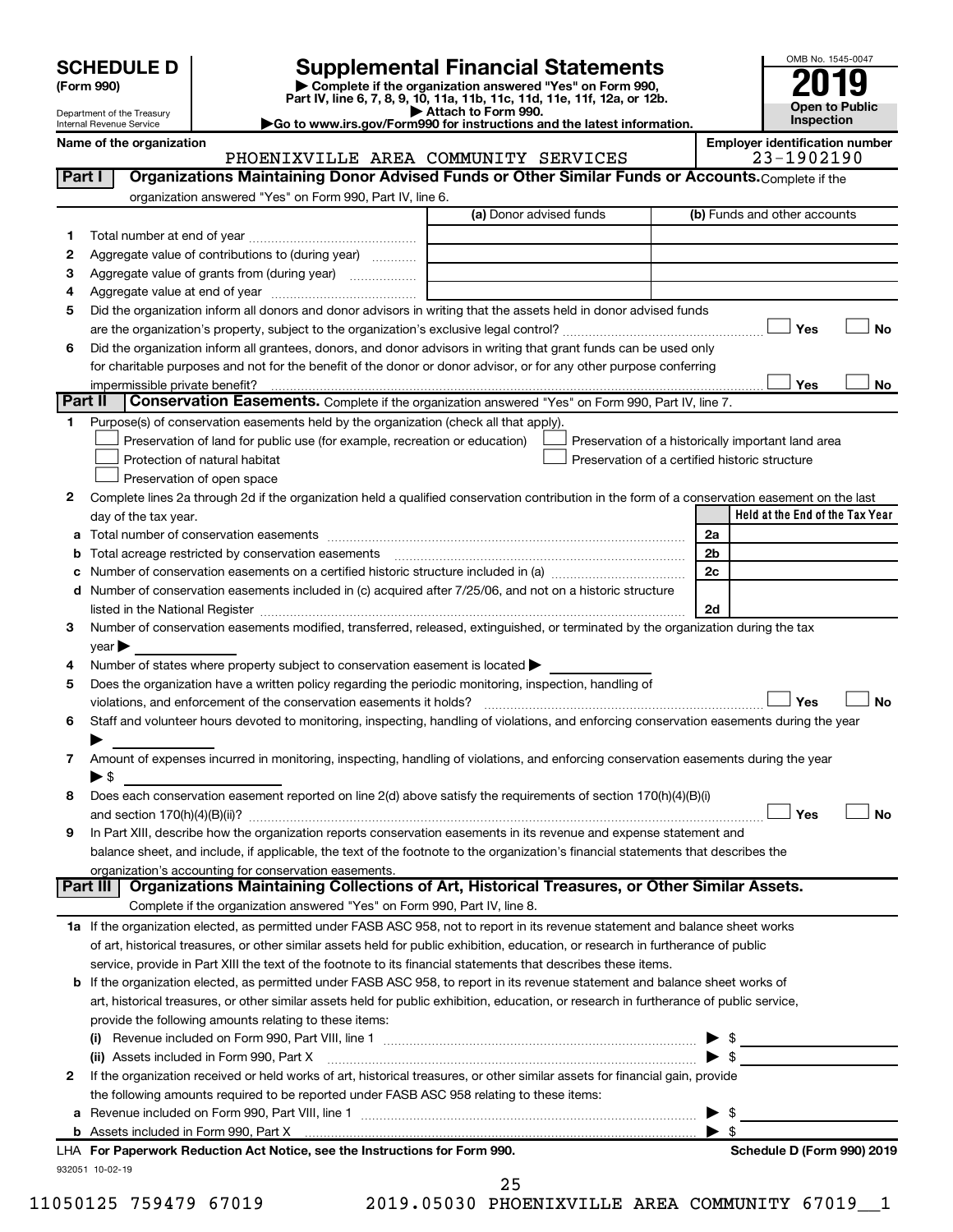|                                                                                    | Schedule D (Form 990) 2019                                                                                                                                                                                                     | PHOENIXVILLE AREA COMMUNITY SERVICES |   |                            |                                                                                                                                                                                                                               |           |                 | 23-1902190 Page 2          |                     |          |                         |
|------------------------------------------------------------------------------------|--------------------------------------------------------------------------------------------------------------------------------------------------------------------------------------------------------------------------------|--------------------------------------|---|----------------------------|-------------------------------------------------------------------------------------------------------------------------------------------------------------------------------------------------------------------------------|-----------|-----------------|----------------------------|---------------------|----------|-------------------------|
|                                                                                    | Part III<br>Organizations Maintaining Collections of Art, Historical Treasures, or Other Similar Assets (continued)                                                                                                            |                                      |   |                            |                                                                                                                                                                                                                               |           |                 |                            |                     |          |                         |
| 3                                                                                  | Using the organization's acquisition, accession, and other records, check any of the following that make significant use of its                                                                                                |                                      |   |                            |                                                                                                                                                                                                                               |           |                 |                            |                     |          |                         |
|                                                                                    | collection items (check all that apply):                                                                                                                                                                                       |                                      |   |                            |                                                                                                                                                                                                                               |           |                 |                            |                     |          |                         |
| a                                                                                  | Public exhibition                                                                                                                                                                                                              |                                      |   |                            | Loan or exchange program                                                                                                                                                                                                      |           |                 |                            |                     |          |                         |
| b                                                                                  | Scholarly research                                                                                                                                                                                                             |                                      |   |                            | Other and the contract of the contract of the contract of the contract of the contract of the contract of the contract of the contract of the contract of the contract of the contract of the contract of the contract of the |           |                 |                            |                     |          |                         |
| c                                                                                  | Preservation for future generations                                                                                                                                                                                            |                                      |   |                            |                                                                                                                                                                                                                               |           |                 |                            |                     |          |                         |
| 4                                                                                  | Provide a description of the organization's collections and explain how they further the organization's exempt purpose in Part XIII.                                                                                           |                                      |   |                            |                                                                                                                                                                                                                               |           |                 |                            |                     |          |                         |
| 5                                                                                  | During the year, did the organization solicit or receive donations of art, historical treasures, or other similar assets                                                                                                       |                                      |   |                            |                                                                                                                                                                                                                               |           |                 |                            |                     |          |                         |
|                                                                                    |                                                                                                                                                                                                                                |                                      |   |                            |                                                                                                                                                                                                                               |           |                 |                            | Yes                 |          | No                      |
|                                                                                    | <b>Part IV</b><br>Escrow and Custodial Arrangements. Complete if the organization answered "Yes" on Form 990, Part IV, line 9, or                                                                                              |                                      |   |                            |                                                                                                                                                                                                                               |           |                 |                            |                     |          |                         |
|                                                                                    | reported an amount on Form 990, Part X, line 21.                                                                                                                                                                               |                                      |   |                            |                                                                                                                                                                                                                               |           |                 |                            |                     |          |                         |
|                                                                                    | 1a Is the organization an agent, trustee, custodian or other intermediary for contributions or other assets not included                                                                                                       |                                      |   |                            |                                                                                                                                                                                                                               |           |                 |                            |                     |          |                         |
|                                                                                    |                                                                                                                                                                                                                                |                                      |   |                            |                                                                                                                                                                                                                               |           |                 |                            | Yes                 |          | No                      |
| b If "Yes," explain the arrangement in Part XIII and complete the following table: |                                                                                                                                                                                                                                |                                      |   |                            |                                                                                                                                                                                                                               |           |                 |                            |                     |          |                         |
|                                                                                    |                                                                                                                                                                                                                                |                                      |   |                            |                                                                                                                                                                                                                               |           |                 |                            | Amount              |          |                         |
|                                                                                    | c Beginning balance measurements and the contract of the contract of the contract of the contract of the contract of the contract of the contract of the contract of the contract of the contract of the contract of the contr |                                      |   |                            |                                                                                                                                                                                                                               |           | 1c              |                            |                     |          |                         |
|                                                                                    |                                                                                                                                                                                                                                |                                      |   |                            |                                                                                                                                                                                                                               |           | 1d              |                            |                     |          |                         |
|                                                                                    | e Distributions during the year manufactured and continuum control of the control of the control of the state of the control of the control of the control of the control of the control of the control of the control of the  |                                      |   |                            |                                                                                                                                                                                                                               |           | 1e              |                            |                     |          |                         |
|                                                                                    |                                                                                                                                                                                                                                |                                      |   |                            |                                                                                                                                                                                                                               |           | 1f              |                            |                     |          |                         |
|                                                                                    | 2a Did the organization include an amount on Form 990, Part X, line 21, for escrow or custodial account liability?                                                                                                             |                                      |   |                            |                                                                                                                                                                                                                               |           |                 |                            | Yes                 |          | No                      |
|                                                                                    | <b>b</b> If "Yes," explain the arrangement in Part XIII. Check here if the explanation has been provided on Part XIII                                                                                                          |                                      |   |                            |                                                                                                                                                                                                                               |           |                 |                            |                     |          |                         |
| <b>Part V</b>                                                                      | Endowment Funds. Complete if the organization answered "Yes" on Form 990, Part IV, line 10.                                                                                                                                    |                                      |   |                            |                                                                                                                                                                                                                               |           |                 |                            |                     |          |                         |
|                                                                                    |                                                                                                                                                                                                                                | (a) Current year<br>331,840.         |   | (b) Prior year<br>317,307. | (c) Two years back $\vert$ (d) Three years back $\vert$                                                                                                                                                                       | 303,194.  |                 | 205,749.                   | (e) Four years back | 140,733. |                         |
|                                                                                    | 1a Beginning of year balance                                                                                                                                                                                                   | 950.                                 |   | 2,766.                     |                                                                                                                                                                                                                               | 1,700.    |                 | 77,950.                    |                     |          | 59,654.                 |
|                                                                                    |                                                                                                                                                                                                                                | 2,967.                               |   | 14,286.                    |                                                                                                                                                                                                                               | 18,885.   |                 | 21,502.                    |                     |          | 6,640.                  |
|                                                                                    | c Net investment earnings, gains, and losses                                                                                                                                                                                   |                                      |   |                            |                                                                                                                                                                                                                               |           |                 |                            |                     |          |                         |
|                                                                                    |                                                                                                                                                                                                                                |                                      |   |                            |                                                                                                                                                                                                                               |           |                 |                            |                     |          |                         |
|                                                                                    | e Other expenditures for facilities                                                                                                                                                                                            |                                      |   |                            |                                                                                                                                                                                                                               | $-4,000.$ |                 |                            |                     |          |                         |
|                                                                                    | and programs                                                                                                                                                                                                                   | 2,617.                               |   | $-2,519.$                  |                                                                                                                                                                                                                               | $-2,472.$ |                 | 2,007.                     |                     |          | 1,278.                  |
|                                                                                    | f Administrative expenses                                                                                                                                                                                                      | 333.140.                             |   | 331,840.                   |                                                                                                                                                                                                                               | 317,307.  |                 | 303,194.                   |                     |          | 205,749.                |
|                                                                                    | <b>g</b> End of year balance $\ldots$<br>Provide the estimated percentage of the current year end balance (line 1g, column (a)) held as:                                                                                       |                                      |   |                            |                                                                                                                                                                                                                               |           |                 |                            |                     |          |                         |
| 2                                                                                  | a Board designated or quasi-endowment >                                                                                                                                                                                        | 46.00                                | % |                            |                                                                                                                                                                                                                               |           |                 |                            |                     |          |                         |
|                                                                                    | <b>b</b> Permanent endowment $\triangleright$ 54.00                                                                                                                                                                            | $\%$                                 |   |                            |                                                                                                                                                                                                                               |           |                 |                            |                     |          |                         |
|                                                                                    | c Term endowment $\blacktriangleright$                                                                                                                                                                                         | %                                    |   |                            |                                                                                                                                                                                                                               |           |                 |                            |                     |          |                         |
|                                                                                    | The percentages on lines 2a, 2b, and 2c should equal 100%.                                                                                                                                                                     |                                      |   |                            |                                                                                                                                                                                                                               |           |                 |                            |                     |          |                         |
|                                                                                    | 3a Are there endowment funds not in the possession of the organization that are held and administered for the organization                                                                                                     |                                      |   |                            |                                                                                                                                                                                                                               |           |                 |                            |                     |          |                         |
|                                                                                    | by:                                                                                                                                                                                                                            |                                      |   |                            |                                                                                                                                                                                                                               |           |                 |                            |                     | Yes      | No                      |
|                                                                                    | (i)                                                                                                                                                                                                                            |                                      |   |                            |                                                                                                                                                                                                                               |           |                 |                            | 3a(i)               |          | Х                       |
|                                                                                    |                                                                                                                                                                                                                                |                                      |   |                            |                                                                                                                                                                                                                               |           |                 |                            | 3a(ii)              |          | $\overline{\textbf{X}}$ |
|                                                                                    |                                                                                                                                                                                                                                |                                      |   |                            |                                                                                                                                                                                                                               |           |                 |                            | 3b                  |          |                         |
| 4                                                                                  | Describe in Part XIII the intended uses of the organization's endowment funds.                                                                                                                                                 |                                      |   |                            |                                                                                                                                                                                                                               |           |                 |                            |                     |          |                         |
|                                                                                    | Land, Buildings, and Equipment.<br><b>Part VI</b>                                                                                                                                                                              |                                      |   |                            |                                                                                                                                                                                                                               |           |                 |                            |                     |          |                         |
|                                                                                    | Complete if the organization answered "Yes" on Form 990, Part IV, line 11a. See Form 990, Part X, line 10.                                                                                                                     |                                      |   |                            |                                                                                                                                                                                                                               |           |                 |                            |                     |          |                         |
|                                                                                    | Description of property                                                                                                                                                                                                        | (a) Cost or other                    |   |                            | (b) Cost or other                                                                                                                                                                                                             |           | (c) Accumulated |                            | (d) Book value      |          |                         |
|                                                                                    |                                                                                                                                                                                                                                | basis (investment)                   |   |                            | basis (other)                                                                                                                                                                                                                 |           | depreciation    |                            |                     |          |                         |
|                                                                                    |                                                                                                                                                                                                                                |                                      |   |                            |                                                                                                                                                                                                                               |           |                 |                            |                     |          |                         |
|                                                                                    |                                                                                                                                                                                                                                |                                      |   |                            | 282, 301.                                                                                                                                                                                                                     |           | 132,744.        |                            |                     | 149,557. |                         |
|                                                                                    |                                                                                                                                                                                                                                |                                      |   |                            |                                                                                                                                                                                                                               |           |                 |                            |                     |          |                         |
|                                                                                    |                                                                                                                                                                                                                                |                                      |   |                            | 30,615.                                                                                                                                                                                                                       |           | 27,310.         |                            |                     | 3,305.   |                         |
|                                                                                    |                                                                                                                                                                                                                                |                                      |   |                            |                                                                                                                                                                                                                               |           |                 |                            |                     |          |                         |
|                                                                                    | Total. Add lines 1a through 1e. (Column (d) must equal Form 990, Part X, column (B), line 10c.)                                                                                                                                |                                      |   |                            |                                                                                                                                                                                                                               |           |                 |                            |                     | 152,862. |                         |
|                                                                                    |                                                                                                                                                                                                                                |                                      |   |                            |                                                                                                                                                                                                                               |           |                 | Schedule D (Form 990) 2019 |                     |          |                         |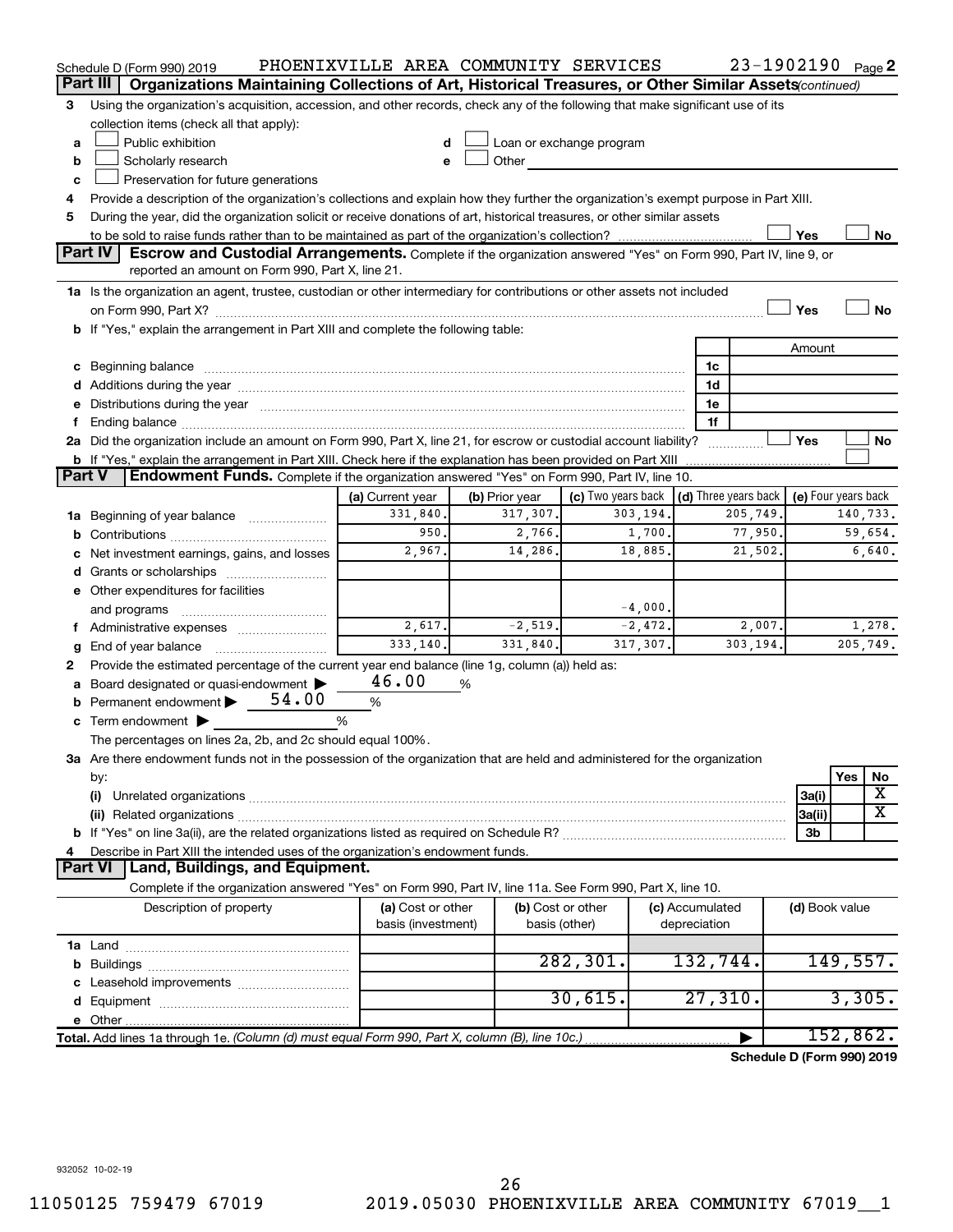|                  | Schedule D (Form 990) 2019               | PHOENIXVILLE AREA COMMUNITY SERVICES                                 |                 |                |                                                                                                                                                      | $23 - 1902190$ Page 3 |                     |
|------------------|------------------------------------------|----------------------------------------------------------------------|-----------------|----------------|------------------------------------------------------------------------------------------------------------------------------------------------------|-----------------------|---------------------|
| <b>Part VIII</b> |                                          | <b>Investments - Other Securities.</b>                               |                 |                |                                                                                                                                                      |                       |                     |
|                  |                                          |                                                                      |                 |                | Complete if the organization answered "Yes" on Form 990, Part IV, line 11b. See Form 990, Part X, line 12.                                           |                       |                     |
|                  |                                          | (a) Description of security or category (including name of security) |                 | (b) Book value | (c) Method of valuation: Cost or end-of-year market value                                                                                            |                       |                     |
|                  |                                          |                                                                      |                 |                |                                                                                                                                                      |                       |                     |
|                  |                                          |                                                                      |                 |                |                                                                                                                                                      |                       |                     |
| (3) Other        |                                          |                                                                      |                 |                |                                                                                                                                                      |                       |                     |
| (A)              |                                          |                                                                      |                 |                |                                                                                                                                                      |                       |                     |
| (B)              |                                          |                                                                      |                 |                |                                                                                                                                                      |                       |                     |
| (C)              |                                          |                                                                      |                 |                |                                                                                                                                                      |                       |                     |
| (D)              |                                          |                                                                      |                 |                |                                                                                                                                                      |                       |                     |
| (E)              |                                          |                                                                      |                 |                |                                                                                                                                                      |                       |                     |
| (F)              |                                          |                                                                      |                 |                |                                                                                                                                                      |                       |                     |
| (G)              |                                          |                                                                      |                 |                |                                                                                                                                                      |                       |                     |
| (H)              |                                          |                                                                      |                 |                |                                                                                                                                                      |                       |                     |
|                  |                                          | Total. (Col. (b) must equal Form 990, Part X, col. (B) line 12.)     |                 |                |                                                                                                                                                      |                       |                     |
|                  | Part VIII Investments - Program Related. |                                                                      |                 |                |                                                                                                                                                      |                       |                     |
|                  |                                          |                                                                      |                 |                | Complete if the organization answered "Yes" on Form 990, Part IV, line 11c. See Form 990, Part X, line 13.                                           |                       |                     |
|                  | (a) Description of investment            |                                                                      |                 | (b) Book value | (c) Method of valuation: Cost or end-of-year market value                                                                                            |                       |                     |
| (1)              |                                          |                                                                      |                 |                |                                                                                                                                                      |                       |                     |
| (2)              |                                          |                                                                      |                 |                |                                                                                                                                                      |                       |                     |
| (3)              |                                          |                                                                      |                 |                |                                                                                                                                                      |                       |                     |
| (4)              |                                          |                                                                      |                 |                |                                                                                                                                                      |                       |                     |
| (5)              |                                          |                                                                      |                 |                |                                                                                                                                                      |                       |                     |
|                  |                                          |                                                                      |                 |                |                                                                                                                                                      |                       |                     |
| (6)              |                                          |                                                                      |                 |                |                                                                                                                                                      |                       |                     |
| (7)              |                                          |                                                                      |                 |                |                                                                                                                                                      |                       |                     |
| (8)              |                                          |                                                                      |                 |                |                                                                                                                                                      |                       |                     |
| (9)              |                                          |                                                                      |                 |                |                                                                                                                                                      |                       |                     |
| Part IX          | <b>Other Assets.</b>                     | Total. (Col. (b) must equal Form 990, Part X, col. (B) line 13.)     |                 |                |                                                                                                                                                      |                       |                     |
|                  |                                          |                                                                      |                 |                | Complete if the organization answered "Yes" on Form 990, Part IV, line 11d. See Form 990, Part X, line 15.                                           |                       |                     |
|                  |                                          |                                                                      | (a) Description |                |                                                                                                                                                      | (b) Book value        |                     |
|                  |                                          |                                                                      |                 |                |                                                                                                                                                      |                       |                     |
| (1)              |                                          |                                                                      |                 |                |                                                                                                                                                      |                       |                     |
| (2)              |                                          |                                                                      |                 |                |                                                                                                                                                      |                       |                     |
| (3)              |                                          |                                                                      |                 |                |                                                                                                                                                      |                       |                     |
| (4)              |                                          |                                                                      |                 |                |                                                                                                                                                      |                       |                     |
| (5)              |                                          |                                                                      |                 |                |                                                                                                                                                      |                       |                     |
| (6)              |                                          |                                                                      |                 |                |                                                                                                                                                      |                       |                     |
| (7)              |                                          |                                                                      |                 |                |                                                                                                                                                      |                       |                     |
| (8)              |                                          |                                                                      |                 |                |                                                                                                                                                      |                       |                     |
| (9)              |                                          |                                                                      |                 |                |                                                                                                                                                      |                       |                     |
|                  |                                          | Total. (Column (b) must equal Form 990, Part X, col. (B) line 15.)   |                 |                |                                                                                                                                                      |                       |                     |
| Part X           | <b>Other Liabilities.</b>                |                                                                      |                 |                |                                                                                                                                                      |                       |                     |
|                  |                                          |                                                                      |                 |                | Complete if the organization answered "Yes" on Form 990, Part IV, line 11e or 11f. See Form 990, Part X, line 25.                                    |                       |                     |
| 1.               |                                          | (a) Description of liability                                         |                 |                |                                                                                                                                                      | (b) Book value        |                     |
| (1)              | Federal income taxes                     |                                                                      |                 |                |                                                                                                                                                      |                       |                     |
| (2)              | PPP LOAN                                 |                                                                      |                 |                |                                                                                                                                                      |                       | 48,523.             |
| (3)              |                                          |                                                                      |                 |                |                                                                                                                                                      |                       |                     |
| (4)              |                                          |                                                                      |                 |                |                                                                                                                                                      |                       |                     |
| (5)              |                                          |                                                                      |                 |                |                                                                                                                                                      |                       |                     |
| (6)              |                                          |                                                                      |                 |                |                                                                                                                                                      |                       |                     |
| (7)              |                                          |                                                                      |                 |                |                                                                                                                                                      |                       |                     |
| (8)              |                                          |                                                                      |                 |                |                                                                                                                                                      |                       |                     |
| (9)              |                                          |                                                                      |                 |                |                                                                                                                                                      |                       |                     |
|                  |                                          |                                                                      |                 |                |                                                                                                                                                      |                       | 48,523.             |
|                  |                                          |                                                                      |                 |                | 2. Liability for uncertain tax positions. In Part XIII, provide the text of the footnote to the organization's financial statements that reports the |                       |                     |
|                  |                                          |                                                                      |                 |                | organization's liability for uncertain tax positions under FASB ASC 740. Check here if the text of the footnote has been provided in Part XIII       |                       | $\lfloor x \rfloor$ |

**Schedule D (Form 990) 2019**

23-1902190 Page 3

932053 10-02-19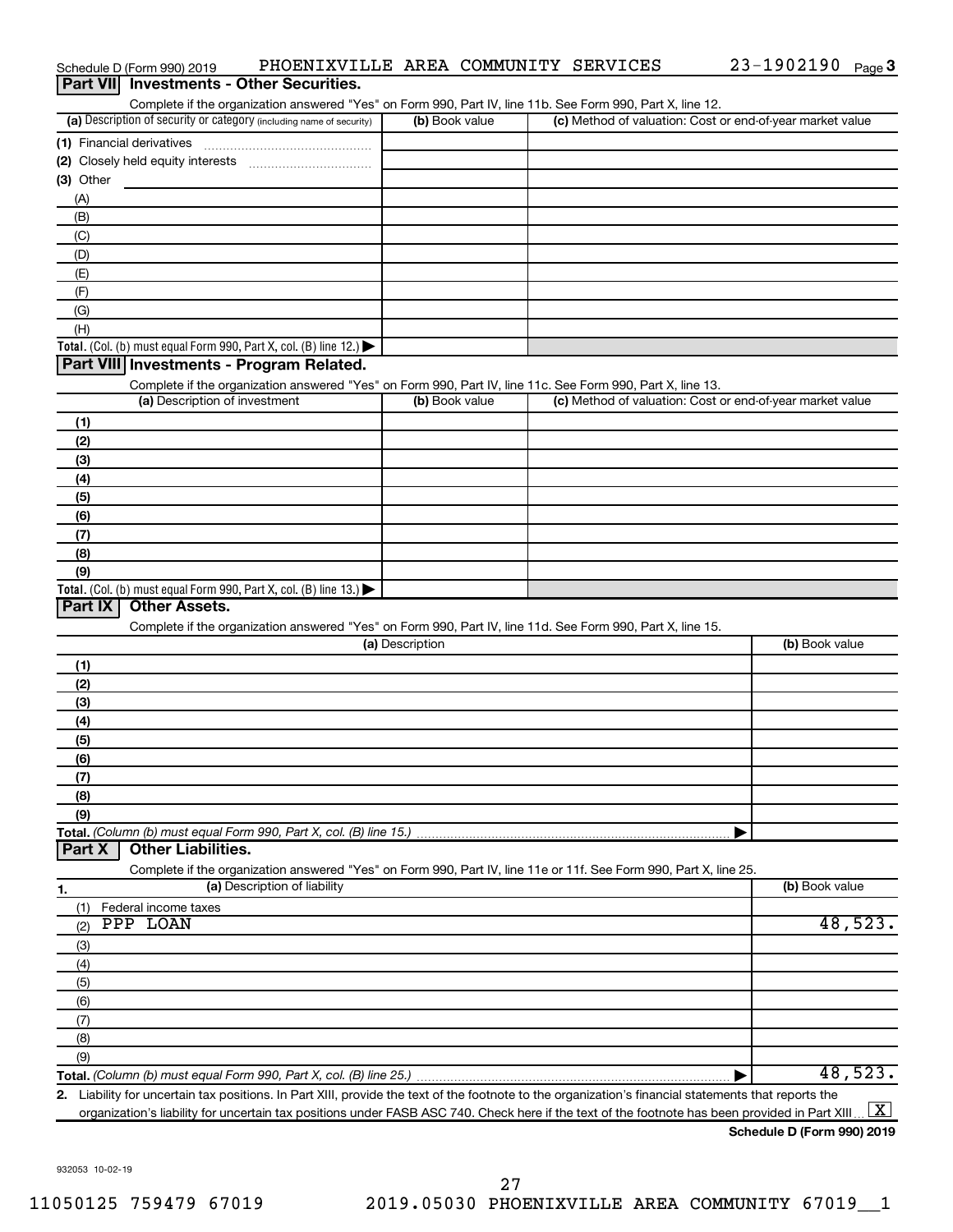|    | PHOENIXVILLE AREA COMMUNITY SERVICES<br>Schedule D (Form 990) 2019                                    |                |             |              | $23 - 1902190$ Page 4    |
|----|-------------------------------------------------------------------------------------------------------|----------------|-------------|--------------|--------------------------|
|    | Reconciliation of Revenue per Audited Financial Statements With Revenue per Return.<br><b>Part XI</b> |                |             |              |                          |
|    | Complete if the organization answered "Yes" on Form 990, Part IV, line 12a.                           |                |             |              |                          |
| 1  | Total revenue, gains, and other support per audited financial statements                              |                |             | $\mathbf 1$  | 1, 206, 924.             |
| 2  | Amounts included on line 1 but not on Form 990, Part VIII, line 12:                                   |                |             |              |                          |
| a  |                                                                                                       | 2a             | $-11, 259.$ |              |                          |
|    |                                                                                                       | 2 <sub>b</sub> |             |              |                          |
| c  |                                                                                                       | 2 <sub>c</sub> |             |              |                          |
| d  |                                                                                                       | 2d             | 5,056.      |              |                          |
| e  | Add lines 2a through 2d                                                                               |                |             | 2e           | $-6,203$ .<br>1,213,127. |
| 3  |                                                                                                       |                |             | 3            |                          |
| 4  | Amounts included on Form 990, Part VIII, line 12, but not on line 1:                                  |                |             |              |                          |
| a  |                                                                                                       | 4a             |             |              |                          |
| b  |                                                                                                       | 4 <sub>b</sub> |             |              |                          |
| c  | Add lines 4a and 4b                                                                                   |                |             | 4c           | 0.                       |
|    |                                                                                                       |                |             | 5            | 1, 213, 127.             |
|    |                                                                                                       |                |             |              |                          |
|    | Part XII   Reconciliation of Expenses per Audited Financial Statements With Expenses per Return.      |                |             |              |                          |
|    | Complete if the organization answered "Yes" on Form 990, Part IV, line 12a.                           |                |             |              |                          |
| 1  |                                                                                                       |                |             | $\mathbf{1}$ | 884, 208.                |
| 2  | Amounts included on line 1 but not on Form 990, Part IX, line 25:                                     |                |             |              |                          |
| a  |                                                                                                       | 2a             |             |              |                          |
| b  |                                                                                                       | 2 <sub>b</sub> |             |              |                          |
| с  |                                                                                                       | 2c             |             |              |                          |
| d  |                                                                                                       | 2d             | 5,056.      |              |                          |
| е  | Add lines 2a through 2d                                                                               |                |             | 2е           | 5,056.                   |
| 3  |                                                                                                       |                |             | 3            | 879, 152.                |
| 4  | Amounts included on Form 990, Part IX, line 25, but not on line 1:                                    |                |             |              |                          |
| a  |                                                                                                       | 4a             |             |              |                          |
| b  |                                                                                                       | 4 <sub>h</sub> | 1.          |              |                          |
| c. | Add lines 4a and 4b                                                                                   |                |             | 4c           |                          |
|    | Part XIII Supplemental Information.                                                                   |                |             | 5            | 879, 153.                |

Provide the descriptions required for Part II, lines 3, 5, and 9; Part III, lines 1a and 4; Part IV, lines 1b and 2b; Part V, line 4; Part X, line 2; Part XI, lines 2d and 4b; and Part XII, lines 2d and 4b. Also complete this part to provide any additional information.

### PART X, LINE 2:

| GENERALLY ACCEPTED ACCOUNTING PRINCIPLES REQUIRES ENTITIES TO EVALUATE,    |
|----------------------------------------------------------------------------|
| MEASURE, RECOGNIZE AND DISCLOSE ANY UNCERTAIN TAX POSITIONS TAKEN ON THEIR |
| INCOME TAX RETURNS. MANAGEMENT HAS EVALUATED THE IMPACT OF THIS STANDARD   |
| ON ITS FINANCIAL STATEMENTS AND BELIEVES THAT THERE ARE NO UNCERTAIN TAX   |
| POSITIONS AND THE EFFECTS OF THIS STANDARD DID NOT IMPACT THE              |
| ORGANIZATION'S FINANCIAL POSITION, STATEMENT OF ACTIVITIES OR CHANGES IN   |
| NET ASSETS.                                                                |
|                                                                            |
|                                                                            |

## PART XI, LINE 2D - OTHER ADJUSTMENTS:

### DIRECT FUNDRAISING EXPENSE, REPORTED ON 990 STATEMENT OF

### 932054 10-02-19 REVENUE 5,056.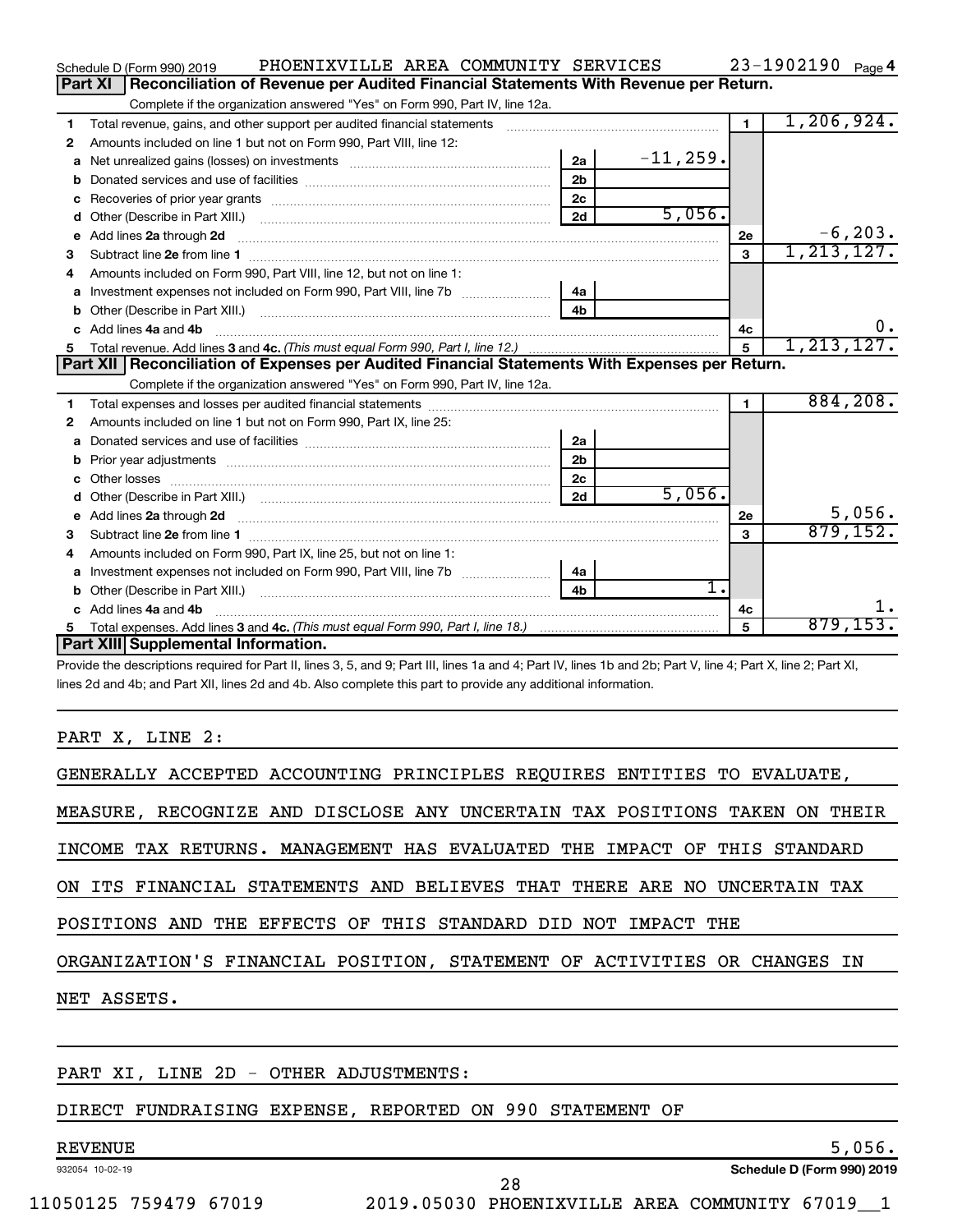| Schedule D (Form 990) 2019                            | PHOENIXVILLE AREA COMMUNITY SERVICES                     | 23-1902190 Page 5          |
|-------------------------------------------------------|----------------------------------------------------------|----------------------------|
| <b>Part XIII Supplemental Information (continued)</b> |                                                          |                            |
|                                                       |                                                          |                            |
|                                                       | PART XII, LINE 2D - OTHER ADJUSTMENTS:                   |                            |
|                                                       | DIRECT FUNDRAISING EXPENSE, REPORTED ON 990 STATEMENT OF |                            |
|                                                       |                                                          |                            |
| <b>REVENUE</b>                                        |                                                          | 5,056.                     |
|                                                       |                                                          |                            |
|                                                       | PART XII, LINE 4B - OTHER ADJUSTMENTS:                   |                            |
| ROUNDING ADJUSTMENT                                   |                                                          | $1$ .                      |
|                                                       |                                                          |                            |
|                                                       |                                                          |                            |
|                                                       |                                                          |                            |
|                                                       |                                                          |                            |
|                                                       |                                                          |                            |
|                                                       |                                                          |                            |
|                                                       |                                                          |                            |
|                                                       |                                                          |                            |
|                                                       |                                                          |                            |
|                                                       |                                                          |                            |
|                                                       |                                                          |                            |
|                                                       |                                                          |                            |
|                                                       |                                                          |                            |
|                                                       |                                                          |                            |
|                                                       |                                                          |                            |
|                                                       |                                                          |                            |
|                                                       |                                                          |                            |
|                                                       |                                                          |                            |
|                                                       |                                                          |                            |
|                                                       |                                                          |                            |
|                                                       |                                                          |                            |
|                                                       |                                                          |                            |
|                                                       |                                                          |                            |
|                                                       |                                                          |                            |
|                                                       |                                                          |                            |
|                                                       |                                                          |                            |
|                                                       |                                                          | Schedule D (Form 990) 2019 |
| 932055 10-02-19                                       | 29                                                       |                            |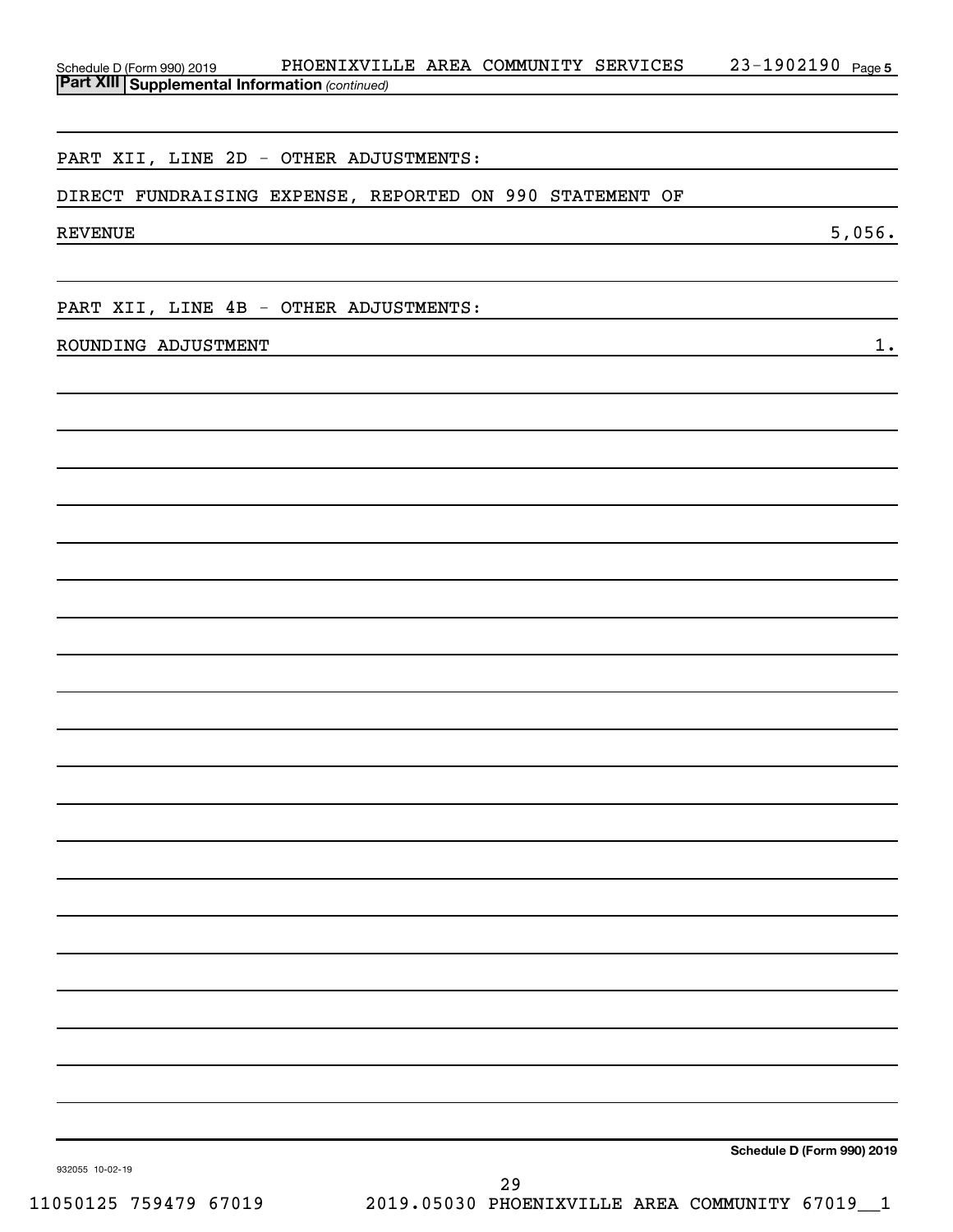| <b>SCHEDULE G</b>                                                                        |                                                                                                                                                                     | <b>Supplemental Information Regarding Fundraising or Gaming Activities</b>                                                                                                                                                                           |                                                                            |     |                                                                            |                                                                            |     | OMB No. 1545-0047                                       |
|------------------------------------------------------------------------------------------|---------------------------------------------------------------------------------------------------------------------------------------------------------------------|------------------------------------------------------------------------------------------------------------------------------------------------------------------------------------------------------------------------------------------------------|----------------------------------------------------------------------------|-----|----------------------------------------------------------------------------|----------------------------------------------------------------------------|-----|---------------------------------------------------------|
| (Form 990 or 990-EZ)                                                                     | Complete if the organization answered "Yes" on Form 990, Part IV, line 17, 18, or 19, or if the<br>organization entered more than \$15,000 on Form 990-EZ, line 6a. |                                                                                                                                                                                                                                                      |                                                                            |     |                                                                            |                                                                            |     | 179                                                     |
| Department of the Treasury                                                               |                                                                                                                                                                     | Attach to Form 990 or Form 990-EZ.                                                                                                                                                                                                                   |                                                                            |     |                                                                            |                                                                            |     | <b>Open to Public</b>                                   |
| Internal Revenue Service                                                                 |                                                                                                                                                                     | ► Go to www.irs.gov/Form990 for instructions and the latest information.                                                                                                                                                                             |                                                                            |     |                                                                            |                                                                            |     | Inspection                                              |
| Name of the organization                                                                 |                                                                                                                                                                     | PHOENIXVILLE AREA COMMUNITY SERVICES                                                                                                                                                                                                                 |                                                                            |     |                                                                            | 23-1902190                                                                 |     | <b>Employer identification number</b>                   |
| Part I                                                                                   |                                                                                                                                                                     | Fundraising Activities. Complete if the organization answered "Yes" on Form 990, Part IV, line 17. Form 990-EZ filers are not                                                                                                                        |                                                                            |     |                                                                            |                                                                            |     |                                                         |
|                                                                                          | required to complete this part.                                                                                                                                     |                                                                                                                                                                                                                                                      |                                                                            |     |                                                                            |                                                                            |     |                                                         |
| Mail solicitations<br>a<br>b<br>Phone solicitations<br>c<br>In-person solicitations<br>d | Internet and email solicitations                                                                                                                                    | 1 Indicate whether the organization raised funds through any of the following activities. Check all that apply.<br>е<br>f<br>Special fundraising events<br>g                                                                                         |                                                                            |     | Solicitation of non-government grants<br>Solicitation of government grants |                                                                            |     |                                                         |
|                                                                                          |                                                                                                                                                                     | 2 a Did the organization have a written or oral agreement with any individual (including officers, directors, trustees, or                                                                                                                           |                                                                            |     |                                                                            |                                                                            |     |                                                         |
|                                                                                          |                                                                                                                                                                     | key employees listed in Form 990, Part VII) or entity in connection with professional fundraising services?<br>b If "Yes," list the 10 highest paid individuals or entities (fundraisers) pursuant to agreements under which the fundraiser is to be |                                                                            |     |                                                                            |                                                                            | Yes | <b>No</b>                                               |
| compensated at least \$5,000 by the organization.                                        |                                                                                                                                                                     |                                                                                                                                                                                                                                                      |                                                                            |     |                                                                            |                                                                            |     |                                                         |
| (i) Name and address of individual<br>or entity (fundraiser)                             |                                                                                                                                                                     | (ii) Activity                                                                                                                                                                                                                                        | (iii) Did<br>fundraiser<br>have custody<br>or control of<br>contributions? |     | (iv) Gross receipts<br>from activity                                       | (v) Amount paid<br>to (or retained by)<br>fundraiser<br>listed in col. (i) |     | (vi) Amount paid<br>to (or retained by)<br>organization |
|                                                                                          |                                                                                                                                                                     |                                                                                                                                                                                                                                                      | Yes                                                                        | No. |                                                                            |                                                                            |     |                                                         |
|                                                                                          |                                                                                                                                                                     |                                                                                                                                                                                                                                                      |                                                                            |     |                                                                            |                                                                            |     |                                                         |
|                                                                                          |                                                                                                                                                                     |                                                                                                                                                                                                                                                      |                                                                            |     |                                                                            |                                                                            |     |                                                         |
|                                                                                          |                                                                                                                                                                     |                                                                                                                                                                                                                                                      |                                                                            |     |                                                                            |                                                                            |     |                                                         |
|                                                                                          |                                                                                                                                                                     |                                                                                                                                                                                                                                                      |                                                                            |     |                                                                            |                                                                            |     |                                                         |
|                                                                                          |                                                                                                                                                                     |                                                                                                                                                                                                                                                      |                                                                            |     |                                                                            |                                                                            |     |                                                         |
|                                                                                          |                                                                                                                                                                     |                                                                                                                                                                                                                                                      |                                                                            |     |                                                                            |                                                                            |     |                                                         |
|                                                                                          |                                                                                                                                                                     |                                                                                                                                                                                                                                                      |                                                                            |     |                                                                            |                                                                            |     |                                                         |
|                                                                                          |                                                                                                                                                                     |                                                                                                                                                                                                                                                      |                                                                            |     |                                                                            |                                                                            |     |                                                         |
|                                                                                          |                                                                                                                                                                     |                                                                                                                                                                                                                                                      |                                                                            |     |                                                                            |                                                                            |     |                                                         |
| Total                                                                                    |                                                                                                                                                                     |                                                                                                                                                                                                                                                      |                                                                            |     |                                                                            |                                                                            |     |                                                         |
| or licensing.                                                                            |                                                                                                                                                                     | 3 List all states in which the organization is registered or licensed to solicit contributions or has been notified it is exempt from registration                                                                                                   |                                                                            |     |                                                                            |                                                                            |     |                                                         |
|                                                                                          |                                                                                                                                                                     |                                                                                                                                                                                                                                                      |                                                                            |     |                                                                            |                                                                            |     |                                                         |
|                                                                                          |                                                                                                                                                                     |                                                                                                                                                                                                                                                      |                                                                            |     |                                                                            |                                                                            |     |                                                         |
|                                                                                          |                                                                                                                                                                     |                                                                                                                                                                                                                                                      |                                                                            |     |                                                                            |                                                                            |     |                                                         |
|                                                                                          |                                                                                                                                                                     |                                                                                                                                                                                                                                                      |                                                                            |     |                                                                            |                                                                            |     |                                                         |
|                                                                                          |                                                                                                                                                                     |                                                                                                                                                                                                                                                      |                                                                            |     |                                                                            |                                                                            |     |                                                         |
|                                                                                          |                                                                                                                                                                     |                                                                                                                                                                                                                                                      |                                                                            |     |                                                                            |                                                                            |     |                                                         |
|                                                                                          |                                                                                                                                                                     |                                                                                                                                                                                                                                                      |                                                                            |     |                                                                            |                                                                            |     |                                                         |

**For Paperwork Reduction Act Notice, see the Instructions for Form 990 or 990-EZ. Schedule G (Form 990 or 990-EZ) 2019** LHA

932081 09-11-19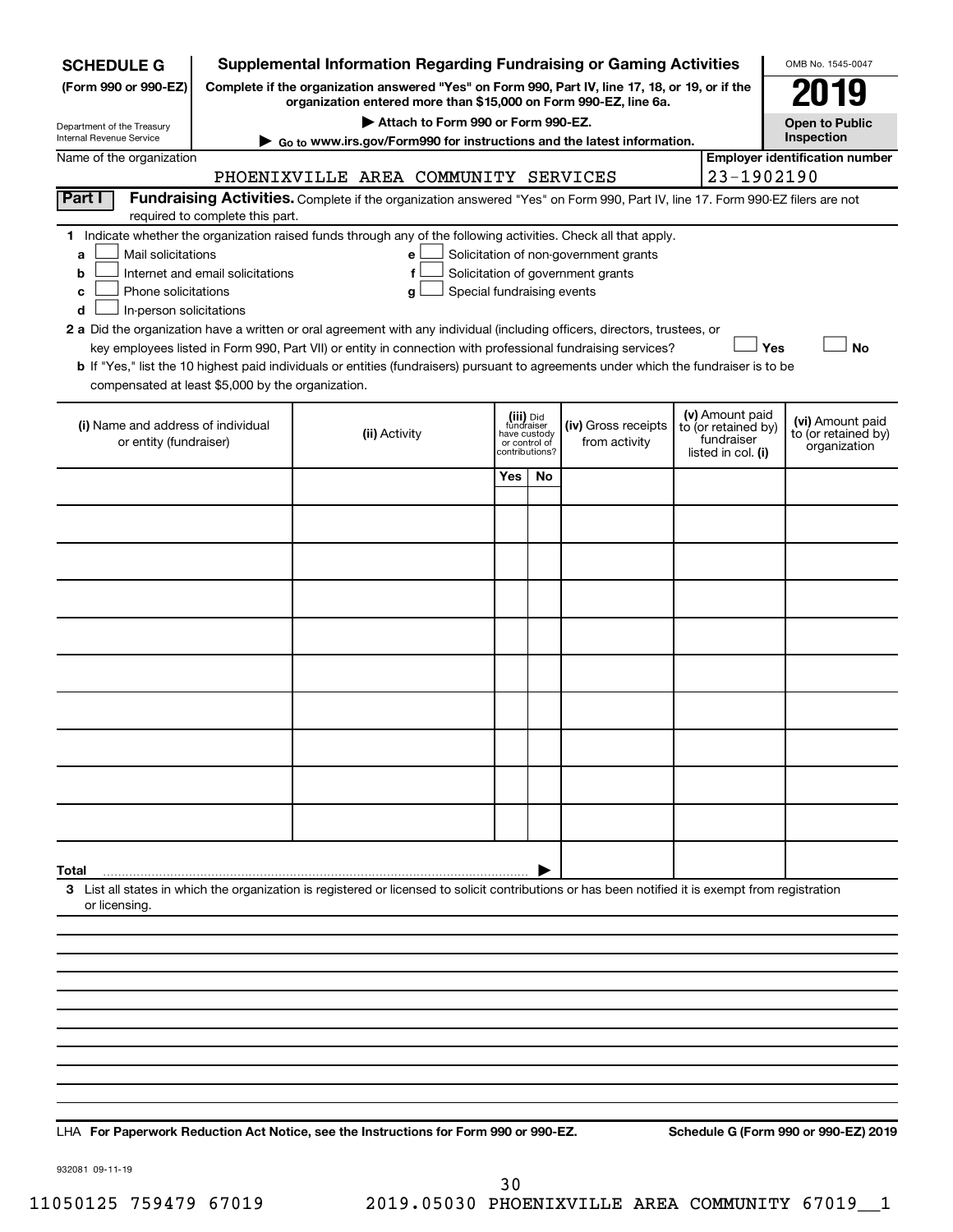23-1902190 Page 2 Schedule G (Form 990 or 990-EZ) 2019 PHOENIXVILLE AREA COMMUNITY SERVICES 23-1902190 Page Part II | Fundraising Events. Complete if the organization answered "Yes" on Form 990, Part IV, line 18, or reported more than \$15,000

of fundraising event contributions and gross income on Form 990-EZ, lines 1 and 6b. List events with gross receipts greater than \$5,000.

|                        |             | araionig overit continuations and gross income on riomiroso EE, inics ir and ob. Elst events with gross receipts groater than φo;ooc.                                                                                                                        |                |                                                  |                                 |                                                     |
|------------------------|-------------|--------------------------------------------------------------------------------------------------------------------------------------------------------------------------------------------------------------------------------------------------------------|----------------|--------------------------------------------------|---------------------------------|-----------------------------------------------------|
|                        |             |                                                                                                                                                                                                                                                              | (a) Event $#1$ | (b) Event #2                                     | (c) Other events<br><b>NONE</b> | (d) Total events<br>(add col. (a) through           |
|                        |             |                                                                                                                                                                                                                                                              | EMPTY BOWLS    |                                                  |                                 | col. (c)                                            |
|                        |             |                                                                                                                                                                                                                                                              | (event type)   | (event type)                                     | (total number)                  |                                                     |
| Revenue                |             |                                                                                                                                                                                                                                                              | 27,162.        |                                                  |                                 | 27,162.                                             |
|                        |             |                                                                                                                                                                                                                                                              | 416.           |                                                  |                                 | 416.                                                |
|                        |             | 3 Gross income (line 1 minus line 2)                                                                                                                                                                                                                         | 26,746.        |                                                  |                                 | 26,746.                                             |
|                        |             |                                                                                                                                                                                                                                                              |                |                                                  |                                 |                                                     |
|                        | 5           |                                                                                                                                                                                                                                                              |                |                                                  |                                 |                                                     |
| Direct Expenses        | 6           |                                                                                                                                                                                                                                                              |                |                                                  |                                 |                                                     |
|                        | 5,056.<br>7 |                                                                                                                                                                                                                                                              |                |                                                  |                                 | 5,056.                                              |
|                        | 8           |                                                                                                                                                                                                                                                              |                |                                                  |                                 |                                                     |
|                        | 9           |                                                                                                                                                                                                                                                              |                |                                                  |                                 |                                                     |
|                        | 10          |                                                                                                                                                                                                                                                              |                |                                                  |                                 | 5,056.                                              |
|                        |             |                                                                                                                                                                                                                                                              |                |                                                  |                                 | 21,690.                                             |
| Part III               |             | Gaming. Complete if the organization answered "Yes" on Form 990, Part IV, line 19, or reported more than                                                                                                                                                     |                |                                                  |                                 |                                                     |
|                        |             | \$15,000 on Form 990-EZ, line 6a.                                                                                                                                                                                                                            |                |                                                  |                                 |                                                     |
| Revenue                |             |                                                                                                                                                                                                                                                              | (a) Bingo      | (b) Pull tabs/instant<br>bingo/progressive bingo | (c) Other gaming                | (d) Total gaming (add<br>col. (a) through col. (c)) |
|                        |             |                                                                                                                                                                                                                                                              |                |                                                  |                                 |                                                     |
|                        |             |                                                                                                                                                                                                                                                              |                |                                                  |                                 |                                                     |
| <b>Direct Expenses</b> | 3           |                                                                                                                                                                                                                                                              |                |                                                  |                                 |                                                     |
|                        | 4           |                                                                                                                                                                                                                                                              |                |                                                  |                                 |                                                     |
|                        |             |                                                                                                                                                                                                                                                              |                |                                                  |                                 |                                                     |
|                        |             |                                                                                                                                                                                                                                                              | Yes<br>%       | Yes<br>%                                         | Yes<br>%                        |                                                     |
|                        | 6           | Volunteer labor                                                                                                                                                                                                                                              | No             | No                                               | No                              |                                                     |
|                        | 7           |                                                                                                                                                                                                                                                              |                |                                                  |                                 |                                                     |
|                        | 8           |                                                                                                                                                                                                                                                              |                |                                                  |                                 |                                                     |
| 9                      |             | Enter the state(s) in which the organization conducts gaming activities:<br><b>b</b> If "No," explain:                                                                                                                                                       |                |                                                  |                                 | Yes<br><b>No</b>                                    |
|                        |             |                                                                                                                                                                                                                                                              |                |                                                  |                                 |                                                     |
|                        |             | <b>b</b> If "Yes," explain:<br>the control of the control of the control of the control of the control of the control of the control of the control of the control of the control of the control of the control of the control of the control of the control |                |                                                  |                                 | Yes<br>No                                           |
|                        |             |                                                                                                                                                                                                                                                              |                |                                                  |                                 |                                                     |
|                        |             |                                                                                                                                                                                                                                                              |                |                                                  |                                 |                                                     |
|                        |             | 932082 09-11-19                                                                                                                                                                                                                                              |                |                                                  |                                 | Schedule G (Form 990 or 990-EZ) 2019                |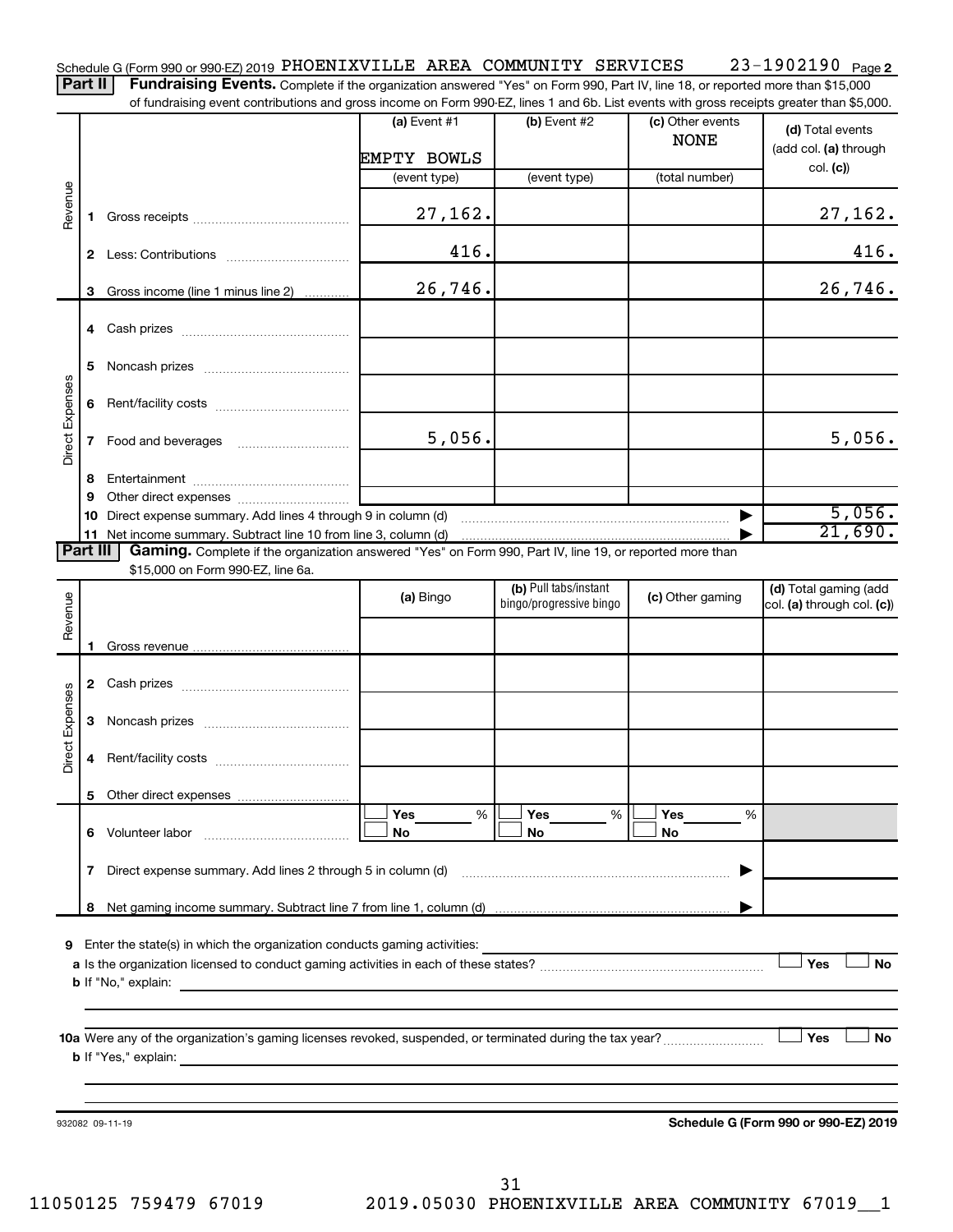| Schedule G (Form 990 or 990-EZ) 2019 PHOENIXVILLE AREA COMMUNITY SERVICES                                                                                                                                                                                    | 23-1902190           | Page 3    |
|--------------------------------------------------------------------------------------------------------------------------------------------------------------------------------------------------------------------------------------------------------------|----------------------|-----------|
|                                                                                                                                                                                                                                                              | Yes                  | <b>No</b> |
| 12 Is the organization a grantor, beneficiary or trustee of a trust, or a member of a partnership or other entity formed                                                                                                                                     | │Yes                 | <b>No</b> |
| 13 Indicate the percentage of gaming activity conducted in:                                                                                                                                                                                                  |                      |           |
|                                                                                                                                                                                                                                                              |                      | %         |
|                                                                                                                                                                                                                                                              | 13 <sub>b</sub>      | %         |
| 14 Enter the name and address of the person who prepares the organization's gaming/special events books and records:                                                                                                                                         |                      |           |
| Name $\blacktriangleright$<br><u> 1989 - Johann Barbara, marka a shekara tsa 1989 - An tsa 1989 - An tsa 1989 - An tsa 1989 - An tsa 1989 - An</u>                                                                                                           |                      |           |
|                                                                                                                                                                                                                                                              |                      |           |
|                                                                                                                                                                                                                                                              |                      | No        |
|                                                                                                                                                                                                                                                              |                      |           |
|                                                                                                                                                                                                                                                              |                      |           |
| c If "Yes," enter name and address of the third party:                                                                                                                                                                                                       |                      |           |
|                                                                                                                                                                                                                                                              |                      |           |
|                                                                                                                                                                                                                                                              |                      |           |
| <b>16</b> Gaming manager information:                                                                                                                                                                                                                        |                      |           |
|                                                                                                                                                                                                                                                              |                      |           |
| Gaming manager compensation > \$                                                                                                                                                                                                                             |                      |           |
|                                                                                                                                                                                                                                                              |                      |           |
|                                                                                                                                                                                                                                                              |                      |           |
|                                                                                                                                                                                                                                                              |                      |           |
| Director/officer<br>Employee<br>Independent contractor                                                                                                                                                                                                       |                      |           |
| <b>17</b> Mandatory distributions:                                                                                                                                                                                                                           |                      |           |
| a Is the organization required under state law to make charitable distributions from the gaming proceeds to                                                                                                                                                  |                      |           |
|                                                                                                                                                                                                                                                              | $\Box$ Yes $\Box$ No |           |
| <b>b</b> Enter the amount of distributions required under state law to be distributed to other exempt organizations or spent in the                                                                                                                          |                      |           |
| organization's own exempt activities during the tax year $\triangleright$ \$                                                                                                                                                                                 |                      |           |
| Supplemental Information. Provide the explanations required by Part I, line 2b, columns (iii) and (v); and Part III, lines 9, 9b, 10b,<br><b>Part IV</b><br>15b, 15c, 16, and 17b, as applicable. Also provide any additional information. See instructions. |                      |           |
|                                                                                                                                                                                                                                                              |                      |           |
|                                                                                                                                                                                                                                                              |                      |           |
|                                                                                                                                                                                                                                                              |                      |           |
|                                                                                                                                                                                                                                                              |                      |           |
|                                                                                                                                                                                                                                                              |                      |           |
|                                                                                                                                                                                                                                                              |                      |           |
|                                                                                                                                                                                                                                                              |                      |           |
|                                                                                                                                                                                                                                                              |                      |           |
|                                                                                                                                                                                                                                                              |                      |           |
|                                                                                                                                                                                                                                                              |                      |           |
| Schedule G (Form 990 or 990-EZ) 2019<br>932083 09-11-19                                                                                                                                                                                                      |                      |           |
| 32                                                                                                                                                                                                                                                           |                      |           |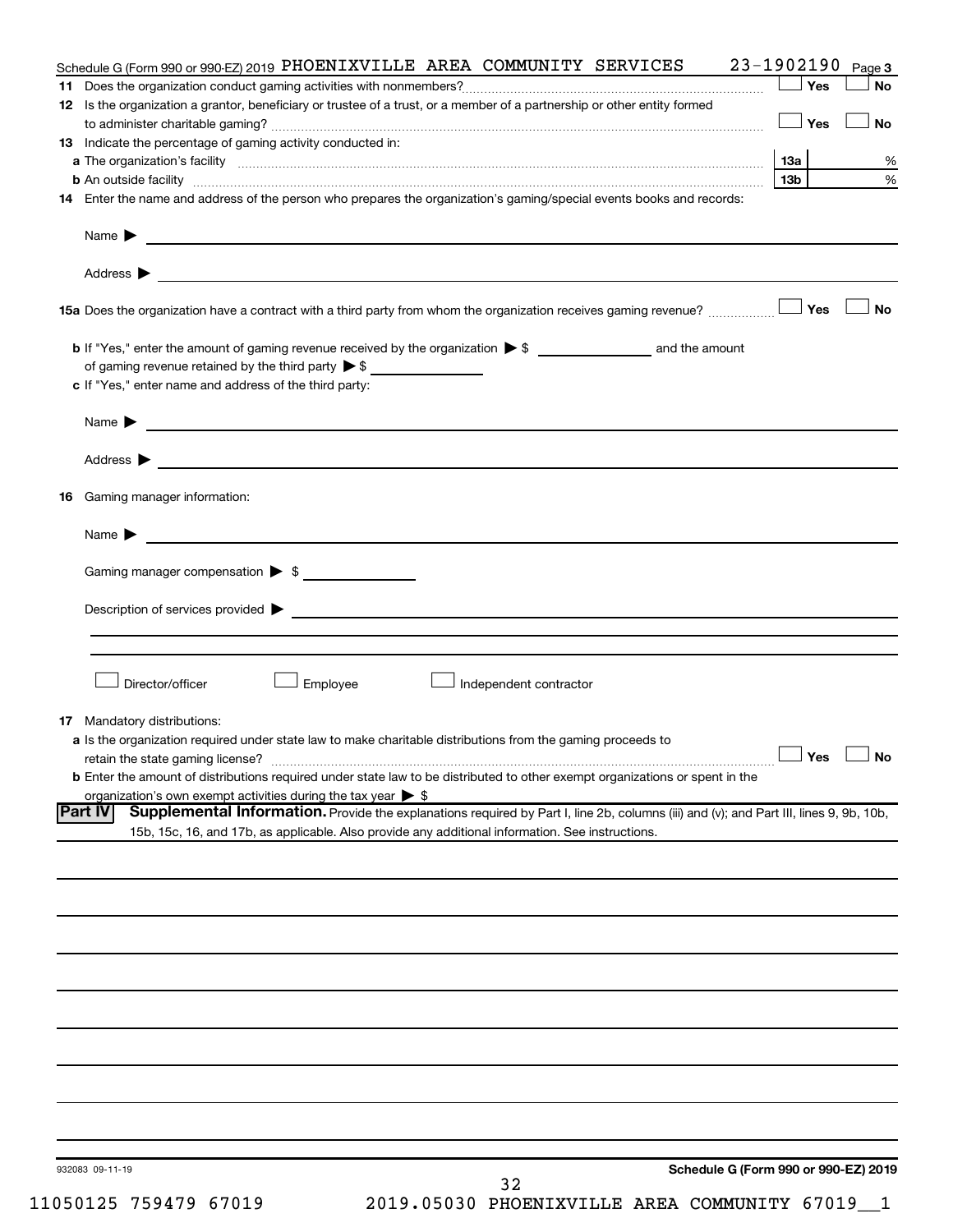|                 | Schedule G (Form 990 or 990-EZ) PHOENIXVIL<br>Part IV   Supplemental Information (continued) | PHOENIXVILLE AREA COMMUNITY SERVICES |    | 23-1902190 Page 4               |  |
|-----------------|----------------------------------------------------------------------------------------------|--------------------------------------|----|---------------------------------|--|
|                 |                                                                                              |                                      |    |                                 |  |
|                 |                                                                                              |                                      |    |                                 |  |
|                 |                                                                                              |                                      |    |                                 |  |
|                 |                                                                                              |                                      |    |                                 |  |
|                 |                                                                                              |                                      |    |                                 |  |
|                 |                                                                                              |                                      |    |                                 |  |
|                 |                                                                                              |                                      |    |                                 |  |
|                 |                                                                                              |                                      |    |                                 |  |
|                 |                                                                                              |                                      |    |                                 |  |
|                 |                                                                                              |                                      |    |                                 |  |
|                 |                                                                                              |                                      |    |                                 |  |
|                 |                                                                                              |                                      |    |                                 |  |
|                 |                                                                                              |                                      |    |                                 |  |
|                 |                                                                                              |                                      |    |                                 |  |
|                 |                                                                                              |                                      |    |                                 |  |
|                 |                                                                                              |                                      |    |                                 |  |
|                 |                                                                                              |                                      |    |                                 |  |
|                 |                                                                                              |                                      |    |                                 |  |
|                 |                                                                                              |                                      |    |                                 |  |
|                 |                                                                                              |                                      |    |                                 |  |
|                 |                                                                                              |                                      |    |                                 |  |
|                 |                                                                                              |                                      |    |                                 |  |
|                 |                                                                                              |                                      |    |                                 |  |
|                 |                                                                                              |                                      |    |                                 |  |
|                 |                                                                                              |                                      |    |                                 |  |
|                 |                                                                                              |                                      |    |                                 |  |
|                 |                                                                                              |                                      |    |                                 |  |
|                 |                                                                                              |                                      |    |                                 |  |
|                 |                                                                                              |                                      |    |                                 |  |
|                 |                                                                                              |                                      |    |                                 |  |
|                 |                                                                                              |                                      |    |                                 |  |
|                 |                                                                                              |                                      |    |                                 |  |
|                 |                                                                                              |                                      |    |                                 |  |
|                 |                                                                                              |                                      |    |                                 |  |
|                 |                                                                                              |                                      |    |                                 |  |
|                 |                                                                                              |                                      |    |                                 |  |
|                 |                                                                                              |                                      |    |                                 |  |
|                 |                                                                                              |                                      |    |                                 |  |
|                 |                                                                                              |                                      |    |                                 |  |
|                 |                                                                                              |                                      |    |                                 |  |
|                 |                                                                                              |                                      |    |                                 |  |
|                 |                                                                                              |                                      |    |                                 |  |
|                 |                                                                                              |                                      |    |                                 |  |
|                 |                                                                                              |                                      |    |                                 |  |
|                 |                                                                                              |                                      |    |                                 |  |
|                 |                                                                                              |                                      |    |                                 |  |
|                 |                                                                                              |                                      |    |                                 |  |
| 932084 04-01-19 |                                                                                              |                                      |    | Schedule G (Form 990 or 990-EZ) |  |
|                 |                                                                                              |                                      | २२ |                                 |  |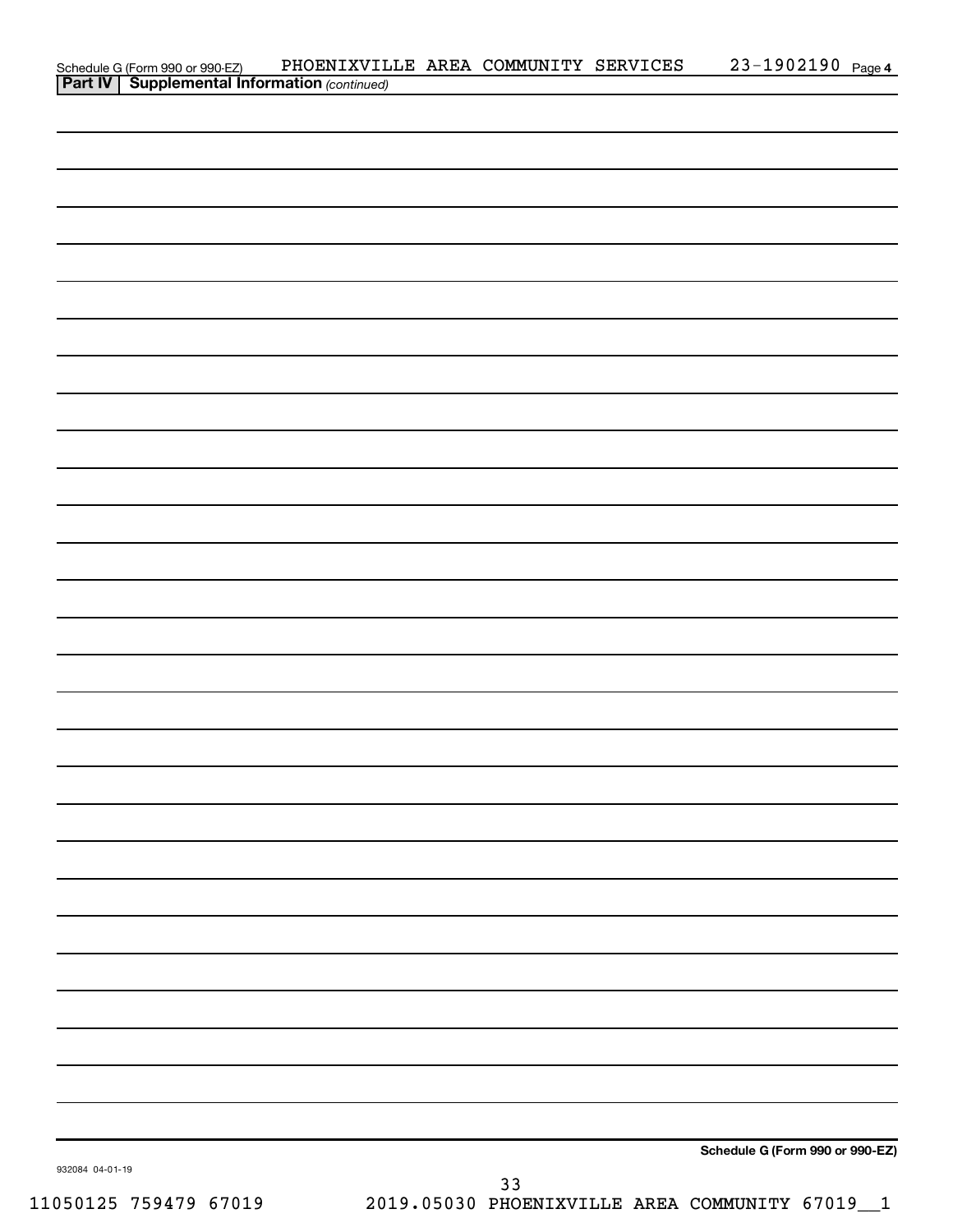| <b>SCHEDULE I</b><br>(Form 990)                        |                                                                                                                                                                                                                                                                           |           | <b>Grants and Other Assistance to Organizations,</b><br>Governments, and Individuals in the United States<br>Complete if the organization answered "Yes" on Form 990, Part IV, line 21 or 22. |                                                                              |                                         |                                                                |                                          | OMB No. 1545-0047<br>2019                           |
|--------------------------------------------------------|---------------------------------------------------------------------------------------------------------------------------------------------------------------------------------------------------------------------------------------------------------------------------|-----------|-----------------------------------------------------------------------------------------------------------------------------------------------------------------------------------------------|------------------------------------------------------------------------------|-----------------------------------------|----------------------------------------------------------------|------------------------------------------|-----------------------------------------------------|
| Department of the Treasury<br>Internal Revenue Service |                                                                                                                                                                                                                                                                           |           |                                                                                                                                                                                               | Attach to Form 990.<br>Go to www.irs.gov/Form990 for the latest information. |                                         |                                                                |                                          | <b>Open to Public</b><br>Inspection                 |
|                                                        | Name of the organization                                                                                                                                                                                                                                                  |           | PHOENIXVILLE AREA COMMUNITY SERVICES                                                                                                                                                          |                                                                              |                                         |                                                                |                                          | <b>Employer identification number</b><br>23-1902190 |
| Part I                                                 | <b>General Information on Grants and Assistance</b>                                                                                                                                                                                                                       |           |                                                                                                                                                                                               |                                                                              |                                         |                                                                |                                          |                                                     |
| $\mathbf 1$                                            | Does the organization maintain records to substantiate the amount of the grants or assistance, the grantees' eligibility for the grants or assistance, and the selection                                                                                                  |           |                                                                                                                                                                                               |                                                                              |                                         |                                                                |                                          | $\boxed{\text{X}}$ Yes<br><b>No</b>                 |
| $\mathbf{2}$<br>Part II                                | Describe in Part IV the organization's procedures for monitoring the use of grant funds in the United States.                                                                                                                                                             |           |                                                                                                                                                                                               |                                                                              |                                         |                                                                |                                          |                                                     |
|                                                        | Grants and Other Assistance to Domestic Organizations and Domestic Governments. Complete if the organization answered "Yes" on Form 990, Part IV, line 21, for any<br>recipient that received more than \$5,000. Part II can be duplicated if additional space is needed. |           |                                                                                                                                                                                               |                                                                              |                                         |                                                                |                                          |                                                     |
|                                                        | 1 (a) Name and address of organization<br>or government                                                                                                                                                                                                                   | $(b)$ EIN | (c) IRC section<br>(if applicable)                                                                                                                                                            | (d) Amount of<br>cash grant                                                  | (e) Amount of<br>non-cash<br>assistance | (f) Method of<br>valuation (book,<br>FMV, appraisal,<br>other) | (g) Description of<br>noncash assistance | (h) Purpose of grant<br>or assistance               |
|                                                        |                                                                                                                                                                                                                                                                           |           |                                                                                                                                                                                               |                                                                              |                                         |                                                                |                                          |                                                     |
| 2<br>3                                                 |                                                                                                                                                                                                                                                                           |           |                                                                                                                                                                                               |                                                                              |                                         |                                                                |                                          |                                                     |

**For Paperwork Reduction Act Notice, see the Instructions for Form 990. Schedule I (Form 990) (2019)** LHA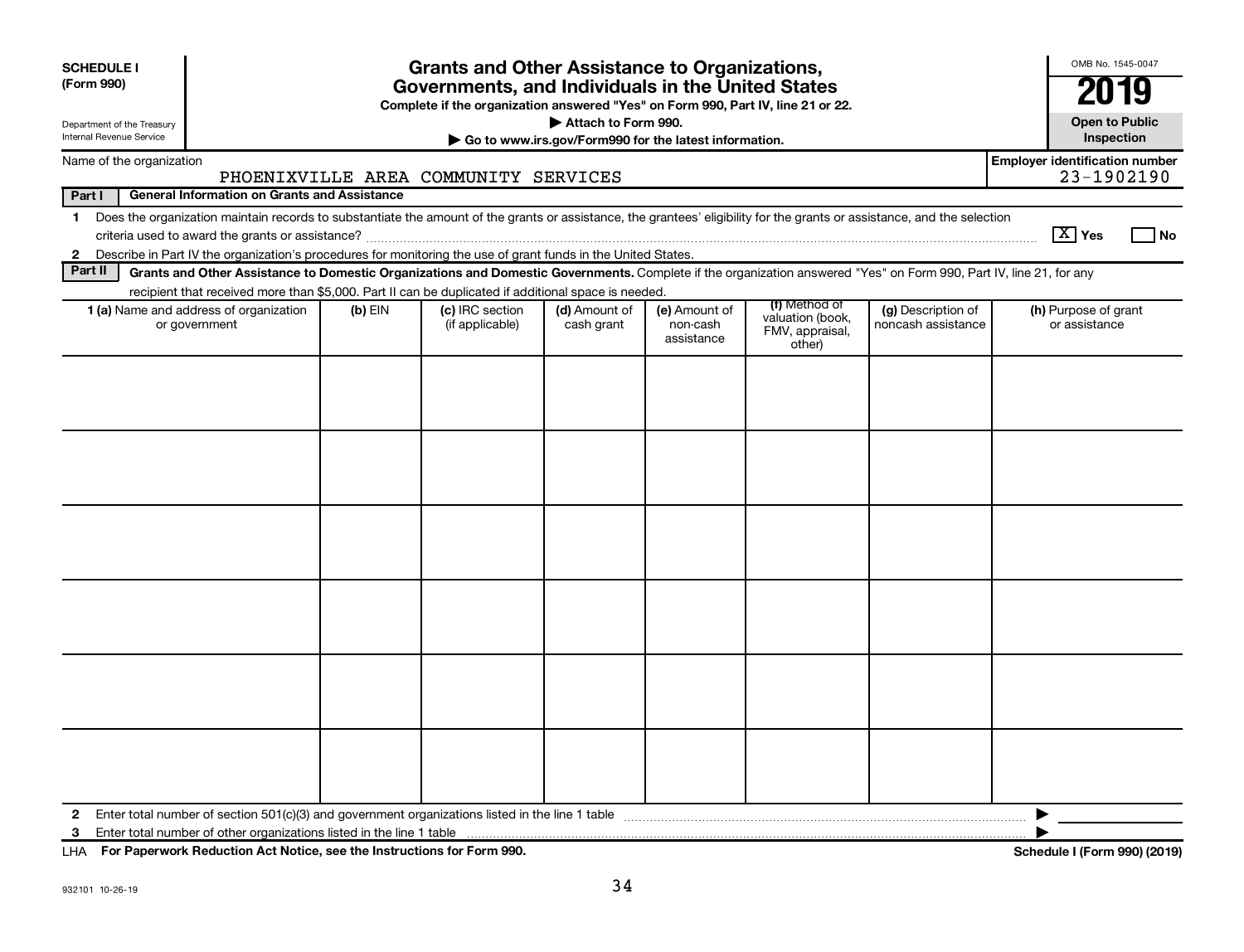### Schedule I (Form 990) (2019) PHOENIXVILLE AREA COMMUNITY SERVICES  $23-1902190$  Page

**2**

Part III | Grants and Other Assistance to Domestic Individuals. Complete if the organization answered "Yes" on Form 990, Part IV, line 22. Part III can be duplicated if additional space is needed.

| (a) Type of grant or assistance | (b) Number of<br>recipients | (c) Amount of<br>cash grant               | (d) Amount of non-<br>cash assistance | (e) Method of valuation<br>(book, FMV, appraisal, other) | (f) Description of noncash assistance |
|---------------------------------|-----------------------------|-------------------------------------------|---------------------------------------|----------------------------------------------------------|---------------------------------------|
|                                 |                             |                                           |                                       |                                                          |                                       |
| DIRECT-AID FOOD, HEAT, RENT     | 9725                        | 9,682.                                    | 583,500.FMV                           |                                                          | FOOD                                  |
|                                 |                             |                                           |                                       |                                                          |                                       |
|                                 |                             |                                           |                                       |                                                          |                                       |
|                                 |                             |                                           |                                       |                                                          |                                       |
|                                 |                             |                                           |                                       |                                                          |                                       |
|                                 |                             |                                           |                                       |                                                          |                                       |
|                                 |                             |                                           |                                       |                                                          |                                       |
|                                 |                             |                                           |                                       |                                                          |                                       |
|                                 |                             |                                           |                                       |                                                          |                                       |
| $\cdots$                        |                             | $\sim$ $\sim$ $\sim$ $\sim$ $\sim$ $\sim$ | $\sim$<br>$\sim$ $\sim$               | $\cdots$                                                 |                                       |

Part IV | Supplemental Information. Provide the information required in Part I, line 2; Part III, column (b); and any other additional information.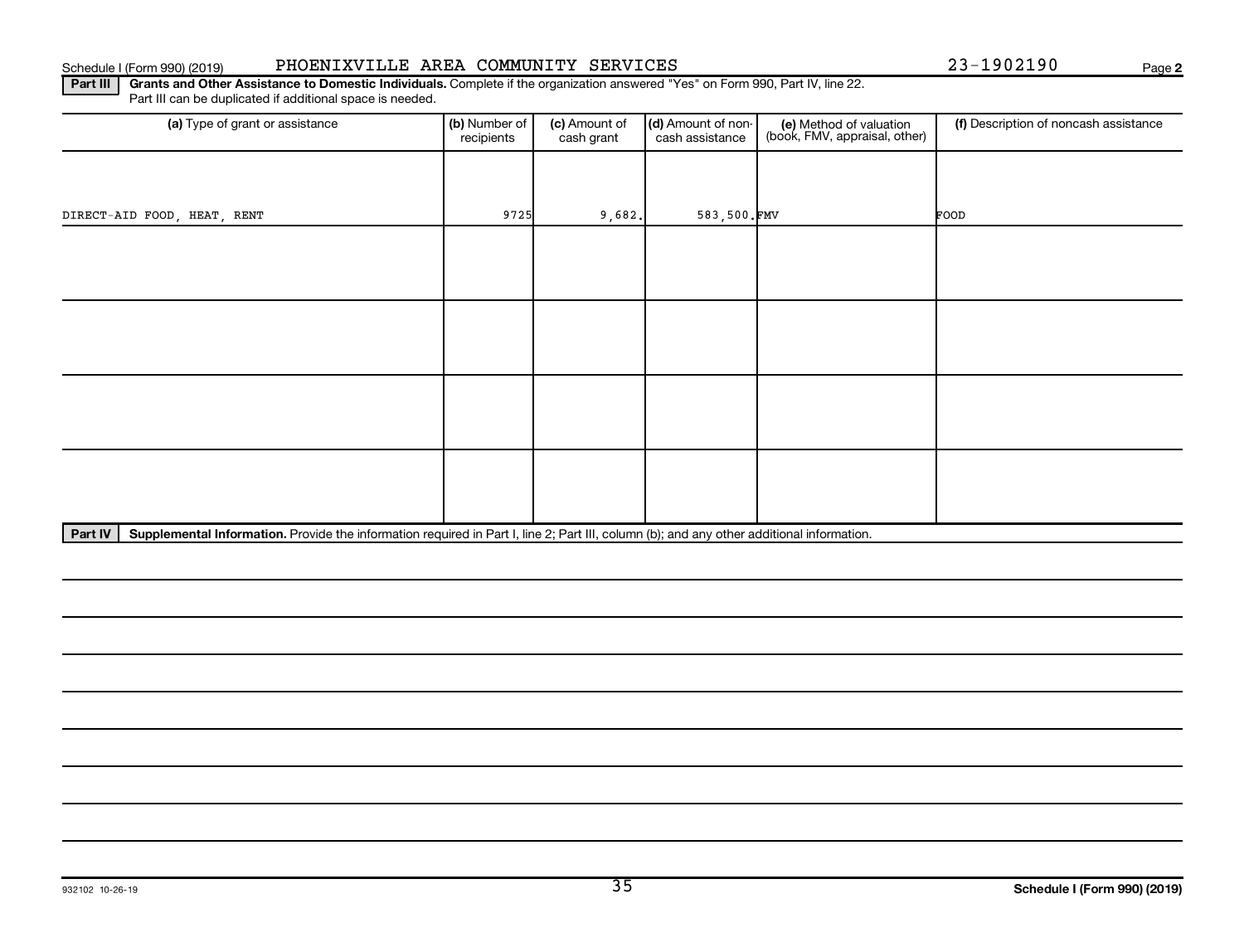### **SCHEDULE M (Form 990)**

## **Noncash Contributions**

OMB No. 1545-0047

| Department of the Treasury |
|----------------------------|
| Internal Revenue Service   |

◆ Complete if the organizations answered "Yes" on Form 990, Part IV, lines 29 or 30.<br>▶ Complete if the organizations answered "Yes" on Form 990, Part IV, lines 29 or 30.  $\blacktriangleright$ 

 $\blacktriangleright$ 

**Attach to Form 990. Go to www.irs.gov/Form990 for instructions and the latest information.** **Open to Public Inspection**

|  | Name of the organization |
|--|--------------------------|

## PHOENIXVILLE AREA COMMUNITY SERVICES 23-1902190

| <b>Employer identification number</b> |
|---------------------------------------|
| າ <b>2</b> _1002100                   |

| Part I       | <b>Types of Property</b>                                                                                                       |                        |                               |                                                |                                                       |            |            |    |
|--------------|--------------------------------------------------------------------------------------------------------------------------------|------------------------|-------------------------------|------------------------------------------------|-------------------------------------------------------|------------|------------|----|
|              |                                                                                                                                | (a)                    | (b)                           | (c)                                            |                                                       | (d)        |            |    |
|              |                                                                                                                                | Check if<br>applicable | Number of<br>contributions or | Noncash contribution<br>amounts reported on    | Method of determining<br>noncash contribution amounts |            |            |    |
|              |                                                                                                                                |                        |                               | items contributed Form 990, Part VIII, line 1g |                                                       |            |            |    |
| 1.           |                                                                                                                                |                        |                               |                                                |                                                       |            |            |    |
| $\mathbf{2}$ |                                                                                                                                |                        |                               |                                                |                                                       |            |            |    |
| 3            | Art - Fractional interests                                                                                                     |                        |                               |                                                |                                                       |            |            |    |
| 4            | Books and publications                                                                                                         |                        |                               |                                                |                                                       |            |            |    |
| 5            | Clothing and household goods                                                                                                   |                        |                               |                                                |                                                       |            |            |    |
| 6            | Cars and other vehicles                                                                                                        |                        |                               |                                                |                                                       |            |            |    |
| 7            |                                                                                                                                |                        |                               |                                                |                                                       |            |            |    |
| 8            |                                                                                                                                |                        |                               |                                                |                                                       |            |            |    |
| 9            |                                                                                                                                |                        |                               |                                                |                                                       |            |            |    |
| 10           | Securities - Closely held stock                                                                                                |                        |                               |                                                |                                                       |            |            |    |
| 11           | Securities - Partnership, LLC, or                                                                                              |                        |                               |                                                |                                                       |            |            |    |
|              | trust interests                                                                                                                |                        |                               |                                                |                                                       |            |            |    |
| 12           | Securities - Miscellaneous                                                                                                     |                        |                               |                                                |                                                       |            |            |    |
| 13           | Qualified conservation contribution -                                                                                          |                        |                               |                                                |                                                       |            |            |    |
|              |                                                                                                                                |                        |                               |                                                |                                                       |            |            |    |
| 14           | Qualified conservation contribution - Other                                                                                    |                        |                               |                                                |                                                       |            |            |    |
| 15           | Real estate - Residential                                                                                                      |                        |                               |                                                |                                                       |            |            |    |
| 16           | Real estate - Commercial                                                                                                       |                        |                               |                                                |                                                       |            |            |    |
| 17           |                                                                                                                                |                        |                               |                                                |                                                       |            |            |    |
| 18           |                                                                                                                                |                        |                               |                                                |                                                       |            |            |    |
| 19           |                                                                                                                                | $\overline{\text{x}}$  | 9,725                         |                                                | 603,767. ESTIMATED FMV                                |            |            |    |
| 20           | Drugs and medical supplies                                                                                                     |                        |                               |                                                |                                                       |            |            |    |
| 21           |                                                                                                                                |                        |                               |                                                |                                                       |            |            |    |
| 22           |                                                                                                                                |                        |                               |                                                |                                                       |            |            |    |
| 23           |                                                                                                                                |                        |                               |                                                |                                                       |            |            |    |
| 24           |                                                                                                                                |                        |                               |                                                |                                                       |            |            |    |
| 25           | Other $\blacktriangleright$                                                                                                    |                        |                               |                                                |                                                       |            |            |    |
| 26           | Other                                                                                                                          |                        |                               |                                                |                                                       |            |            |    |
| 27           | Other $\blacktriangleright$                                                                                                    |                        |                               |                                                |                                                       |            |            |    |
| 28           | Other                                                                                                                          |                        |                               |                                                |                                                       |            |            |    |
| 29           | Number of Forms 8283 received by the organization during the tax year for contributions                                        |                        |                               |                                                |                                                       |            |            |    |
|              | for which the organization completed Form 8283, Part IV, Donee Acknowledgement                                                 |                        |                               | 29                                             |                                                       |            |            |    |
|              |                                                                                                                                |                        |                               |                                                |                                                       |            | <b>Yes</b> | No |
|              | 30a During the year, did the organization receive by contribution any property reported in Part I, lines 1 through 28, that it |                        |                               |                                                |                                                       |            |            |    |
|              | must hold for at least three years from the date of the initial contribution, and which isn't required to be used for          |                        |                               |                                                |                                                       |            |            |    |
|              |                                                                                                                                |                        |                               |                                                |                                                       | <b>30a</b> |            | х  |
|              | <b>b</b> If "Yes," describe the arrangement in Part II.                                                                        |                        |                               |                                                |                                                       |            |            |    |
| 31           | Does the organization have a gift acceptance policy that requires the review of any nonstandard contributions?                 |                        |                               |                                                |                                                       | 31         | х          |    |

**33** If the organization didn't report an amount in column (c) for a type of property for which column (a) is checked, describe in Part II.

 $\text{contributions?}$   $\ldots$   $\ldots$   $\ldots$   $\ldots$   $\ldots$   $\ldots$   $\ldots$   $\ldots$   $\ldots$   $\ldots$   $\ldots$   $\ldots$   $\ldots$   $\ldots$   $\ldots$   $\ldots$   $\ldots$   $\ldots$   $\ldots$ 

**32 a** Does the organization hire or use third parties or related organizations to solicit, process, or sell noncash

**For Paperwork Reduction Act Notice, see the Instructions for Form 990. Schedule M (Form 990) 2019** LHA

**32a**

X

932141 09-27-19

**b** If "Yes," describe in Part II.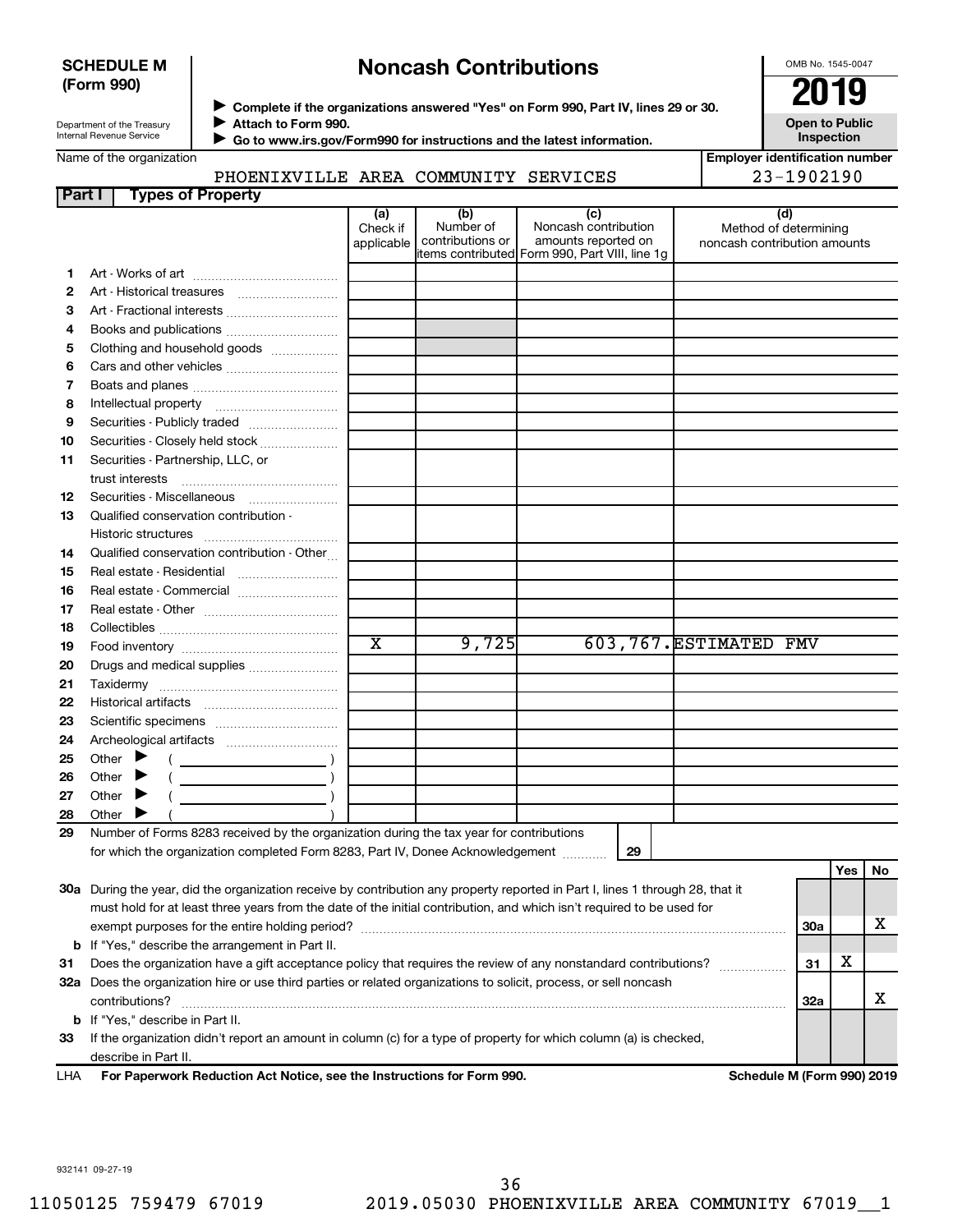| Schedule M (Form 990) 2019 | PHOENIXVILLE AREA COMMUNITY SERVICES |  |  |  | 23-1902190 | Page |  |
|----------------------------|--------------------------------------|--|--|--|------------|------|--|
|----------------------------|--------------------------------------|--|--|--|------------|------|--|

**2**

Provide the information required by Part I, lines 30b, 32b, and 33, and whether the organization is reporting in Part I, column (b), the number of contributions, the number of items received, or a combination of both. Also complete this part for any additional information. **Part II Supplemental Information.** 

| 932142 09-27-19                                                                 |  | Schedule M (Form 990) 2019 |
|---------------------------------------------------------------------------------|--|----------------------------|
|                                                                                 |  |                            |
| 37<br>1 050125 059479 67019 05019 05030 05030 050ENTXVILLE AREA COMMINITY 67019 |  |                            |
|                                                                                 |  |                            |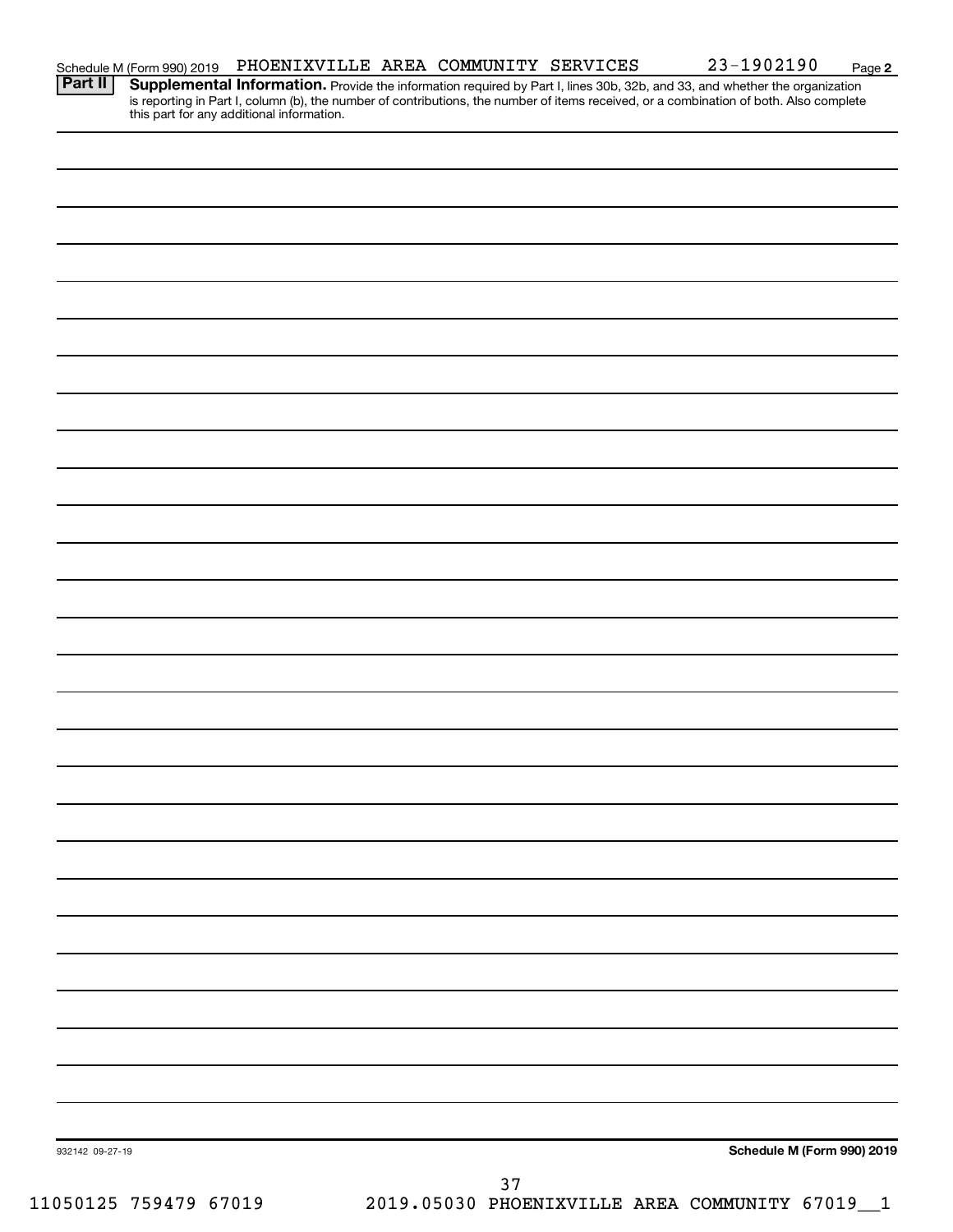Department of the Treasury **(Form 990 or 990-EZ)**

### **Complete to provide information for responses to specific questions on SCHEDULE O Supplemental Information to Form 990 or 990-EZ 2019**

**Form 990 or 990-EZ or to provide any additional information. | Attach to Form 990 or 990-EZ. | Go to www.irs.gov/Form990 for the latest information.**



Internal Revenue Service Name of the organization

PHOENIXVILLE AREA COMMUNITY SERVICES 23-1902190

**Employer identification number**

FORM 990, PART I, LINE 1

PHOENIXVILLE AREA COMMUNITY SERVICES STRIVES TO END POVERTY IN ITS

COMMUNITY BY CONNECTING PEOPLE IN NEED WITH RESOURCES FOR FOOD

SECURITY, FINANCIAL STABILITY AND BETTER HEALTH.

FORM 990, PART VI, SECTION B, LINE 11B:

FORM 990 IS MADE AVAILABLE TO ALL BOARD MEMBERS VIA E-MAIL.

FORM 990, PART VI, SECTION C, LINE 19:

THE ORGANIZATION'S GOVERNING DOCUMENTS, CONFLICT OF POLICY AND FINANCIAL

STATEMENTS ARE AVAILABLE TO THE PUBLIC AT ITS OFFICES.

FORM 990, PART XII, LINE 2C

THE ORGANIZATION HAS A COMMITTEE THAT ASSUMES RESPONSIBILITY FOR

OVERSIGHT OF THE AUDIT OF ITS FINANCIAL STATEMENTS AND SELECTION OF AN

INDEPENDENT ACCOUNTANT.

932211 09-06-19 LHA For Paperwork Reduction Act Notice, see the Instructions for Form 990 or 990-EZ. Schedule O (Form 990 or 990-EZ) (2019) 38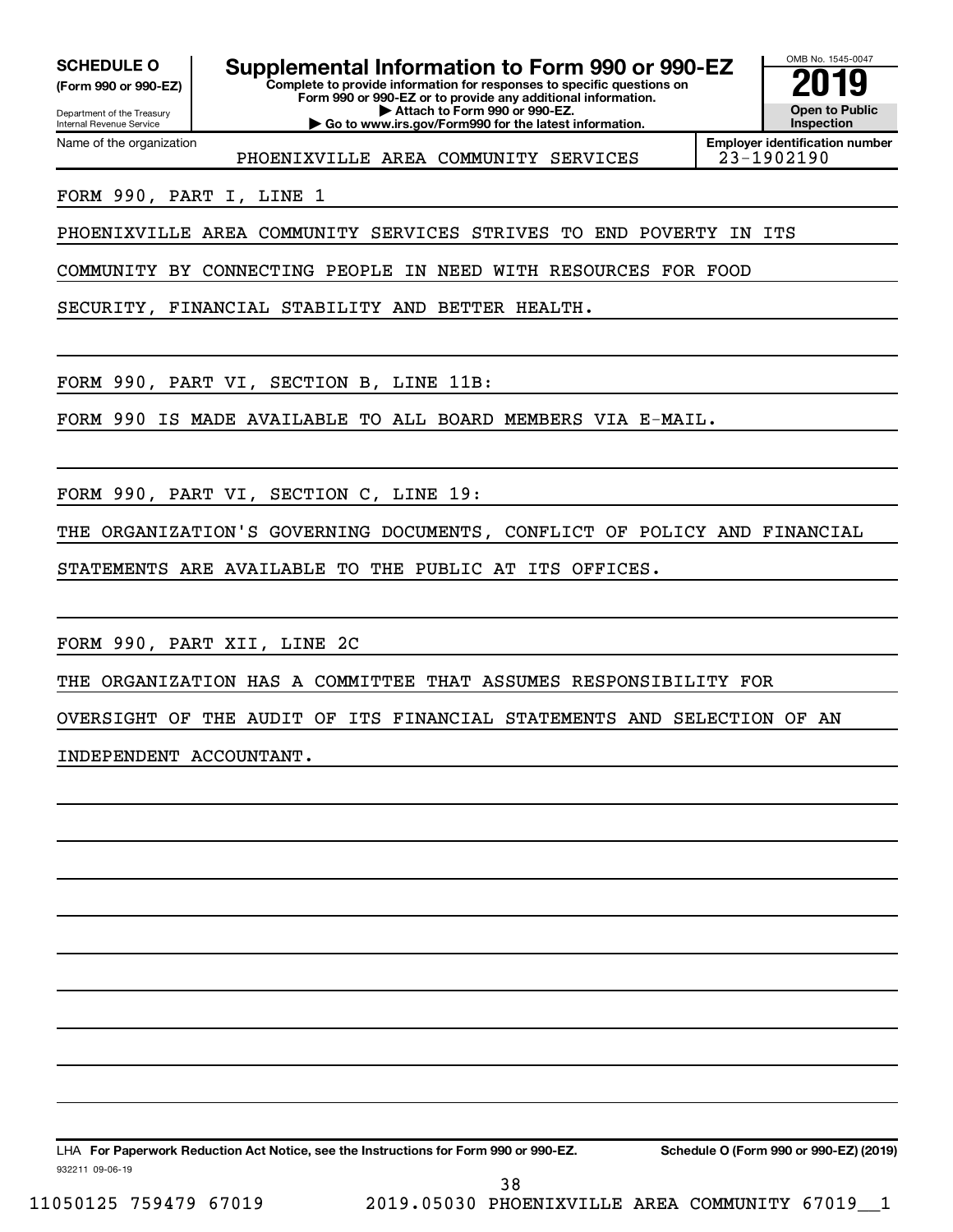| Mail to:                                                                                                                                                                        | <b>Charitable Organization</b>                                                                                                                                      |
|---------------------------------------------------------------------------------------------------------------------------------------------------------------------------------|---------------------------------------------------------------------------------------------------------------------------------------------------------------------|
| Pennsylvania Department of State<br>Bureau of Corporations and Charitable Organizations                                                                                         | <b>Registration Statement</b>                                                                                                                                       |
| 207 North Office Building                                                                                                                                                       | BCO-10 (rev. 8/2017)                                                                                                                                                |
| Harrisburg, PA 17120                                                                                                                                                            | <b>Fee: See instructions</b>                                                                                                                                        |
| See www.dos.pa.gov/charities for more information                                                                                                                               |                                                                                                                                                                     |
|                                                                                                                                                                                 | Read all instructions prior to completing form.                                                                                                                     |
| Certificate number: 03557<br>(N/A if initial registration)                                                                                                                      | If this is a voluntary registration, check and complete the<br>applicable box(es). For a registration to be voluntary, at<br>least one of the following must apply: |
| 06/30/2020<br>Fiscal year ended: _________<br>D <sub>D</sub><br>YYYY                                                                                                            | Organization is exempt from registration because                                                                                                                    |
| FEIN: 23-1902190                                                                                                                                                                | Organization does not solicit contributions in<br>Pennsylvania                                                                                                      |
| 1. Legal name of organization:                                                                                                                                                  | PHOENIXVILLE AREA COMMUNITY SERVICES                                                                                                                                |
| Check if name change and give previous name                                                                                                                                     |                                                                                                                                                                     |
| 2. All other names used to solicit contributions:                                                                                                                               |                                                                                                                                                                     |
| <b>NONE</b>                                                                                                                                                                     |                                                                                                                                                                     |
|                                                                                                                                                                                 |                                                                                                                                                                     |
|                                                                                                                                                                                 |                                                                                                                                                                     |
| Contact person: MARY FULLER, EXECUTIVE D<br>З.                                                                                                                                  | Contact's E-mail: MARY . FULLER@PACSPHX.ORG                                                                                                                         |
| 4. Physical address of organization:                                                                                                                                            | Mailing address: (If different than physical)                                                                                                                       |
| 101 BUCHANAN STREET                                                                                                                                                             |                                                                                                                                                                     |
| PHOENIXVILLE                                                                                                                                                                    |                                                                                                                                                                     |
| 19460<br>PA                                                                                                                                                                     |                                                                                                                                                                     |
| <b>CHESTER</b><br>County:                                                                                                                                                       | Phone number: 610-933-1105                                                                                                                                          |
|                                                                                                                                                                                 | Fax number: 610-933-1569                                                                                                                                            |
|                                                                                                                                                                                 |                                                                                                                                                                     |
| Website: WWW.PACSPHX.ORG                                                                                                                                                        |                                                                                                                                                                     |
| 5. Type of organization (e.g. non-profit corporation, unincorporated association, etc.):<br>NON-PROFIT CORPORATION                                                              |                                                                                                                                                                     |
| Where established: PENNSYLVANIA                                                                                                                                                 | Date established:* 01/01/1974                                                                                                                                       |
| *Initial registrants must submit copies of organizational documents such as charter, articles of incorporation,<br>constitution or other organizational instrument and by laws. |                                                                                                                                                                     |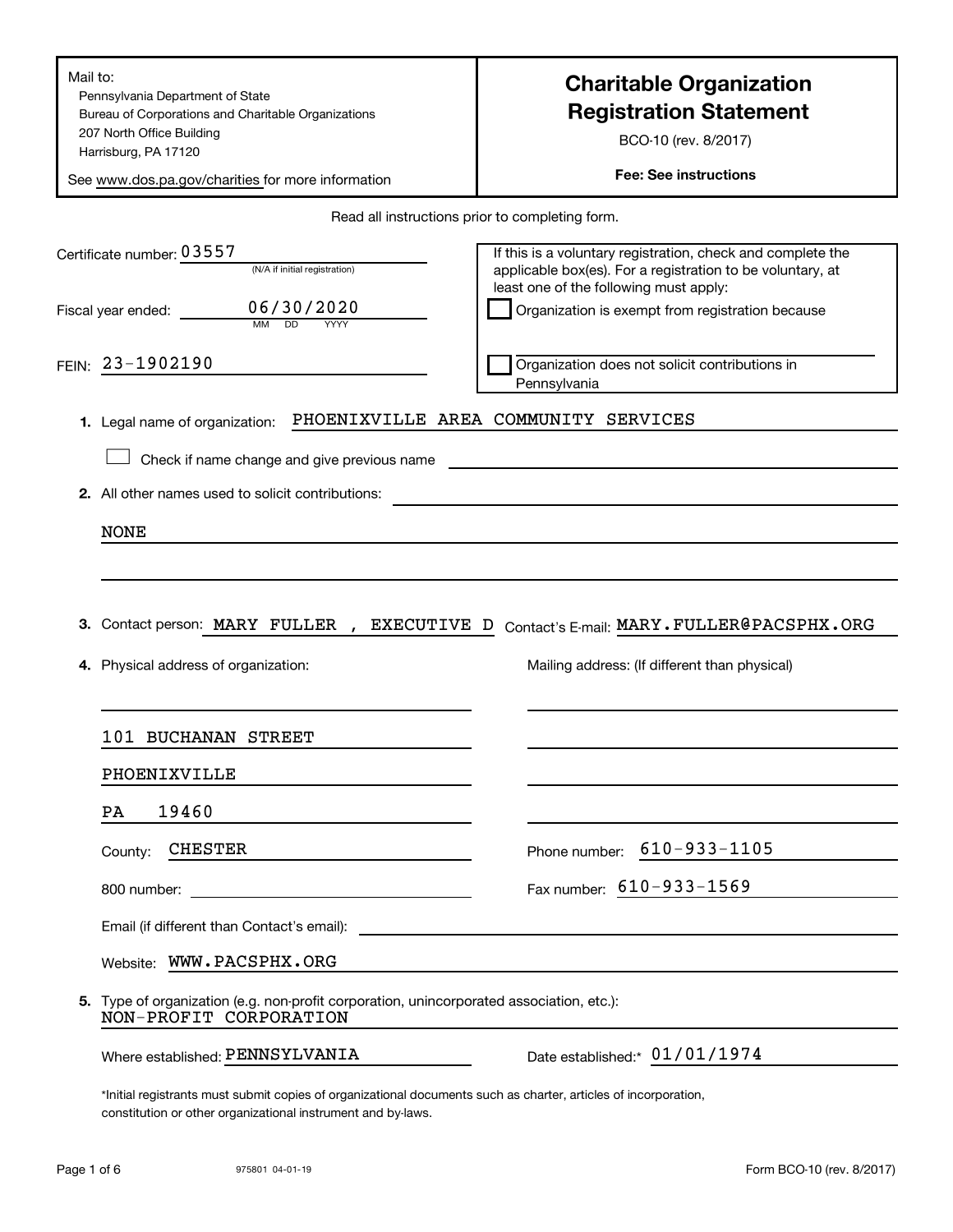**6.** Name and addresses of all offices, chapters, branches, auxiliaries, affiliates or other subordinate units located in Pennsylvania, which share in the contributions or other revenue raised in the Commonwealth: (Attach a separate sheet if necessary)

| PHOENIXVILLE AREA COMMUNITY SERVICES |  |
|--------------------------------------|--|
|--------------------------------------|--|

### 101 BUCHANAN, PHOENIXVILLE, PA 19460

610-933-1105

**7.** Short form registration applicability - Specified types of charitable organizations described in ¼62.7(a) of the Act may file a short form registration, which permits the organization to register without filing a financial report. Check the section that describes the organization. If the organization does not meet any of the criteria below for short form registration, check "Not Applicable":

 $\S 162.7$ (a)(1) - Persons or organizations which solicit contributions for the relief of a specific individual, when all of the contributions collected are turned over to the named beneficiary for his/her use without any deductions and provided that all contributions collected shall be held in trust

 $\S162.7(a)(2)$  - Organizations which only solicit within the membership of the organization by other members of the organization. The term "membership" shall not include those persons who are granted a membership solely upon making a contribution as the result of solicitation. "Member" means a person having membership in a nonprofit corporation, or other organization, in accordance with the provisions of its articles of incorporation, bylaws or other instruments creating its form and organization and having bona fide rights and privileges in the organization such as the right to vote, to elect officers and directors, to hold office or position as ordinarily conferred on members of such organizations.

 $\S 162.7$ (a)(3)  $\cdot$  Organizations which receive gross contributions of no more than  $\$25,000$  per fiscal year whose fundraising activities are carried on only by volunteers, members, officers or permanent employees and only permanent employees are compensated for those fundraising activities

 $\S 162.7$ (a)(4) - Veterans organizations chartered under Federal law, organizations of volunteer firemen, ambulance associations, rescue squad associations and their auxiliaries or affiliates, which are not exempt from registration, did not receive gross contributions in excess of \$100,000 and did not use a professional solicitor.

### $\overline{X}$  Not Applicable

Charitable organizations which check boxes  $$162.7(a)(1) \cdot $162.7(a)(4)$  are not required to file a financial report with this registration. If "Not Applicable" is checked, the charitable organization must submit financial reports which are audited, reviewed, compiled or internally prepared. See Instructions.

|                | мм                                                                                    | חח  | YYYY        |                                                                                                                                                                                                                                                                                                    |
|----------------|---------------------------------------------------------------------------------------|-----|-------------|----------------------------------------------------------------------------------------------------------------------------------------------------------------------------------------------------------------------------------------------------------------------------------------------------|
| Other          |                                                                                       |     |             |                                                                                                                                                                                                                                                                                                    |
| than \$25,000. |                                                                                       |     |             |                                                                                                                                                                                                                                                                                                    |
|                | мм                                                                                    | DD. | <b>YYYY</b> |                                                                                                                                                                                                                                                                                                    |
|                |                                                                                       |     |             |                                                                                                                                                                                                                                                                                                    |
|                | 8. Date organization first solicited contributions from Pennsylvania residents:<br>9. |     |             | Items 8 and 9 are required to be completed by initial registrants only<br>If organization solicited Pennsylvania residents and received gross* contributions totaling more than<br>\$25,000 in any given fiscal year, provide the date the organization first received contributions totaling more |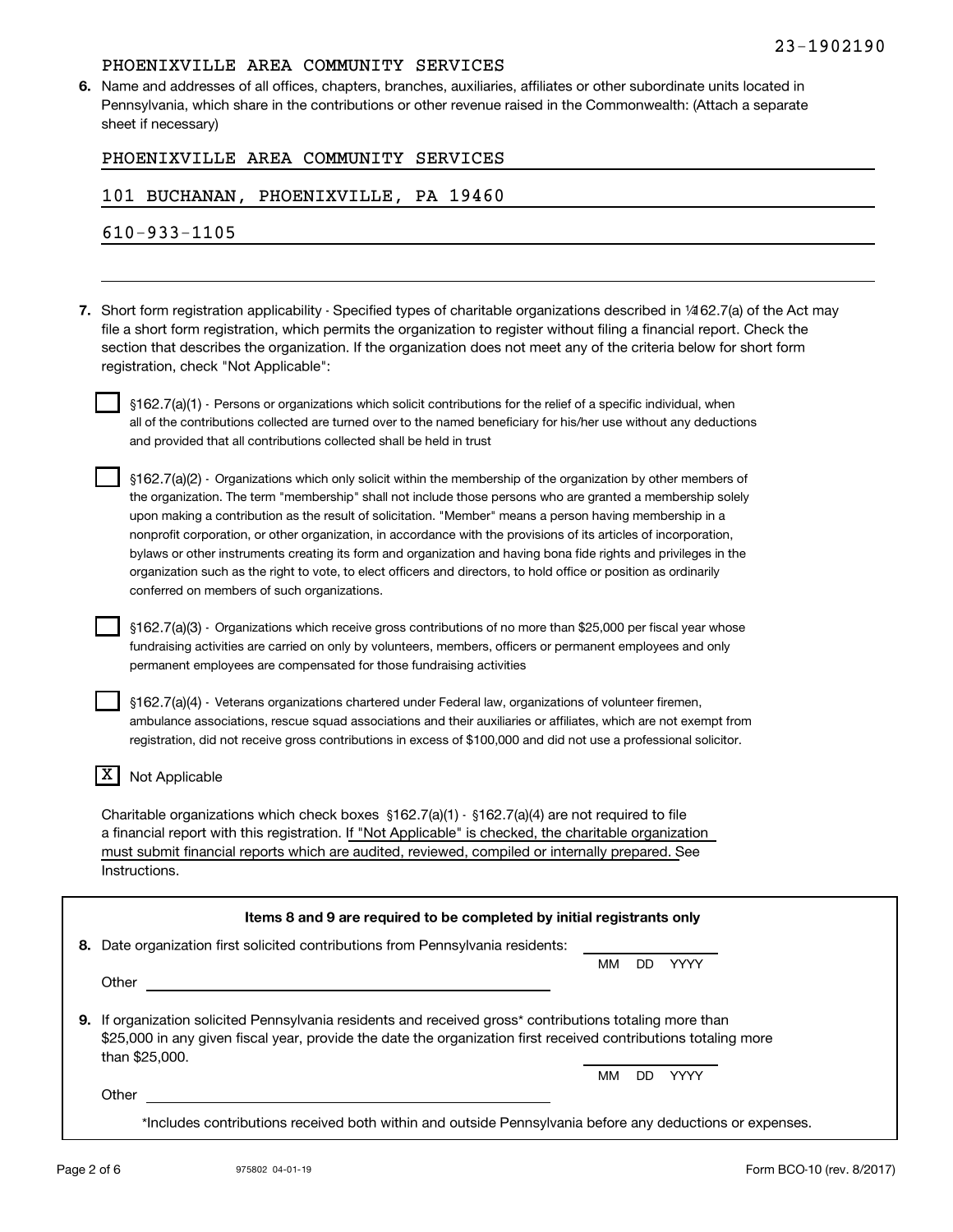|     | $23 - 1902190$                                                                                                                                                                                                                                                                                                                                                                                 |
|-----|------------------------------------------------------------------------------------------------------------------------------------------------------------------------------------------------------------------------------------------------------------------------------------------------------------------------------------------------------------------------------------------------|
| 10. | PHOENIXVILLE AREA COMMUNITY SERVICES<br>$ X $ Yes<br>Has the organization been granted IRS tax-exempt status?<br><b>No</b>                                                                                                                                                                                                                                                                     |
|     | A. If "Yes," under which IRS code section: $501(C)(3)$<br>and attach a<br>copy of the IRS exemption letter if not previously submitted.                                                                                                                                                                                                                                                        |
|     | ΣI<br>B. Has the organization's tax-exempt status ever been denied, revoked or modified?<br>Yes<br>No<br>(If "Yes," attach a copy of the denial, revocation or modification and subsequent reinstatement, if any, and if not previously submitted.)                                                                                                                                            |
|     | 11. Was the organization required to file any type of IRS 990 return, including 990, 990EZ, 990PF or 990N and applicable<br>$\lceil X \rceil$ Yes<br>schedules, for its most recently completed fiscal year?<br><b>No</b>                                                                                                                                                                      |
|     | (If "Yes," attach a copy of the most recently filed 990, 990EZ, 990PF or 990N and include all schedules. If "No," attach an explanation<br>of why the organization is exempt from filing an IRS 990 return. An organization that is not required to file an IRS 990 return or an<br>organization that files a 990N, 990EZ or 990PF, must file a Pennsylvania public disclosure form (BCO-23).) |
| 12. | Manner in which contributions are solicited (e.g. direct mail, telephone, internet, etc.):                                                                                                                                                                                                                                                                                                     |
|     | GRANT SOLICITATIONS TO FOUNDATIONS AND CORPORATIONS, DIRECT MAIL<br>SOLICITATIONS TO INDIVIDUALS AND ORGANIZATIONS, AND SPECIAL EVENTS.                                                                                                                                                                                                                                                        |
|     | 13. A clear description of the specific programs for which contributions are used or will be used, and a statement<br>describing whether such programs are planned or in existence.<br>TO PROVIDE SOCIAL SERVICES, EMERGENCY AID, DIRECT ASSISTANCE,<br>CONSULATION AND REFERRAL SERVICES TO RESIDENTS<br>IN NEED<br>IN THE                                                                    |
| 14. | Is the organization registered to solicit contributions in any other state or municipality?<br>(If "Yes," list all states and municipalities. Attach a separate sheet if necessary.)<br>No<br>'es                                                                                                                                                                                              |
|     |                                                                                                                                                                                                                                                                                                                                                                                                |
| 15. | Is any person compensated, or does the organization intend to compensate any person, who solicits contributions in<br>Pennsylvania, including, but not limited to, employees of the organization and professional solicitors? (Do not check<br>"Yes" if the organization only uses or intends to only use a professional fundraising counsel.)<br>$X _{N_Q}$<br>Yes                            |
|     | If "Yes," give the date the person or entity started or will start soliciting contributions from Pennsylvania<br>residents:<br>Month<br>Day<br>Year                                                                                                                                                                                                                                            |
| 16. | Names, addresses, and telephone numbers of all professional solicitors the organization uses or intends to use to<br>solicit contributions from Pennsylvania residents. For each entry, include the beginning and ending dates of all<br>contracts and dates Pennsylvania residents were first solicited, or will be solicited: (Attach a separate sheet if necessary)                         |
|     | <b>STATEMENT</b><br>SEE<br>-1                                                                                                                                                                                                                                                                                                                                                                  |
|     |                                                                                                                                                                                                                                                                                                                                                                                                |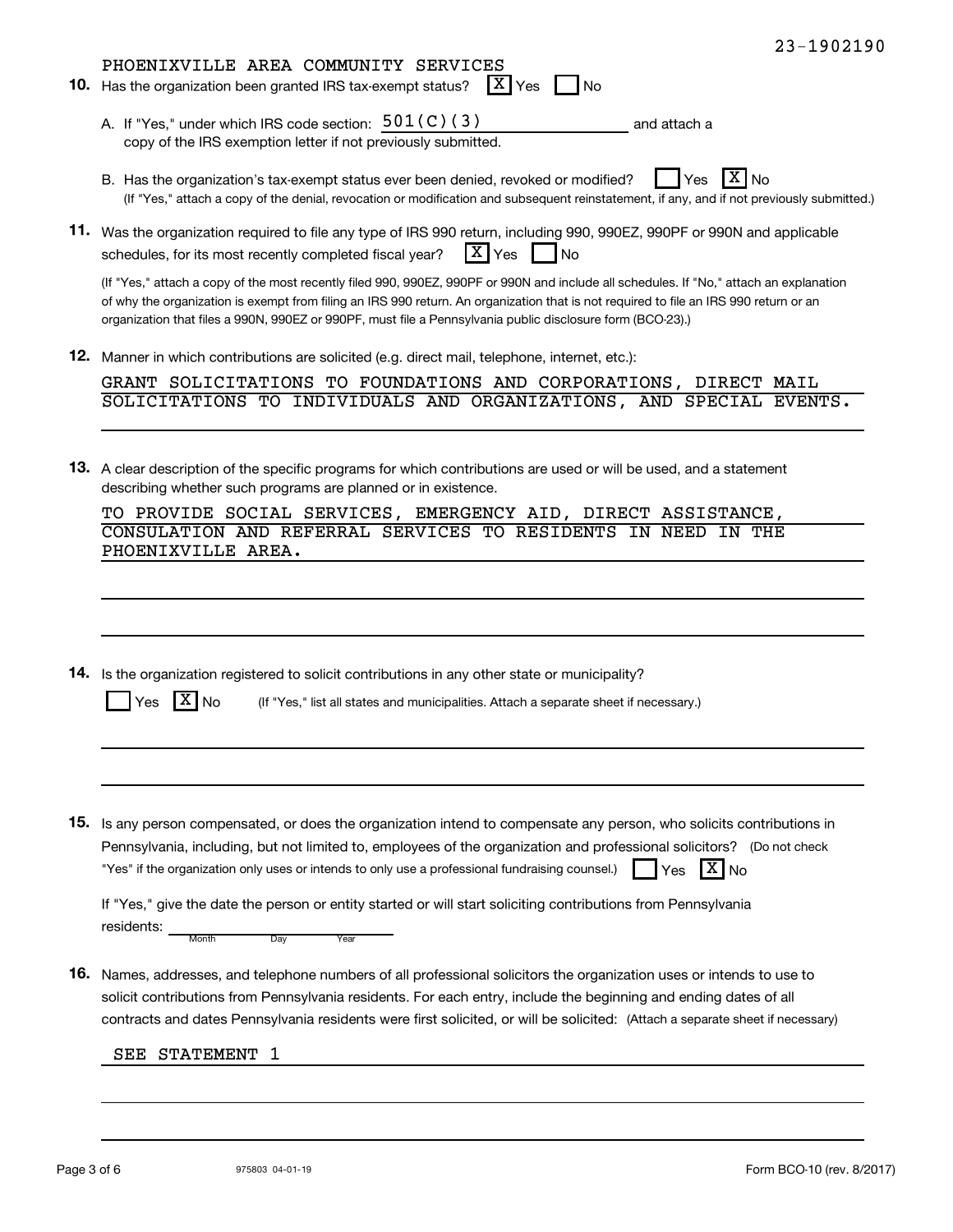soliciting contributions from Pennsylvania residents: (Attach a separate sheet if necessary) **17.** Names, addresses, and telephone numbers of all professional fundraising counsel the organization uses or intends to use to provide services with respect to the solicitation of contributions from Pennsylvania residents. For each entry, include the beginning and ending dates of all contracts and dates services began, or will begin, with respect to

|  | SEE | <b>STATEMENT</b> |  |
|--|-----|------------------|--|
|--|-----|------------------|--|

(Attach a separate sheet if necessary) **18.** Names, addresses, and telephone numbers of any commercial coventurers under contract with the organization:

|  | <b>NONE</b>                                                                                                                                                                                                                                                                                                 |  |  |  |  |
|--|-------------------------------------------------------------------------------------------------------------------------------------------------------------------------------------------------------------------------------------------------------------------------------------------------------------|--|--|--|--|
|  |                                                                                                                                                                                                                                                                                                             |  |  |  |  |
|  | 19. If the registering charity is a parent organization located in Pennsylvania, does the organization elect to file a combined<br>registration covering all of its Pennsylvania affiliates?<br>$\overline{X}$ Not Applicable<br>(See note "Affiliate and Parent Organization")<br>Yes<br><b>No</b>         |  |  |  |  |
|  | If "Yes," give all names and certificate numbers of the affiliate organizations:<br>(Each affiliate whose parent organization files an IRS 990 group return must submit a copy of the parent organization's 990 group<br>return and file a public disclosure form (BCO-23) for each affiliate.)             |  |  |  |  |
|  |                                                                                                                                                                                                                                                                                                             |  |  |  |  |
|  |                                                                                                                                                                                                                                                                                                             |  |  |  |  |
|  | 20. Is the registering charity a Pennsylvania affiliate of a parent organization, which elected to file a combined registration<br>on the registering charity's behalf? (See note "Affiliate and Parent Organization")<br> X <br>Not Applicable<br>No<br>Yes                                                |  |  |  |  |
|  | If "Yes," provide the name and, if available, certificate number of the parent organization.<br>(Each affiliate whose parent organization files an IRS 990 group return must submit a copy of the parent organization's 990 group return<br>and file a public disclosure form (BCO-23) for each affiliate.) |  |  |  |  |
|  | Legal name of parent organization<br>Pennsylvania certificate number                                                                                                                                                                                                                                        |  |  |  |  |
|  | 21. Provide the names and addresses of all officers, directors, trustees and principal salaried executive staff officers.<br>(Attach separate sheet if necessary. A reference to the 990 or the BCO-23 is not sufficient.)                                                                                  |  |  |  |  |
|  | SEE STATEMENT<br>3                                                                                                                                                                                                                                                                                          |  |  |  |  |
|  |                                                                                                                                                                                                                                                                                                             |  |  |  |  |
|  |                                                                                                                                                                                                                                                                                                             |  |  |  |  |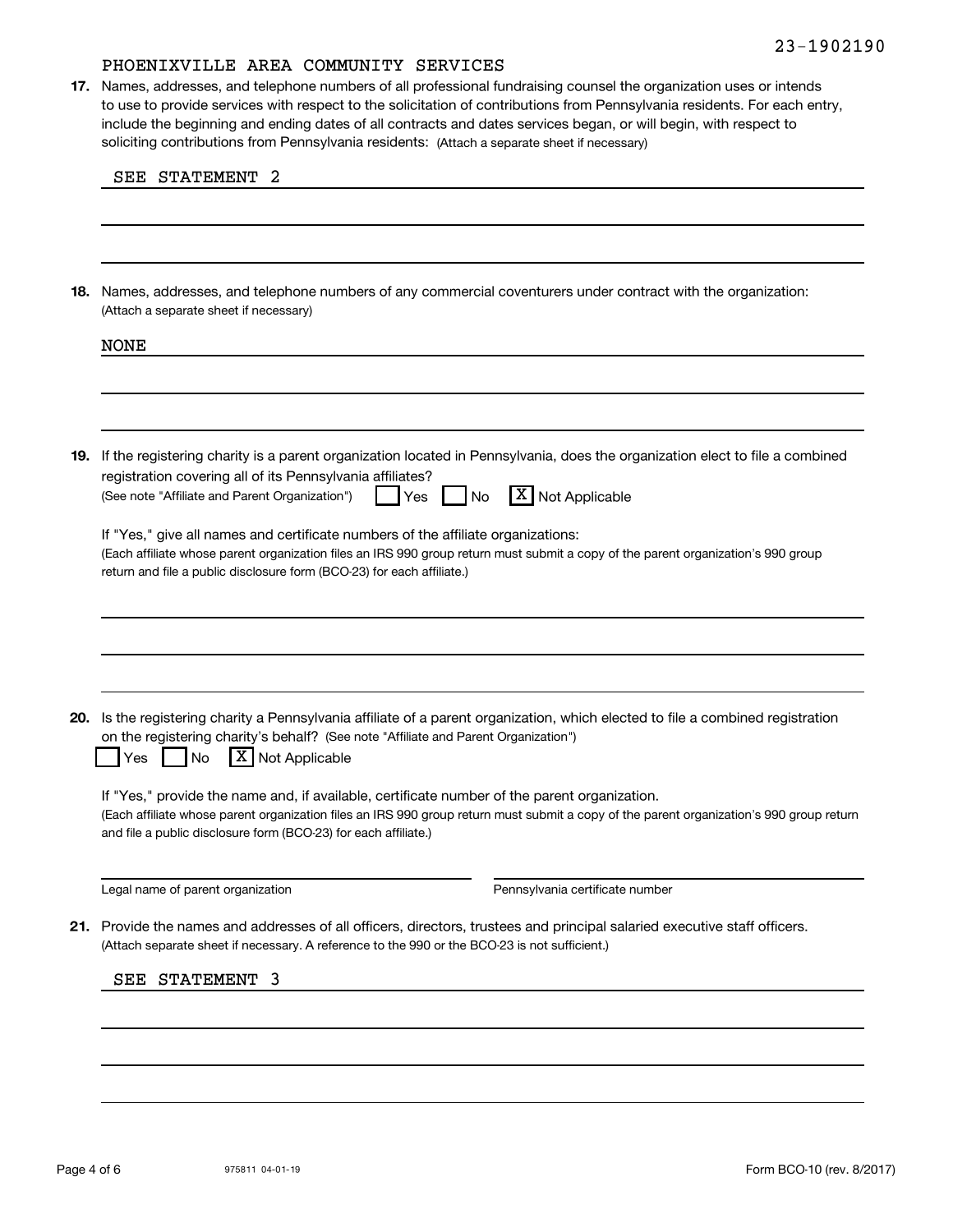22. Names of the individuals or officers of the organization who: (Attach a separate sheet if necessary)

A. Are in charge of solicitation activities:

### MARY MCGOWN

### 101 BUCHANAN PHOENIXVILLE, PA 19460

B. Have final responsibility for the custody of contributions:

### MARY FULLER

### 1010 BUCHANAN PHOENIXVILLE, PA 19460

C. Have final responsibility for final distribution of contributions:

### MARY FULLER

### 101 BUCHANAN PHOENIXVILLE, PA 19460

D. Are responsible for custody of financial records:

### MARY FULLER

### 101 BUCHANAN PHOENIXVILLE, PA 19460

**23.** Are any officers, directors, trustees, or employees related by blood, marriage, or adoption to:

|  | A. Any other officer, director, trustee, or employee? |  | $Yes$ $X$ No |  |  |
|--|-------------------------------------------------------|--|--------------|--|--|
|--|-------------------------------------------------------|--|--------------|--|--|

- B. Any officer, agent, or employee of any professional fundraising counsel or solicitor under contract with organization? \*\*  $Yes$   $X \mid No$
- C. Any officers, agents or employees of any supplier or vendor providing goods or services? \*\*

### Yes  $X$  No

\*\*(this includes any officer, director, trustee, or employee of the charitable organization who is also an officer, director, trustee, employee or owner of a professional fundraising counsel, professional solicitor, supplier or vendor)

If "Yes" is checked to any of the above, attach a list of related individuals including names, business, and residence addresses of related parties.

- **24.** Has the organization or any of its present officers, directors, executive personnel or trustees ever:
	- A. Been found to have engaged in unlawful practices in the solicitation of contributions or administration of charitable assets or been enjoined from soliciting contributions or currently has such proceedings pending in this or any other jurisdiction?  $\Box$  Yes  $\boxed{\text{X}}$  No
	- B. Had its registration or license to solicit contributions denied, suspended, or revoked by any governmental agency? Yes  $X$  No
	- C. Entered into any legally enforceable agreement (such as a consent agreement, an assurance of voluntary compliance or discontinuance or any similar agreement) with any district attorney, Office of Attorney General, or other local or state governmental agency?  $\Box$  Yes  $X_{NQ}$

(If "Yes" is checked in response to any of the above, attach a written explanation, including the reasons for actions, and copies of all relevant documents.)